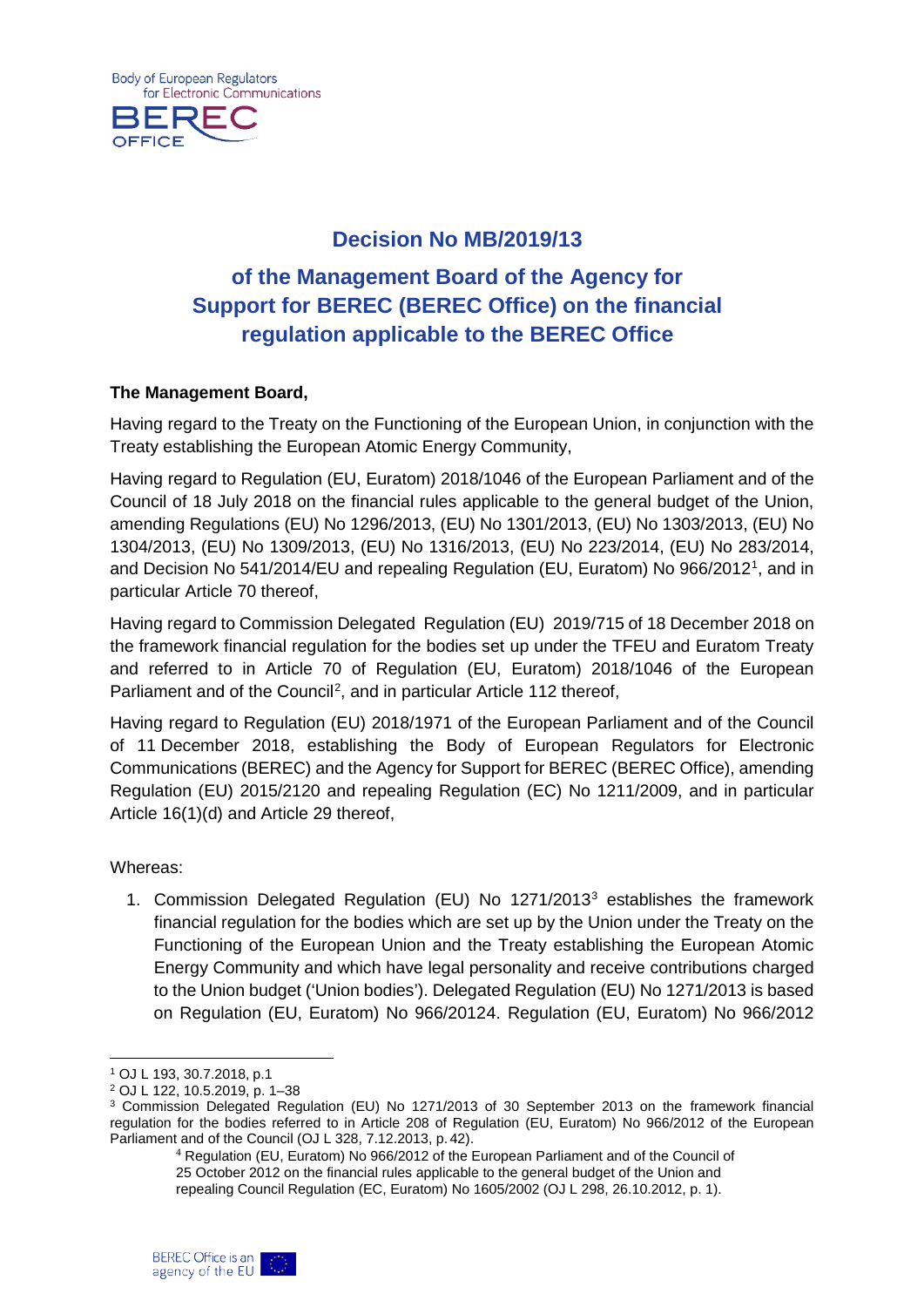has been replaced by Regulation (EU, Euratom) 2018/1046.

- 2. On the basis of Delegated Regulation (EU) No 1271/2013, The BEREC Office adopted Decision № MC/2014/1 of the Management Committee of the Office of the Body of European Regulators for Electronic Communications on the financial regulation applicable to the BEREC Office in conformity with the framework Financial Regulation for the bodies referred to in Article 208 of Council Regulation (EU, Euratom) No 966/2012 on the Financial Regulation applicable to the general budget of the European Union (hereinafter, the general Financial Regulation).
- 3. It is necessary to repeal Decision № MC/2014/1 and to replace it by this Decision in order to align it with Delegated Regulation (EU, Euratom) 2019/715 and to allow for additional simplification and clarification of rules to take into account the experience gained in their application and to further improve the BEREC Office's governance setting up and their accountability.
- 4. This Decision should establish the broad principles and basic rules applicable to that the BEREC Office and without prejudice to its constituent act.
- 5. The BEREC Office should establish and implement its budget in accordance with the principles of unity, accuracy, universality, specification, annuality, equilibrium, unit of account, sound financial management and performance, and transparency.
- 6. The balancing nature of the Union contribution should be emphasized. The part of the BEREC Office's positive budget result that exceeds the amount of the Union contribution paid during the year should be returned to the Union budget.
- 7. Where the constituent act provides that revenue is constituted by fees and charges in addition to the Union contribution and that revenue arising from fees and charges is assigned to particular items of expenditure, the BEREC Office should have the possibility to carry forward the balance in the form of assigned revenue. In order to allow for flexibility, the negative result related to assigned revenue from fees and charges could be offset against the accumulated surplus from previous years.
- 8. It is necessary to ensure that the fees are set at an appropriate level to cover the costs of providing the services and to avoid significant surpluses.
- 9. The exceptional delegation of tasks and award of grants to the BEREC Office needs to be allowed in the constituent act or in a basic act and duly justified by the characteristics of the tasks and the specific expertise of the Union body, while ensuring sound financial management and cost-efficiency. Those additional tasks should fall within the scope of the BEREC Office's objectives and should be compatible with the BEREC Office's mandate, as defined in the constituent act.
- 10. In order to increase transparency the Commission should, in principle, conclude partnership agreements with EU bodies covering all funding given in addition to the annual Union contribution, notably when this funding has a significant impact on the Union body's operations.
- 11. The provisions on carryovers and assigned revenues should be amended to take into account the provisions of Regulation (EU, Euratom) 2018/1046. With regard to internal assigned revenue, the financing of new building projects with the revenue from lettings and the sale of buildings should be allowed as provided for in Regulation (EU, Euratom) 2018/1046. To that end, such revenue should be considered as internal assigned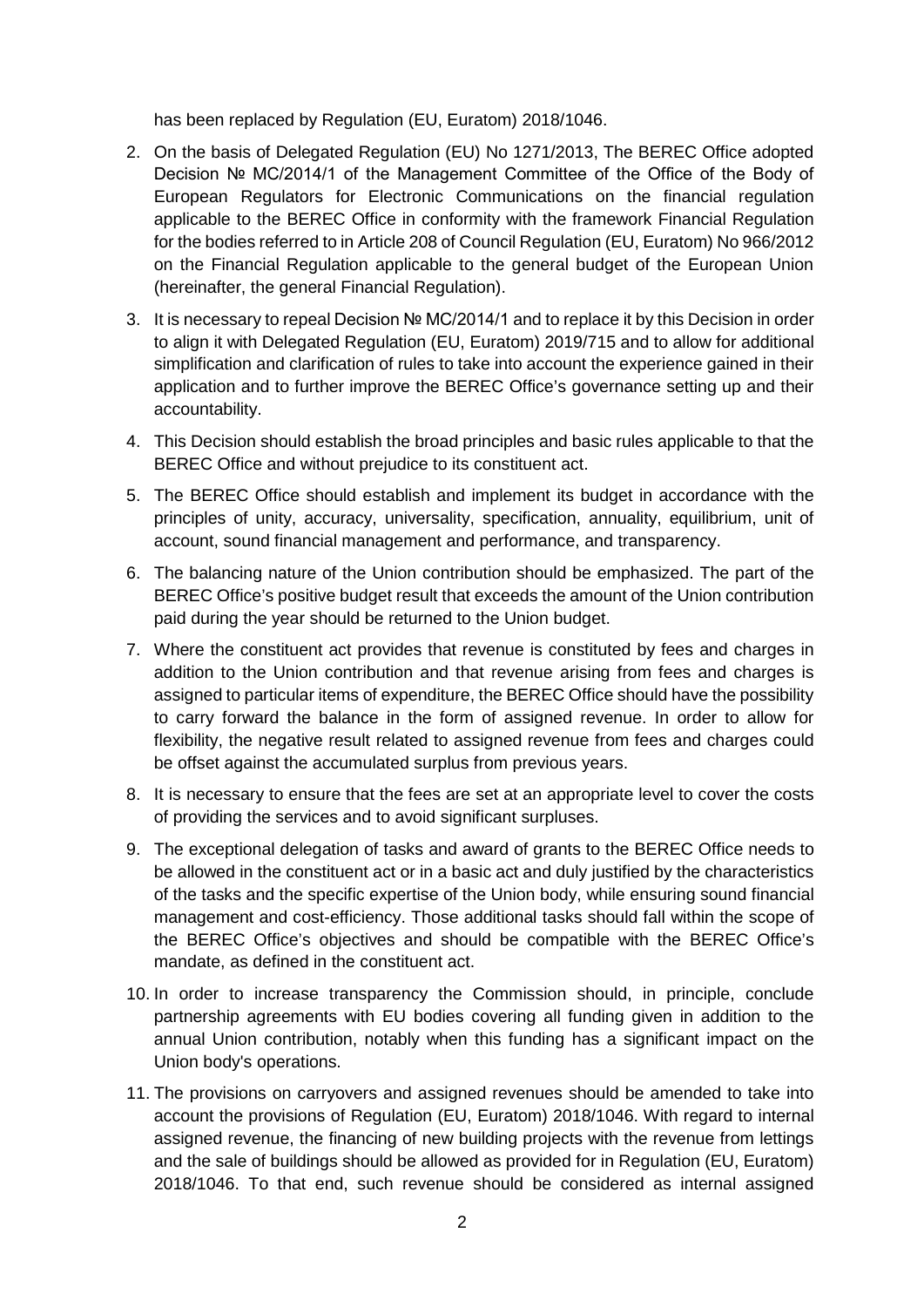revenue that can be carried over until it is fully used.

- 12. In order to allow for additional flexibility, the BEREC Office should be able to carry out transactions in currencies other than euro for the needs of administrative management.
- 13. In line with Regulation (EU, Euratom) 2018/1046, the breaking down of commitments extending over several years into annual instalments should be allowed only where the constituent act or basic act provides so or where the commitments relate to administrative expenditure.
- 14. Taking into account the specificities of Union bodies, the acceptance of donations should be made subject to enhanced scrutiny. Moreover, Union bodies should not be able to use corporate sponsoring.
- 15. The concept of performance should be clarified. Performance should be linked to the principle of sound financial management. The principle of sound financial management should be clarified. A link should be established between objectives set and performance indicators, results and economy, efficiency and effectiveness in the use of appropriations.
- 16. Pursuant to Article 53 of Regulation (EU, Euratom) 2018/1046, the BEREC Office has to take part in a benchmarking exercise with other Union bodies and with Union institutions.
- 17. It is necessary to establish rules on the action plan to follow up on the conclusions of overall periodic evaluations in order to ensure their efficient implementation.
- 18. For the purpose of ensuring consistent programming, the BEREC Office should draw up a single programming document containing annual and multiannual programming, an estimate of its revenue and expenditure, resources programming, information on its building policy, a strategy for cooperation with third countries and/or international organisations, a strategy for achieving efficiency gains and synergies. The BEREC Office should also draw up a strategy for operational management and internal control systems, including an anti-fraud strategy. The single programming document should take into account Commission guidelines.
- 19. The programming document should include the strategy for preventing recurrence of cases of conflict of interest, irregularities and fraud, in particular where weaknesses have led to critical recommendations.
- 20. The timetable for the single programming document should be aligned with the budgetary procedure to ensure its efficiency and consistency of all programming documents.
- 21. Union bodies should adjust their internal control systems where they run offices away from the main seat.
- 22. It is appropriate to provide for the possibility for Union bodies to conclude service- level agreements in accordance with Article 59 of Regulation (EU, Euratom) 2018/1046, in particular with each other and with Union institutions, in order to facilitate the implementation of their appropriations, when this is in line with sound financial management. Appropriate reporting on those service-level agreements should be ensured.
- 23. It is necessary to clarify the architecture of the internal audit and internal control functions and to streamline reporting requirements. The internal audit function within a Union body should be performed by the Commission's internal auditor who should carry out audits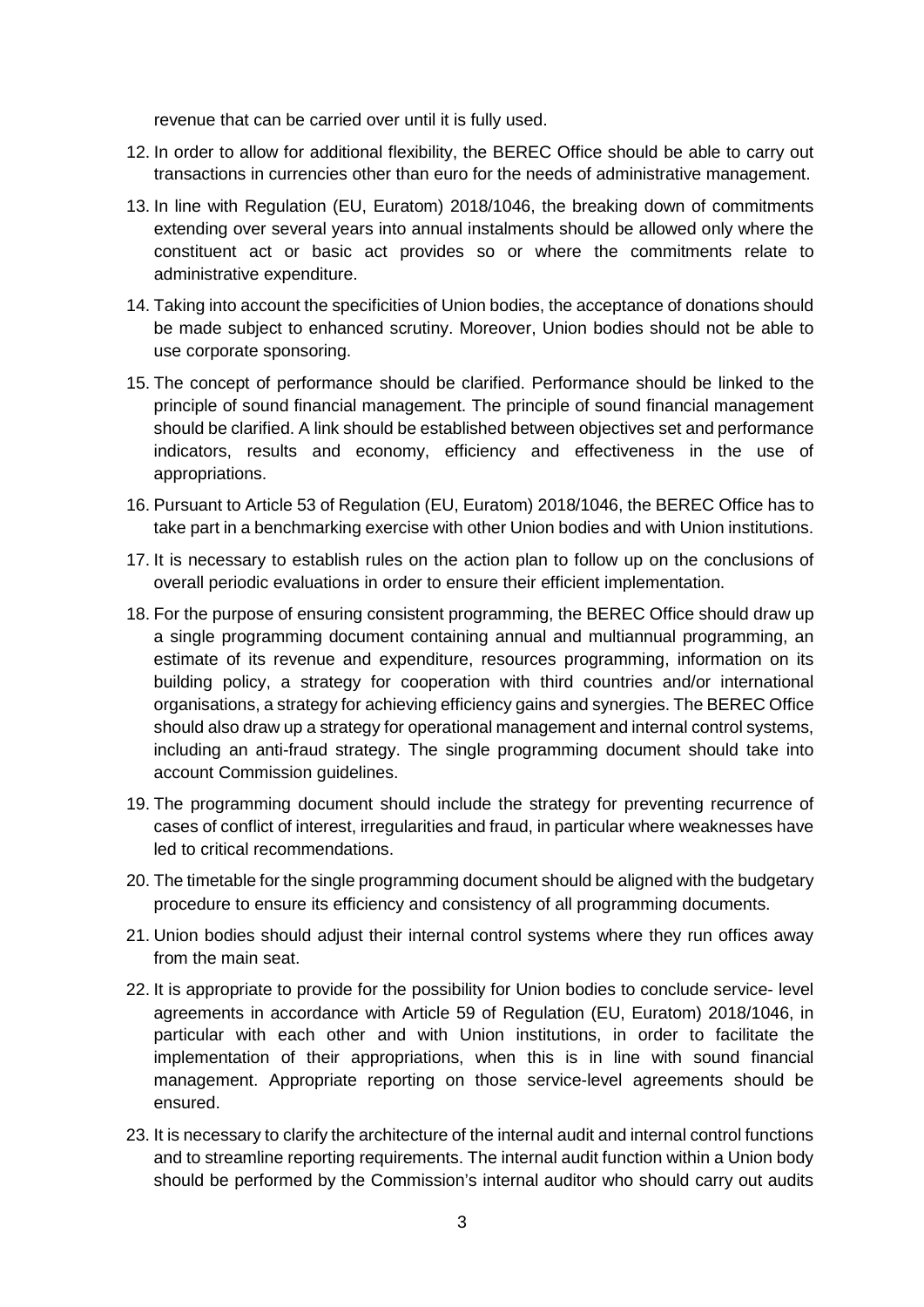when justified by the risks involved. It is necessary to provide rules on the establishment and functioning of internal audit capabilities.

- 24. Reporting obligations should be streamlined. Union bodies should provide a consolidated annual activity report that includes comprehensive information on the achievement of objectives and results, the implementation of its work programme, budget, staff policy, and its operational management and internal control systems.
- 25. In order to improve the cost-efficiency of Union bodies, it is necessary to provide for the possibility of sharing services or transferring them to another Union body or to the Commission. It is therefore necessary to allow the accounting officer of the Commission to be entrusted with all or part of the tasks of the accounting officer of the Union body.
- 26. In order to align the rules on assigned revenue with those of Regulation (EU, Euratom) 2018/1046, it is necessary to provide for rules on a differentiation of internal and external assigned revenue and on their carry over.
- 27. In order to align the rules on treatment of interest generated by the Union contribution to the BEREC Office with those of Regulation (EU, Euratom) 2018/1046, it is necessary to provide that interest is not due to the budget.
- 28. Regulation (EU, Euratom) 2018/1046 provides for the possibility to enter a legal commitment before a budgetary commitment in specific cases. Union bodies should also have that possibility.
- 29. In order to ensure consistency, specific provisions on procurement and grants should not be allowed. The application of a single set of rules ensures simplification of the the BEREC Office's work and enables the use of the guidelines and models prepared by the Commission.
- 30. The BEREC Office should have the possibility to award grants and prizes in accordance with the constituent act or by delegation of the Commission pursuant to Article 62(1)(c)(iv) of Regulation 2018/1046.
- 31. In addition to the forms of Union contribution already well established (reimbursement of the eligible costs actually incurred, unit cost, lump sums and flat- rate financing), it is appropriate to allow Union bodies to provide financing not linked to costs of the relevant operations. This additional form of financing should be based on the fulfilment of certain conditions ex ante or on the achievement of results measured by reference to previously set milestones or through performance indicators.
- 32. In order to protect the financial interests of the Union, the rules on a single earlydetection and exclusion system set up by Regulation (EU, Euratom) 2018/1046 should apply to Union bodies.
- 33. Pursuant to Article 8(1) of Regulation (EU, Euratom) No 883/2013, EU bodies shall transmit to the European Anti-Fraud Office without delay any information relating to possible cases of fraud, corruption or any other illegal activity affecting the financial interests of the Union. Pursuant to Article 24(1) of Council Regulation (EU) 2017/1939, Union bodies shall without undue delay report to the European Public Prosecutor's Office any criminal conduct in respect of which it could exercise its competence in accordance with that regulation. In order to strengthen the governance of Union bodies, they should also report cases of fraud, financial irregularities, as well as investigations, to the Commission without delay. The Commission and the Union bodies should put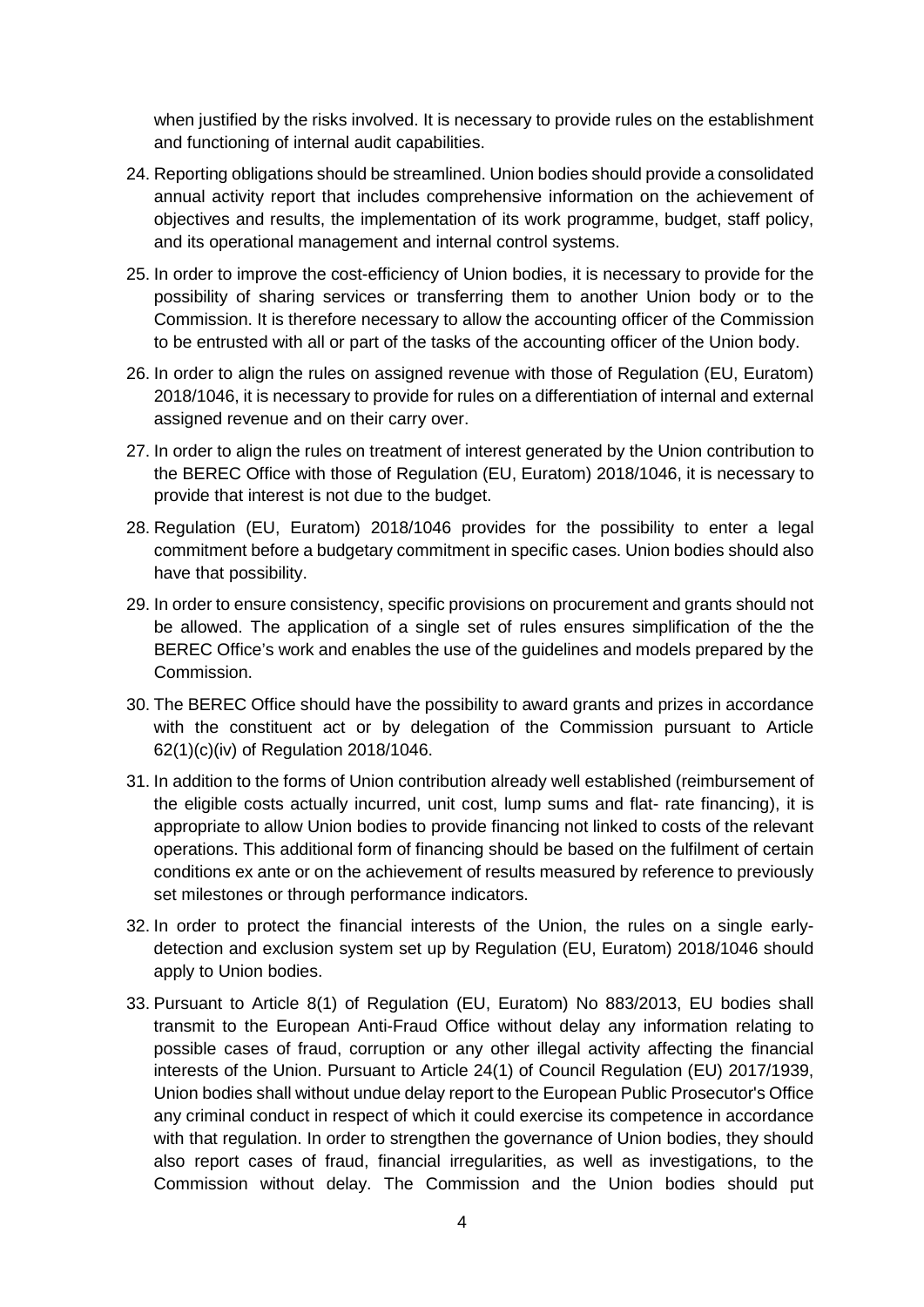procedures in place that duly protect personal data and ensure the respect of the needto-know principle in any transmission of information related to presumed fraud and other irregularities and on-going or completed investigations.

- 34. To identify and correctly manage the risk of actual or perceived conflict of interests, Union bodies should be required to adopt rules on the prevention and management of conflict of interests. Such rules should take into account guidance developed by the Commission.
- 35. Comprehensive access rights for the Commission, the European Anti-Fraud Office and the Court of Auditors should be spelled out in this Decision.
- 36. The provisions regarding building policy, including the possibility and conditions for Union bodies to finance building acquisition projects through loans, should be aligned with Regulation (EU, Euratom) 2018/1046 to ensure a consistent application of the rules by all Union bodies and institutions.
- 37. It is necessary to provide for transitional provisions for programming and for the consolidated annual activity reporting given that the Commission needs time to develop the appropriate guidelines in cooperation with the Union bodies and the Union bodies need time to adapt to the new programming and reporting.
- 38. The financial rules applicable to the BEREC Office shall be adopted by the Management Board after consulting the Commission. They shall not diverge from Delegated Regulation (EU) 2019/715 unless such a divergence is required for the BEREC Office's operation and the Commission has given its prior consent,

#### **Has adopted the following decision:**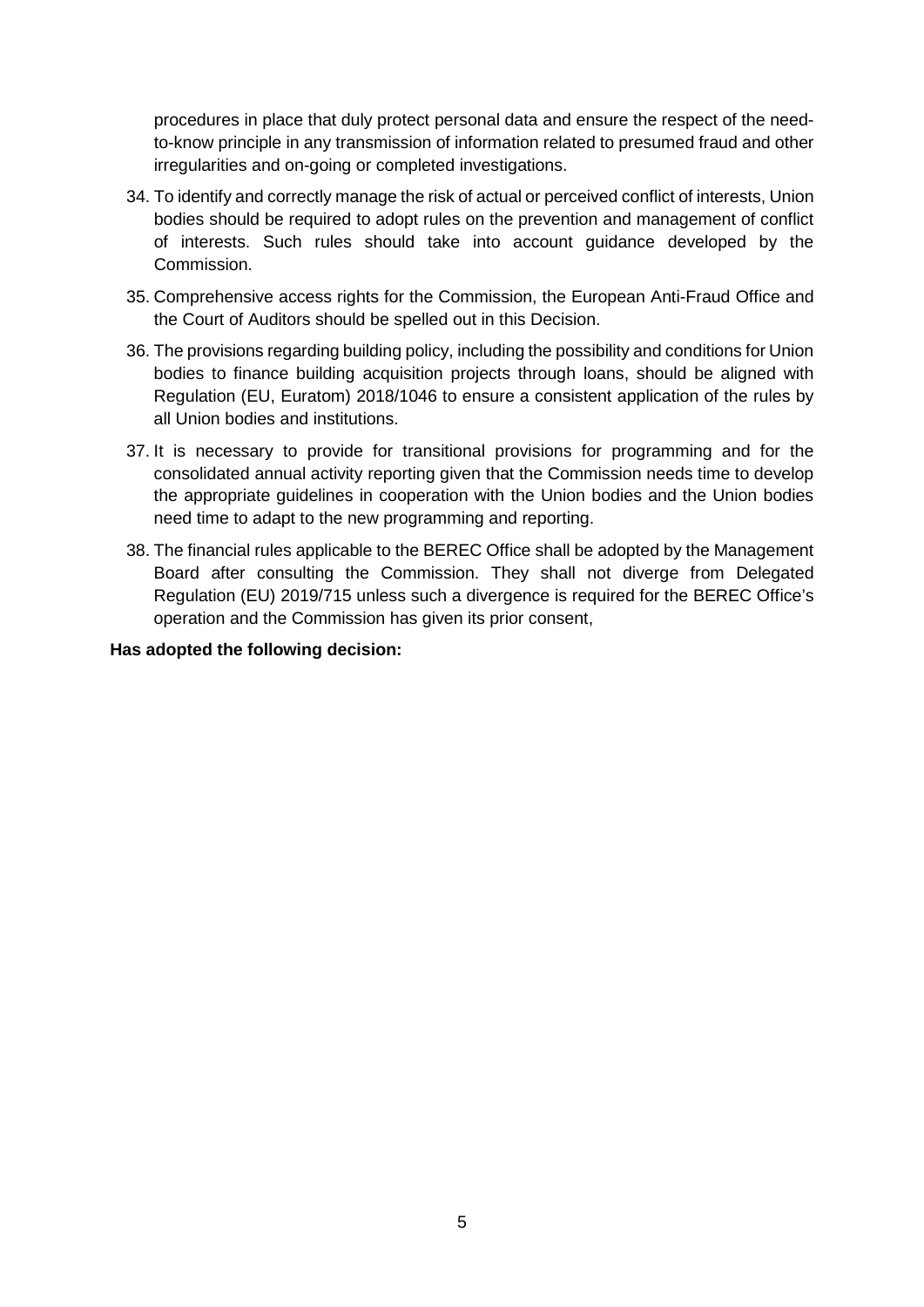# **TITLE I**

# **General provisions**

### **Article 1**

#### **Subject matter**

In accordance with Article 16(1)(d) and Article 29 of Regulation (EU) No 2018/1971, this Decision lays down the essential financial rules applicable to the BEREC Office. This Decision is based on Delegated Regulation (EU) 2019/715.

## **Article 2**

#### **Definitions**

For the purposes of this Decision, the following definitions shall apply:

- 'constituent act' means the instrument of Union law governing the main aspects of the setting up and operation of the BEREC Office,
- 'management board' means the main internal body of the BEREC Office that is responsible for taking decisions on financial and budgetary matters,
- 'director' means the person responsible for implementing the decisions of the management board and the budget of the BEREC Office as authorising officer,

Article 2 of Regulation (EU, Euratom) 2018/1046 shall apply mutatis mutandis.

#### **Article 3**

#### **Periods, dates and time limits**

Unless otherwise provided, Council Regulation (EEC, Euratom) No 1182/71<sup>[5](#page-5-0)</sup> shall apply to the deadlines set out in this Decision.

 $\overline{a}$ 

<span id="page-5-0"></span><sup>5</sup> Council Regulation (EEC, Euratom) No 1182/71 of 3 June 1971 determining the rules applicable to periods, dates and time limits (OJ L 124, 8.6.1971, p. 1).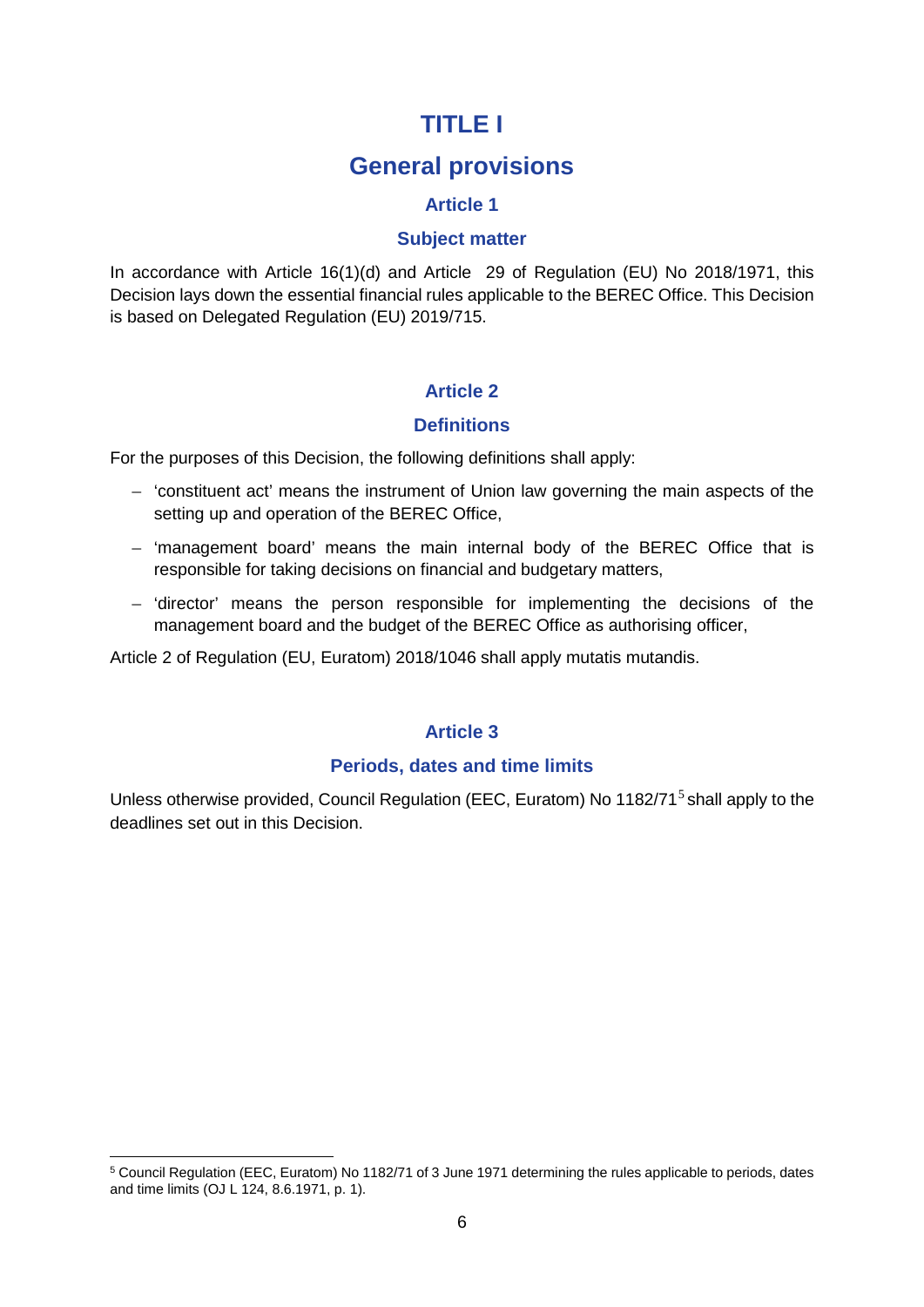#### **Protection of personal data**

This Decision is without prejudice to the requirements of Regulations (EU) 2018/1725 ៓and (EU) 201[6](#page-6-0)/6[7](#page-6-1)9<sup>7</sup>.

# **TITLE II**

# **Budget and budgetary principles**

# **Article 5**

### **Respect for budgetary principles**

The budget of the BEREC Office shall be established and implemented in accordance with the principles of unity, budgetary accuracy, annuality, equilibrium, unit of account, universality, specification, sound financial management and transparency as set out in this Decision.

# **CHAPTER 1**

# **Principles of unity and of budgetary accuracy**

### **Article 6**

## **Scope of the budget of the BEREC Office**

- 1. For each financial year, the budget of the BEREC Office shall forecast and authorise all revenue and expenditure considered necessary for BEREC Office. It shall comprise the revenue and expenditure of the BEREC Office, including administrative expenditure.
- 2. The budget of the BEREC Office shall contain the following:
- a) non-differentiated appropriations;
- b) where justified by operational needs, differentiated appropriations, which consist of commitment appropriations and payment appropriations.
- 3. The appropriations authorised for the financial year shall consist of:
	- a) appropriations consisting of the annual contribution granted by the Union;
	- b) appropriations arising from own revenue consisting of all fees and charges which the BEREC Office is authorised to collect by virtue of the tasks entrusted to it, and any other revenue;

<span id="page-6-0"></span> $\overline{a}$ <sup>6</sup> Regulation (EU) 2018/1725 of the European Parliament and of the Council of 23 October 2018 on the protection of natural persons with regard to the processing of personal data by the Union institutions, bodies, offices and agencies and on the free movement of such data, and repealing Regulation (EC) No 45/2001 and Decision No 1247/2002/EC Text with EEA relevance (OJ L 295, 21.11.2018, p. 39).

<span id="page-6-1"></span><sup>&</sup>lt;sup>7</sup> Regulation (EU) 2016/679 of the European Parliament and of the Council of 27 April 2016 on the protection of natural persons with regard to the processing of personal data and on the free movement of such data, and repealing Directive 95/46/EC (General Data Protection Regulation) (Text with EEA relevance) (OJ L 119, 4.5.2016, p. 1).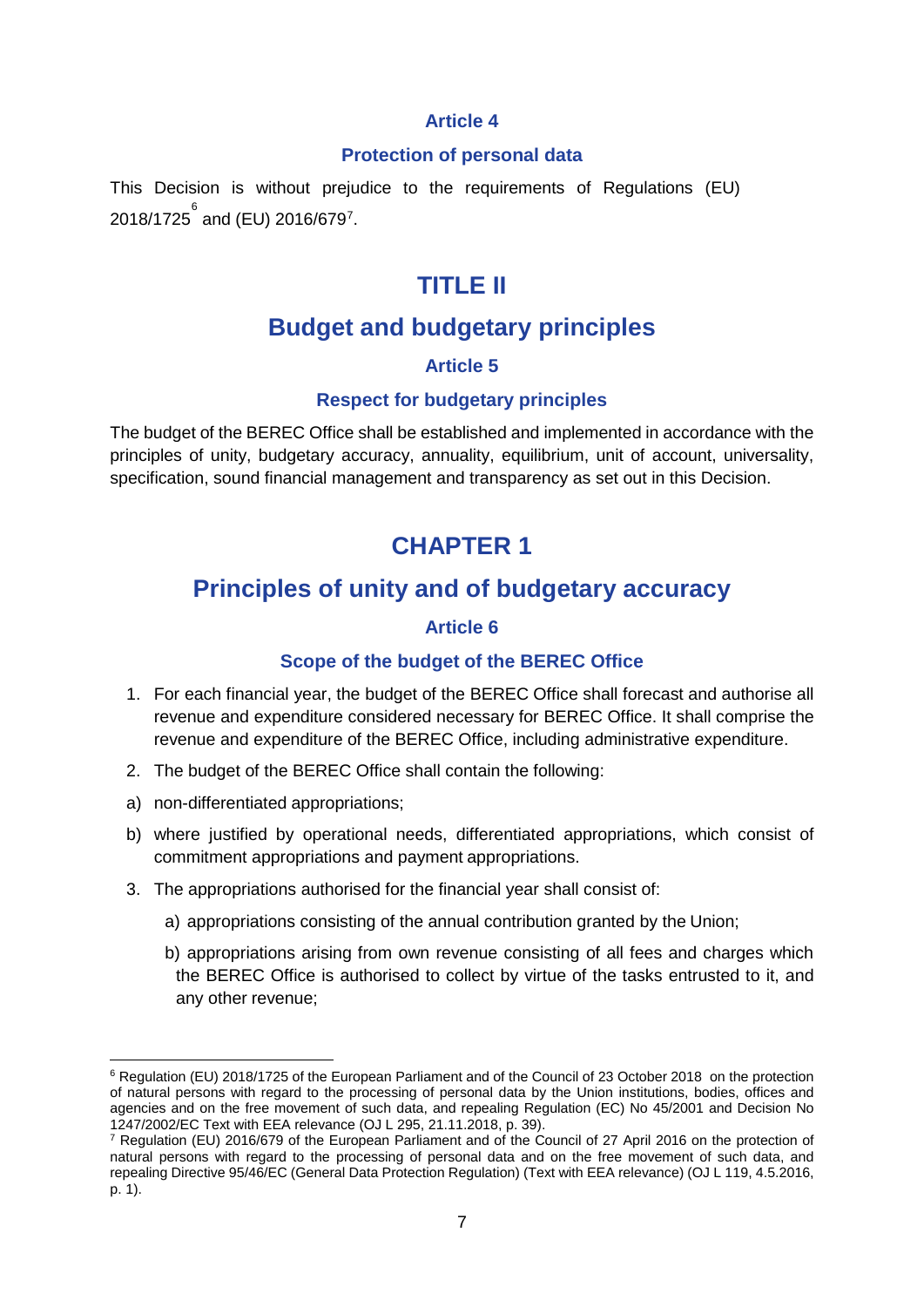- c) appropriations consisting of any financial contributions from the host Member States;
- d) appropriations provided following the receipt of revenue assigned during the financial year to specific items of expenditure in accordance with Article 20(1);
- e) appropriations carried over from the preceding financial years.
- 4. Revenue consisting of fees and charges shall only be assigned in exceptional and duly justified cases provided for in the constituent act.
- 5. Commitment appropriations shall cover the total cost of the legal commitments entered into during the financial year, subject to Article 75(2).
- 6. Payment appropriations shall cover payments made to honour the legal commitments entered into in the financial year or preceding financial years.
- 7. Paragraphs 3 and 5 of this Article shall not prevent appropriations being committed globally or budgetary commitments being made in annual instalments as respectively provided for in point (b) of Article 74(1) and in Article 74(2).

### **Contribution agreements, grant agreements and financial framework partnerships**

- 1. Contribution agreements and grant agreements may be exceptionally concluded between the Commission and BEREC Office provided that the following conditions are met:
	- (a)the constituent act of the BEREC Office or a basic act expressly provides for such possibility;
	- (b)the conclusion of such an agreement is duly justified by the special nature of the action and specific expertise of the BEREC Office;
	- (c)the tasks to be implemented by the BEREC Office under the agreement satisfy the following criteria:
		- (i) fall within the scope of the BEREC Office's objectives and the tasks are compatible with the mandate of the BEREC Office as set out in the constituent act;
		- (ii) the tasks do not form part of the tasks assigned to the BEREC Office in the constituent act and financed by the annual contribution granted to it by the Union.
- 2. Where contribution agreements and grant agreements referred in paragraph 1 and service-level agreements are concluded for services offered by the BEREC Office to the Commission, the Commission may establish a financial framework partnership agreement with the BEREC Office in line with Article 130 of Regulation (EU, Euratom) 2018/1046.
- 3. As provided in Delegated Regulation (EU) 2019/715, the choice by the Commission of the Union body shall take due account of the cost efficiency of entrusting those tasks.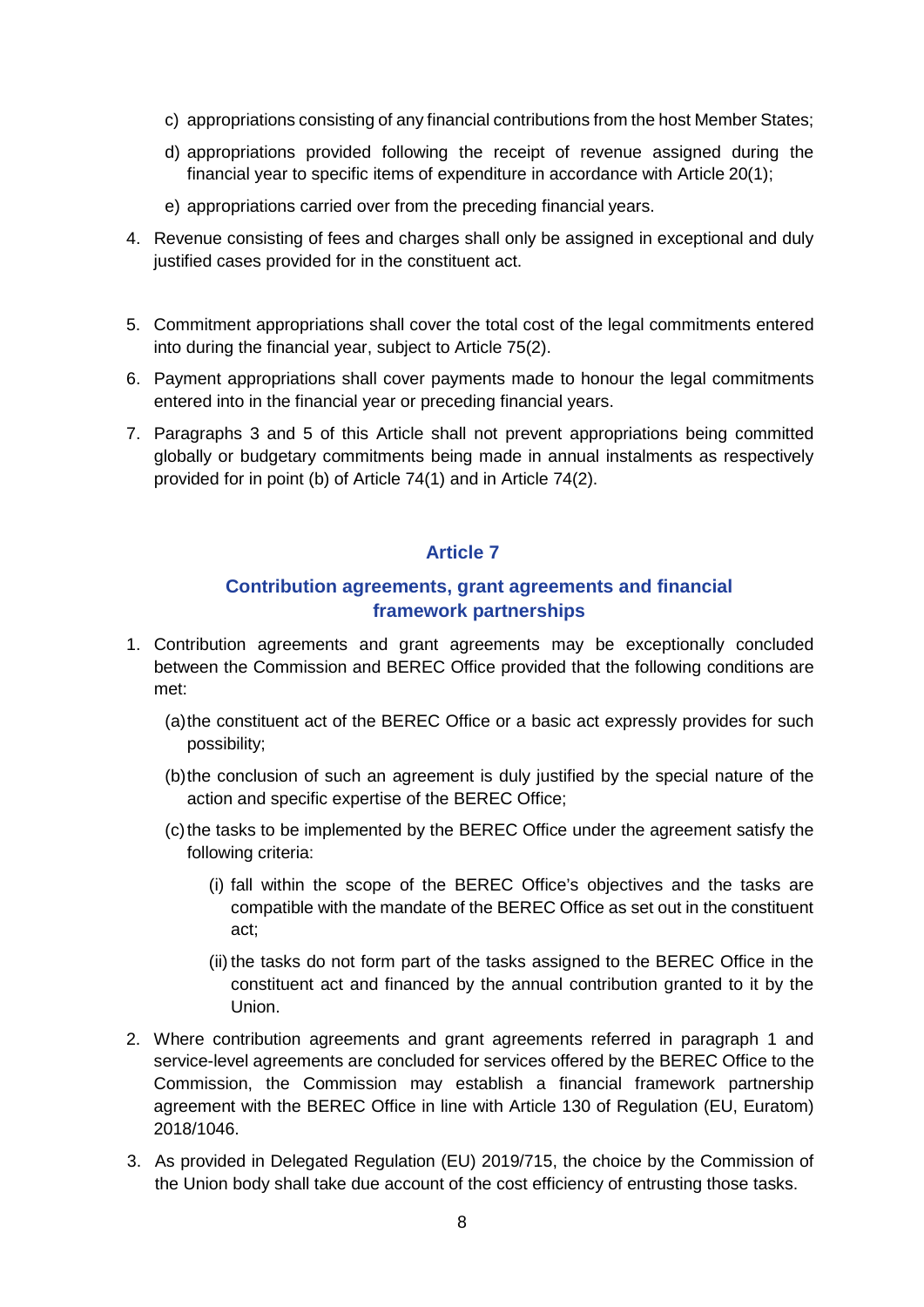- 4. Where the Commission exceptionally signs a contribution agreement with the BEREC Office, the rules applicable to indirect management laid down in Titles V and VI of Regulation (EU, Euratom) 2018/1046 shall apply to the BEREC Office in respect of funds allocated to that agreement and Articles 105 and 106 of this Decision shall not apply.
- 5. The tasks referred to under paragraph 1 should be included in the Single Programming Document of the BEREC Office, referred to in Article 32, for information purposes only. Information on the agreements referred to under paragraph 2 shall be included in the consolidated annual activity report referred to in Article 48.
- 6. The authorising officer shall inform the management board before signing any agreement referred to in paragraph 2.

### **Specific rules on the principles of unity and budgetary accuracy**

- 1. All revenue and expenditure shall be booked to a budget line in the budget of the BEREC Office.
- 2. No expenditure may be committed or authorised in excess of the appropriations authorised by the budget of the BEREC Office.
- 3. An appropriation may be entered in the budget of the BEREC Office only if it is for an item of expenditure considered necessary.
- 4. Interest generated by pre-financing payments made from the budget of the BEREC Office shall not be due to the Union body except as otherwise provided in the contribution agreements referred to in Article 7.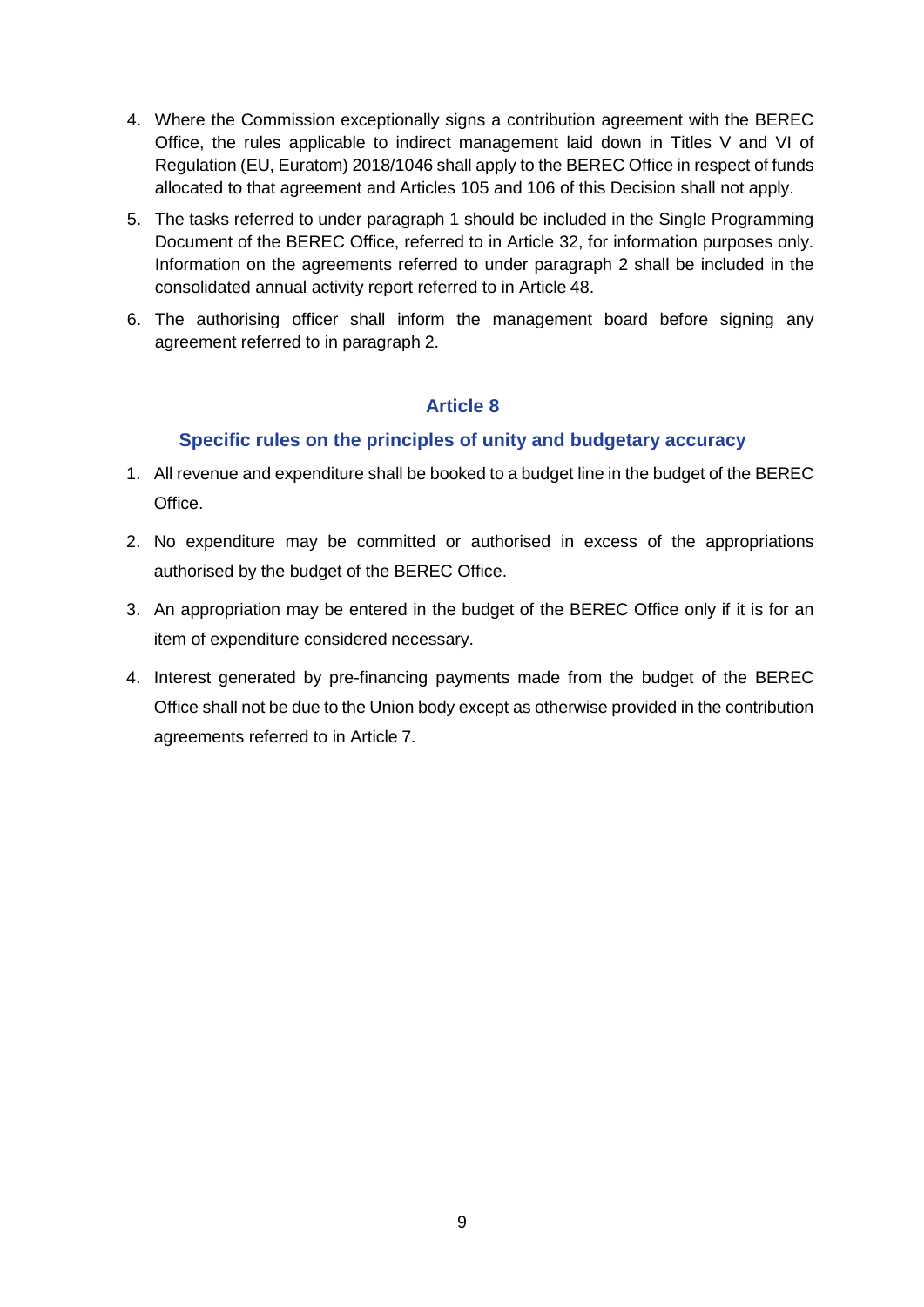# **CHAPTER 2**

# **Principle of annuality**

### **Article 9**

#### **Definition**

The appropriations entered in the budget of the BEREC Office shall be authorised for a financial year that shall run from 1 January to 31 December.

### **Article 10**

#### **Budgetary accounting for revenue and appropriations**

- 1. The BEREC Office's Revenue of a financial year, as referred to in Article 6, shall be entered in the accounts for that financial year on the basis of the amounts collected during that financial year.
- 2. The revenue the BEREC Office shall give rise to an equivalent amount of payment appropriations.
- 3. Commitments shall be entered in the accounts for a financial year on the basis of the legal commitments entered into up to 31 December of that year. However, the global budgetary commitments referred to in point (b) of Article 74(1) shall be entered in the accounts for a financial year on the basis of the budgetary commitments up to 31 December of that year.
- 4. Payments shall be entered in the accounts for a financial year on the basis of the payments made by the accounting officer by 31 December of that year.
- 5. Where a constituent act provides that clearly defined tasks are financed separately or where the BEREC Office implements agreements concluded in accordance with Article 7, the BEREC Office shall have specific budget lines on the revenue and expenditure operations. BEREC Office shall clearly identify each group of tasks in its resource programming included in the single programming document drawn up pursuant to Article 32.

#### **Article 11**

#### **Commitment of appropriations**

- 1. The appropriations entered in the budget of the BEREC Office may be committed with effect from 1 January, once the budget of the BEREC Office has been definitively adopted.
- 2. As of 15 October of the financial year, routine administrative expenditure may be committed in advance against the appropriations provided for the following financial year, provided that the expenditure has been approved in the last budget of the BEREC Office duly adopted, and only up to a maximum of one quarter of the appropriations decided upon by the management board on the corresponding budget line for the current financial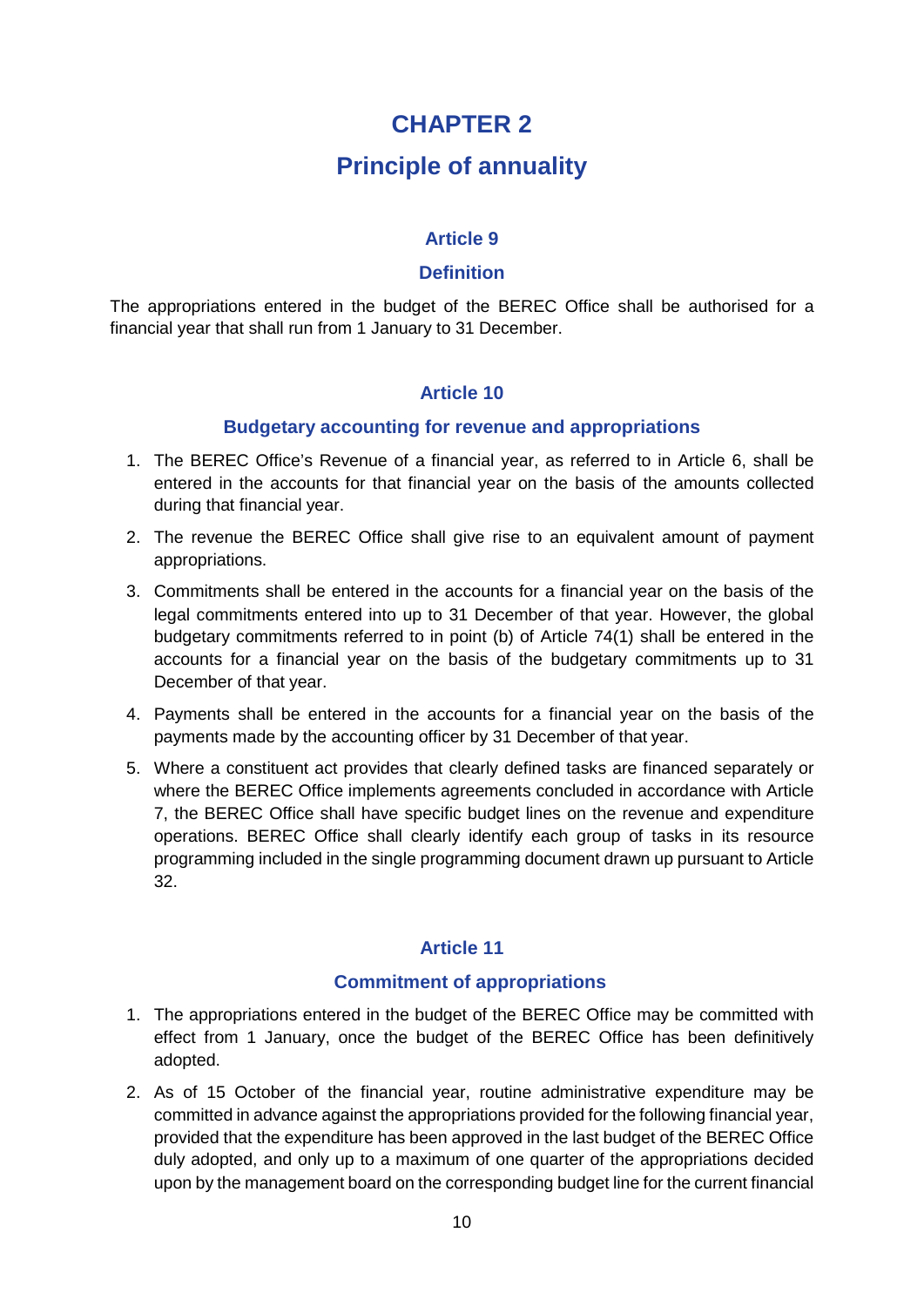year.

### **Article 12**

#### **Cancellation and carry-over of appropriations**

- 1. Appropriations which have not been used by the end of the financial year for which they were entered shall be cancelled, unless they are carried over in accordance with paragraphs 2 and 4.
- 2. The following appropriations may be carried over by a decision taken pursuant to paragraph 3, but only to the following financial year:
	- (a) commitment appropriations and non-differentiated appropriations, for which most of the preparatory stages of the commitment procedure have been completed by 31 December of the financial year. Such appropriations may be committed up to 31 March of the following financial year, with the exception of non-differentiated appropriations related to building projects which may be committed up to 31 December of the following financial year;
	- (b) payment appropriations which are needed to cover existing commitments or commitments linked to commitment appropriations carried over, where the payment appropriations provided for in the relevant budget lines for the following financial year are insufficient.
	- (c) with regard to point (b) of the first subparagraph, the BEREC Office shall first use the appropriations authorised for the current financial year and shall not use the appropriations carried over until the former are exhausted.
- 3. The Management Board shall take its decision on carry-overs as referred to in paragraph 2 by 15 February of the following financial year.
- 4. Appropriations shall be automatically carried over in respect of:
	- (a) appropriations corresponding to internal assigned revenue. Such appropriations may be carried over only to the following financial year and may be committed up to 31 December of that year, with the exception of the internal assigned revenue from lettings and the sale of buildings and land referred to in point (e) of Article 20(3) which may be carried over until it is fully used;
	- (a) appropriations corresponding to external assigned revenue. Such appropriations shall be fully used by the time all the operations relating to the programme or action to which they are assigned have been carried out or they may be carried over and used for the succeeding programme or action.
- 5. Appropriations for staff expenditure shall not be carried over. For the purposes of this Article, staff expenditure comprises remuneration and allowances for the staff of Union bodies who are subject to the Staff Regulations.
- 6. Non-differentiated appropriations legally committed by the end of the financial year shall be paid until the end of the following financial year.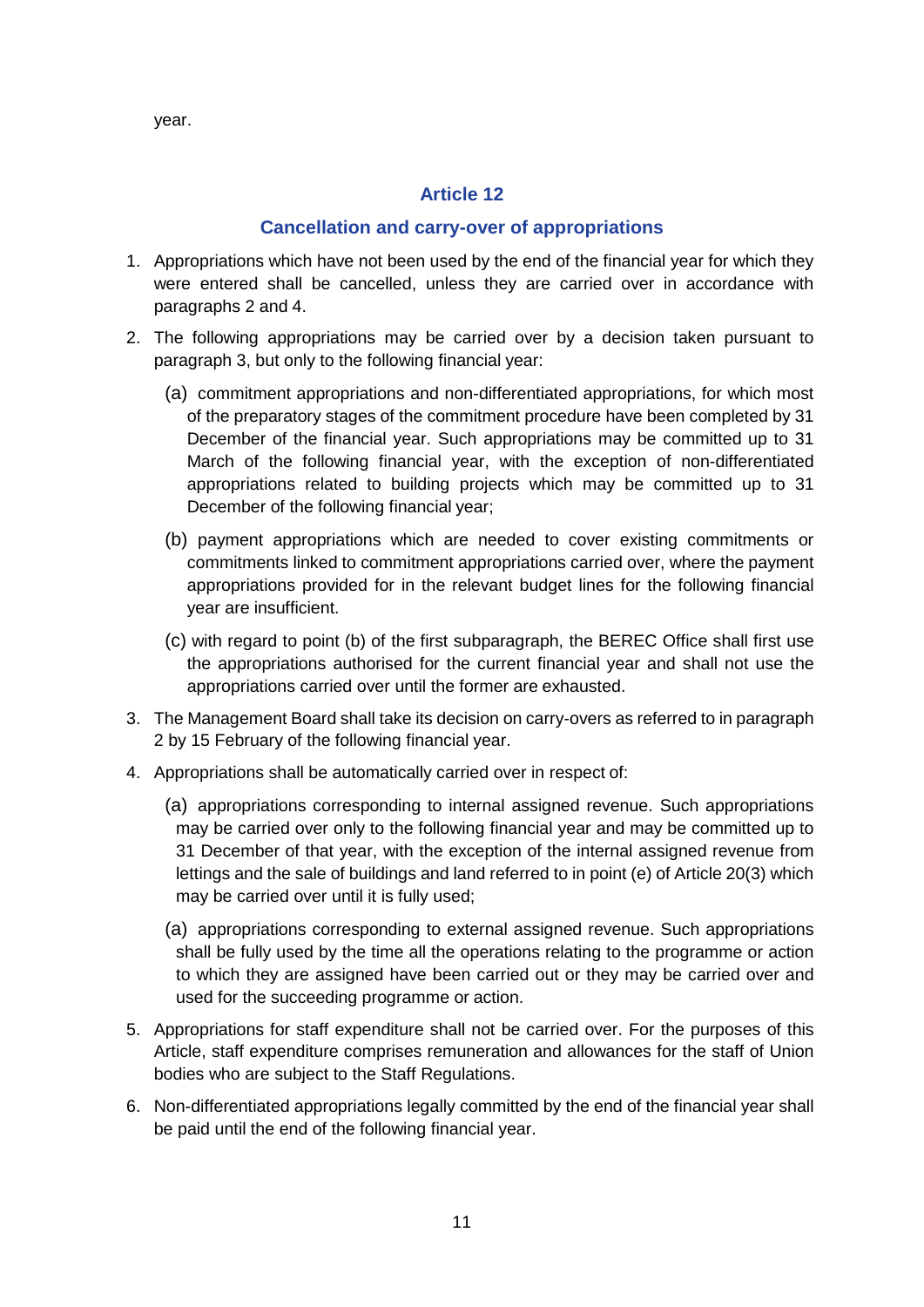#### **Detailed provisions on cancellation and carryover of appropriations**

- 1. The commitment appropriations and the non-differentiated appropriations referred to in point (a) of the first subparagraph of Article 12(2) may be carried over only if the commitments could not be made before 31 December of the financial year for reasons not attributable to the authorising officer and if the preparatory stages are sufficiently advanced to make it reasonable to expect that the commitment will be made by no later than 31 March of the following financial year, or, in relation to building projects, by 31 December of the following financial year.
- 2. Appropriations carried over in accordance with point (a) of Article 12(2) which have not been committed by 31 March of the following financial year or up to 31 December of the following year for amounts relating to building projects shall be automatically cancelled.
- 7. Appropriations carried over which have been cancelled shall be identified in the accounts.

## **Article 14**

#### **Decommitment of appropriations**

- 1. Where budgetary commitments are decommitted in any financial year after the year in which they were made as a result of total or partial non-implementation of the actions for which they were earmarked, the appropriations corresponding to such decommitments shall be cancelled.
- 2. This Article shall not apply to external assigned revenue referred to in Article 20(2).

## **Article 15**

### **Rules applicable in the event of late adoption of the budget of the BEREC Office**

- 1. If the budget has not been definitively adopted at the beginning of the financial year, the rules set out in paragraphs 2 to 6 shall apply.
- 2. Commitments may be made per chapter up to a maximum of one quarter of the total appropriations authorised in the relevant chapter of the budget for the preceding financial year plus one-twelfth for each month that has elapsed.

The limit of the appropriations provided for in the statement of estimates of revenue and expenditure shall not be exceeded.

Payments may be made monthly per chapter up to a maximum of one twelfth of the appropriations authorised in the relevant chapter of the budget for the preceding financial year. However, that sum shall not exceed one twelfth of the appropriations provided for in the same chapter of the statement of estimates of revenue and expenditure.

3. The appropriations authorised in the relevant chapter of the budget for the preceding financial year, as referred to in paragraph 2 , shall be understood as referring to the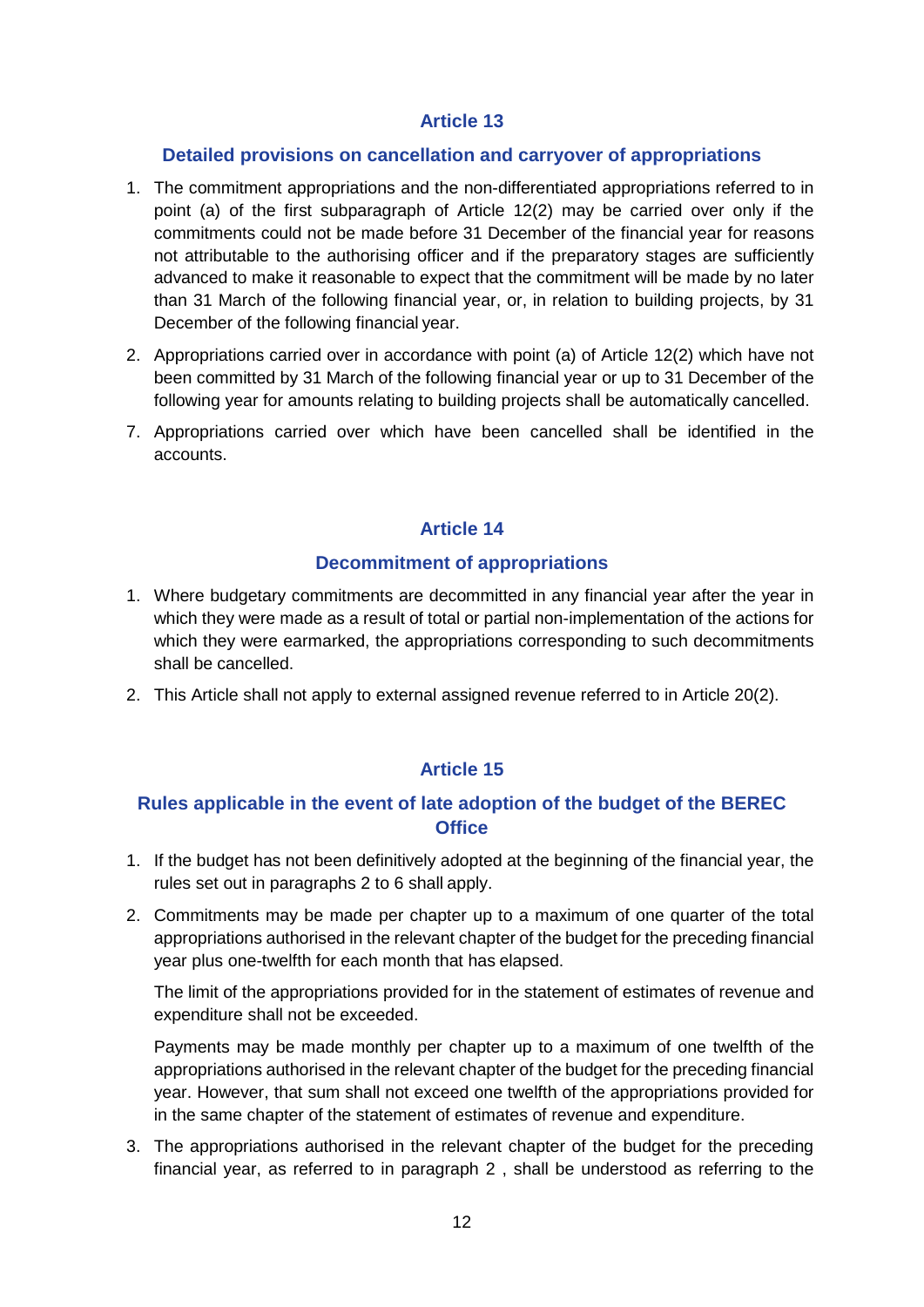appropriations voted in the budget, including by amending budgets, and after adjustment for the transfers made during that financial year.

4. If the continuity of BEREC Office action and management needs so require, the management board may, at the request of the director, authorise expenditure in excess of one provisional twelfth but not exceeding a total of four provisional twelfths, except in duly justified cases, both for commitments and for payments over and above those automatically made available in accordance with paragraph 2.

The additional twelfths shall be authorised in full and shall not be divisible.

5. If, for a given chapter, the authorisation of four provisional twelfths granted in accordance with paragraph 4 is not sufficient to cover the expenditure necessary to avoid a break in continuity of action by the BEREC Office in the area covered by the chapter in question, authorisation may exceptionally be given by the management board, at the request of the director, to exceed the amount of the appropriations entered in the corresponding chapter of the budget for the preceding financial year. However, the overall total of the appropriations available in the budget of the preceding financial year or in the statement of estimates of revenue and expenditure, as proposed, shall in no circumstances be exceeded.

# **CHAPTER 3**

# **Principle of equilibrium**

## **Article 16**

#### **Definition and scope**

- 1. Revenue and payment appropriations shall be in balance.
- 2. Commitment appropriations may not exceed the amount of the Union contribution, plus own revenue and any other revenue referred to in Article 6.
- 3. For bodies for which the revenue is constituted by fees and charges in addition to the Union contribution, fees should be set at a level such as to avoid a significant accumulation of surplus. Where a significant positive or negative budget result, within the meaning of Article 99, becomes recurrent, the level of the fees and charges shall be revised.
- 4. BEREC Office shall not raise loans within the framework of the budget.
- 5. The Union contribution to the BEREC Office shall constitute for the budget a balancing contribution and may be divided into a number of payments.
- 6. BEREC Office shall implement rigorous cash management, taking due account of assigned revenue, in order to ensure that its cash balances are limited to duly justified requirements. With its payment requests it shall submit detailed and updated forecasts on its real cash requirements throughout the year, including information on assigned revenue.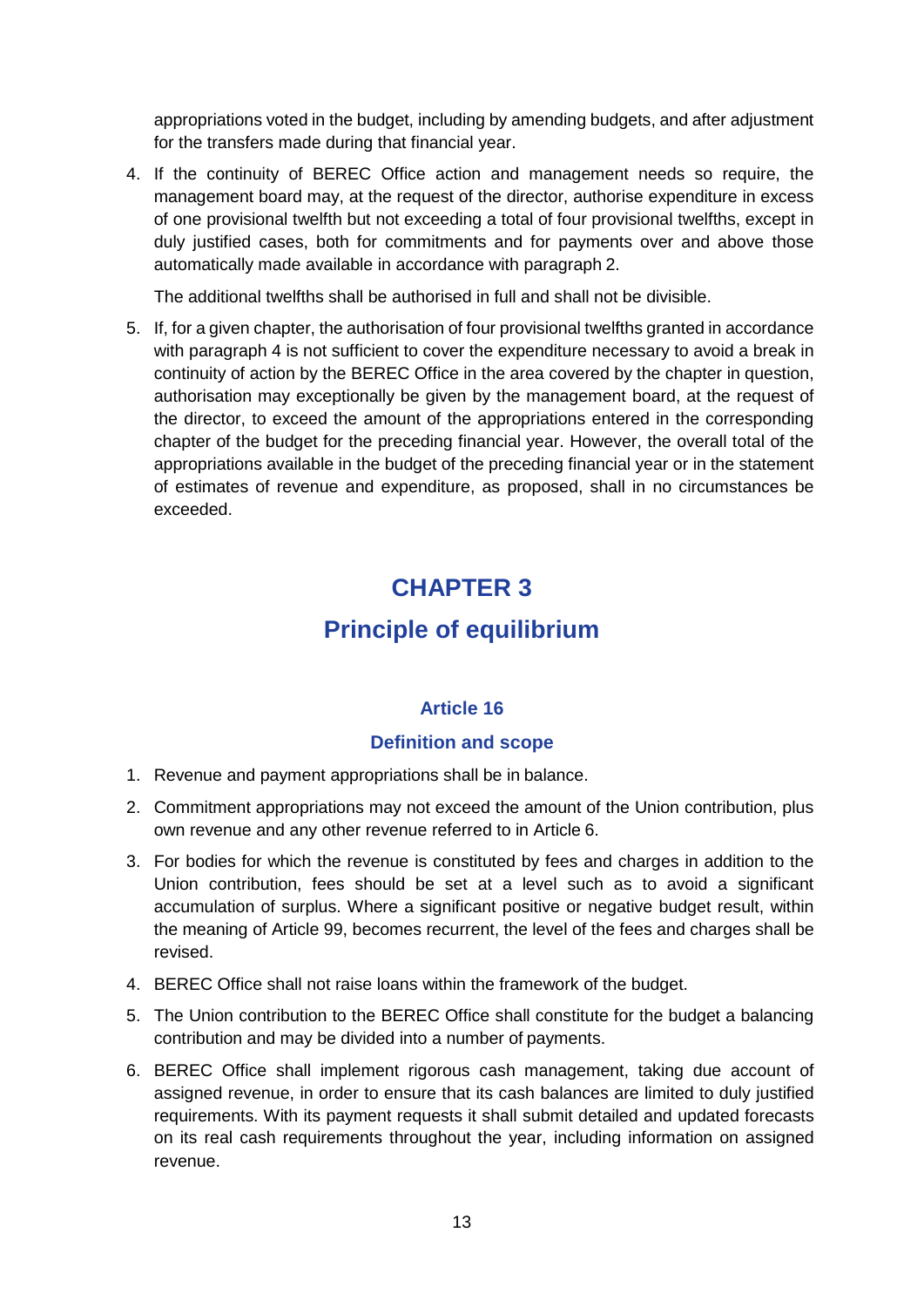#### **Balance from financial year**

1. If the budget result within the meaning of Article 99 is positive, it shall be repaid to the Commission up to the amount of the contribution paid during the year. The part of the budget result exceeding the amount of the Union contribution paid during the year shall be entered in the budget for the following financial year as revenue.

The first subparagraph shall also apply when the revenue of the BEREC Office is constituted by fees and charges in addition to the Union contribution.

The difference between the contribution entered in the budget and that actually paid to the BEREC Office shall be cancelled.

- 2. In exceptional cases, where the constituent act provides that the revenues arising from fees and charges are assigned to particular items of expenditure, the BEREC Office may carry-over the balance of fees and charges as assigned revenue for the activities related to the provision of the services for which the fees are due.
- 3. If the budget result within the meaning of Article 99 is negative, it shall be entered in the budget for the following financial year as payment appropriations or, where appropriate, offset against positive budget result in the following financial years.

Where the fees and charges are assigned revenue the negative result related to this assigned revenue can be offset against the accumulated surplus from previous years, if available.

4. The revenue or payment appropriations shall be entered in the budget during the budgetary procedure using the letter of amendment procedure set out in Article 42 of Regulation (EU, Euratom) 2018/1046 or, while implementation of the budget is under way, by means of an amending budget.

An estimate of the budget result from year N-1 will be provided by the BEREC Office no later than 31 January of the year N. This information shall be duly taken into account by the Commission when assessing the financial needs of the BEREC Office for the year N+1.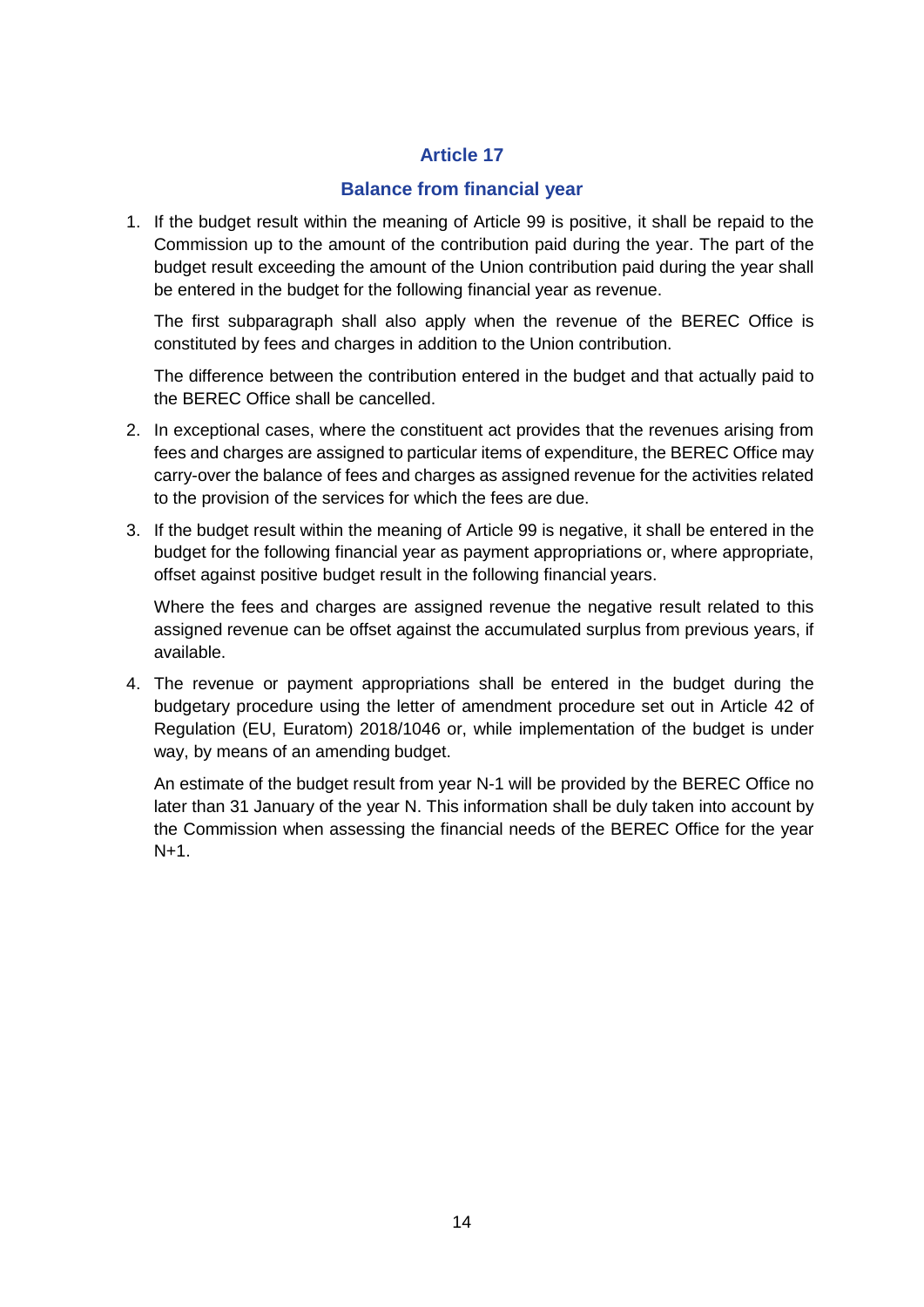# **CHAPTER 4**

# **Principle of unit of account**

## **Article 18**

#### **Use of euro**

- 1. The budget shall be drawn up and implemented in euro and the accounts shall be presented in euro. However, for the cash-flow purposes referred to in Article 49, the accounting officer and, in the case of imprest accounts, the imprest administrators, and, for the needs of the administrative management of the BEREC Office, the authorising officer responsible, shall be authorised to carry out operations in other currencies.
- 2. Without prejudice to specific provisions laid down in sector-specific rules, or in specific contracts, grant agreements, contribution agreements and financing agreements, conversion by the authorising officer responsible shall be made using the daily euro exchange rate published in the C series of the Official Journal of the European Union of the day on which the payment order or recovery order is drawn up by the authorising department.
- If no such daily rate is published, the authorising officer responsible shall use the one referred to in paragraph 3.
- 3. For the purposes of the accounts provided for in Articles 82, 83 and 84 of Regulation (EU, Euratom) 2018/1046 conversion between the euro and another currency shall be made using the monthly accounting exchange rate of the euro. That accounting exchange rate shall be established by the accounting officer of the Commission by means of any source of information regarded as reliable, based on the exchange rate on the penultimate working day of the month preceding that for which the rate is established.
- 4. Currency conversion operations shall be carried out in such a way as to avoid having a significant impact on the level of the Union co-financing or a detrimental impact on the budget. Where appropriate, the rate of conversion between the euro and other currencies may be calculated using the average of the daily exchange rate in a given period.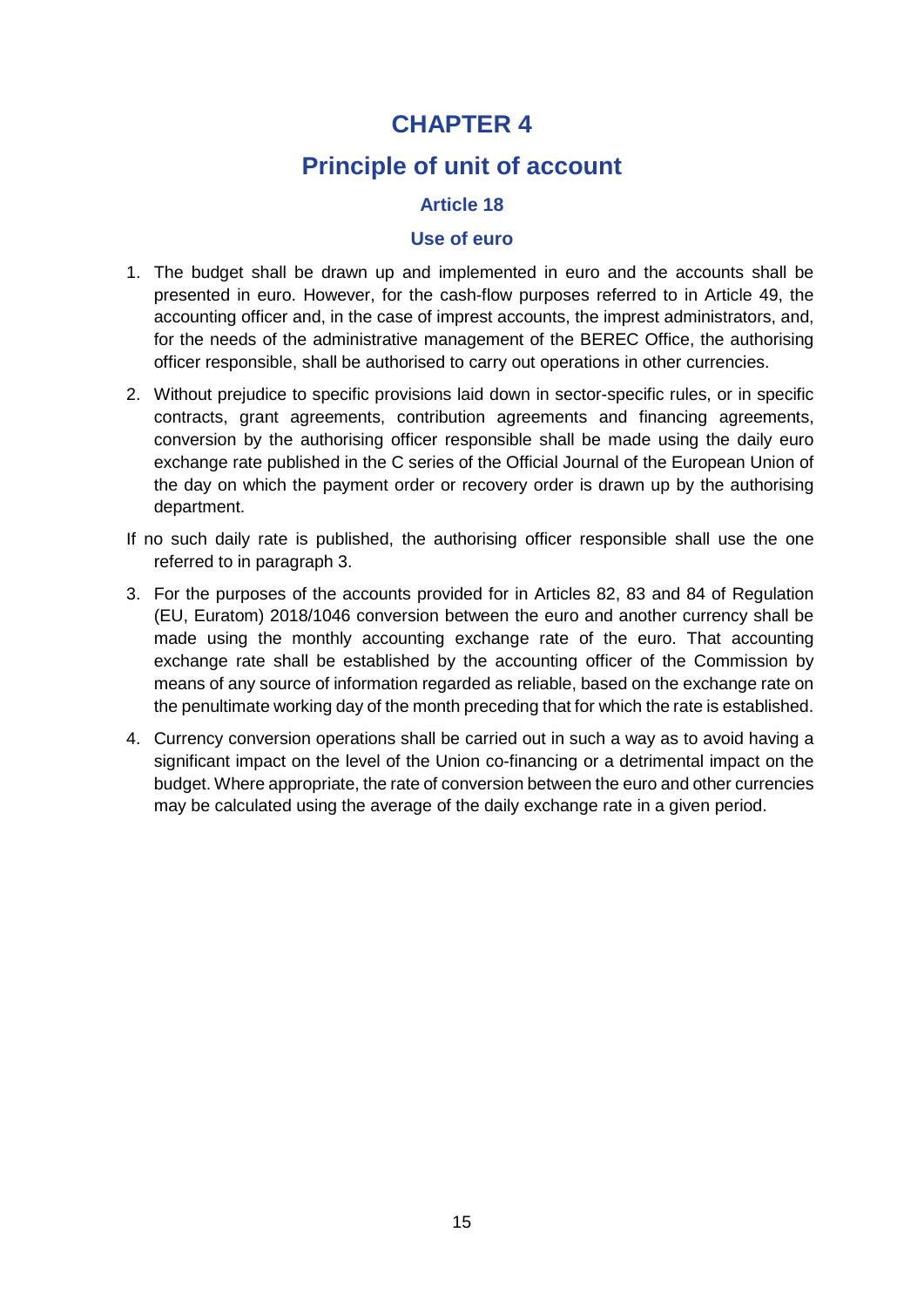# **CHAPTER 5**

# **Principle of universality**

#### **Article 19**

#### **Scope**

Without prejudice to Article 20, total revenue shall cover total payment appropriations. Without prejudice to Article 24, all revenue and expenditure shall be entered in full without any adjustment against each other.

#### **Article 20**

#### **Assigned revenue**

- 1. External assigned revenue and internal assigned revenue shall be used to finance specific items of expenditure.
- 2. The following shall constitute external assigned revenue:

(a) financial contributions from Member States and third countries, including in both cases their public agencies, entities or natural persons, to certain activities of the BEREC Office insofar as this is provided for in the agreement concluded between the BEREC Office and the Member States, third countries or the public agencies, entities or natural persons in question;

(b) financial contributions from international organisations;

(c) revenue earmarked for a specific purpose, such as income from foundations, subsidies, gifts and bequests;

(d) financial contributions, not covered by point (a), to the BEREC Office's activities from third countries or non-Union bodies;

- (e) revenue from agreements referred to in Article 7;
- (f) internal assigned revenue referred to in paragraph 3, to the extent that it is ancillary to the other revenue referred to in points (a) to (c) of this paragraph;
- (g) revenue from fees and charges referred to in Article 6(3).
- 3. The following shall constitute internal assigned revenue:
	- (a) revenue from third parties in respect of goods, services or work supplied at their request, with the exception of fees and charges referred to in point (b) of Article 6(3);
	- (b) revenue arising from the repayment, in accordance with Article 62, of amounts wrongly paid;
	- (c) proceeds from the supply of goods, services and works for Union institutions or other Union bodies;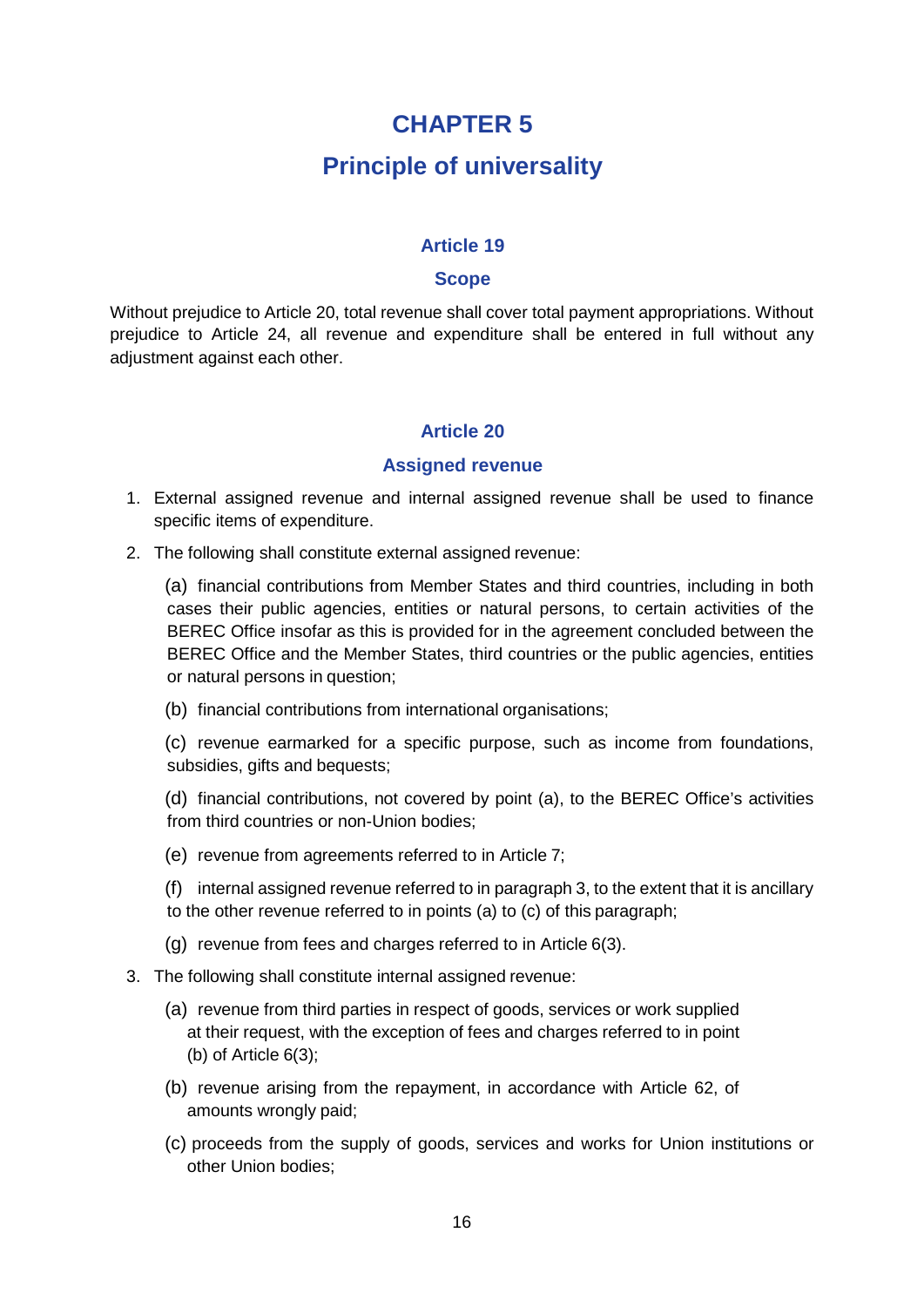- (d) insurance payments received;
- (e) revenue from lettings and from the sale of buildings and land;
- (f) revenue arising from subsequent reimbursement of taxes pursuant to point (b) of Article 27(3) of Regulation (EU, Euratom) 2018/1046.
- 4. Assigned revenue shall be carried over and transferred in accordance with the provisions of points (a) and (b) of Article 12(4) and Article 27.
- 5. Without prejudice to point (f) of the second paragraph, the relevant constituent act may also assign the revenue for which it provides to specific items of expenditure. Unless specified otherwise in the relevant constituent act, such revenue shall constitute internal assigned revenue.
- 6. All items of revenue within the meaning of points (a) to (c) of paragraph 2 and points and (c) of paragraph 3 shall cover all direct or indirect expenditure incurred by the activity or purpose in question.
- 7. The budget shall include lines to accommodate external assigned revenue and internal assigned revenue and wherever possible shall indicate the amount.

Assigned revenue may be included in the estimate of revenue and expenditure only for the amounts that are certain at the date of the establishment of the estimate.

### **Article 21**

### **Structure to accommodate assigned revenue and provision of corresponding appropriations**

- 1. The structure to accommodate assigned revenue in the budget shall comprise:
	- (a) in the statement of revenue, a budget line to receive the revenue;
	- (b) in the statement of expenditure, the budget remarks, including general remarks, showing which budget lines may receive the appropriations corresponding to the assigned revenue which are made available. In the case referred to in point (a) of the first subparagraph, a token entry 'pro memoria' shall be made and the estimated revenue shall be shown for information in the remarks.
- 2. The appropriations corresponding to assigned revenue shall be made available automatically, both as commitment appropriations and as payment appropriations, when the revenue has been received by the BEREC Office.
- 3. By way of exception from paragraph 2, where assigned revenue stems from the implementation of a contribution agreement concluded pursuant to Article 7, the total amount of commitment appropriations may be made available upon entry into effect of the agreement concerned provided that the basic act with regard to the funds being delegated to the BEREC Office provides for the possibility to make use of annual instalments.

#### **Article 22**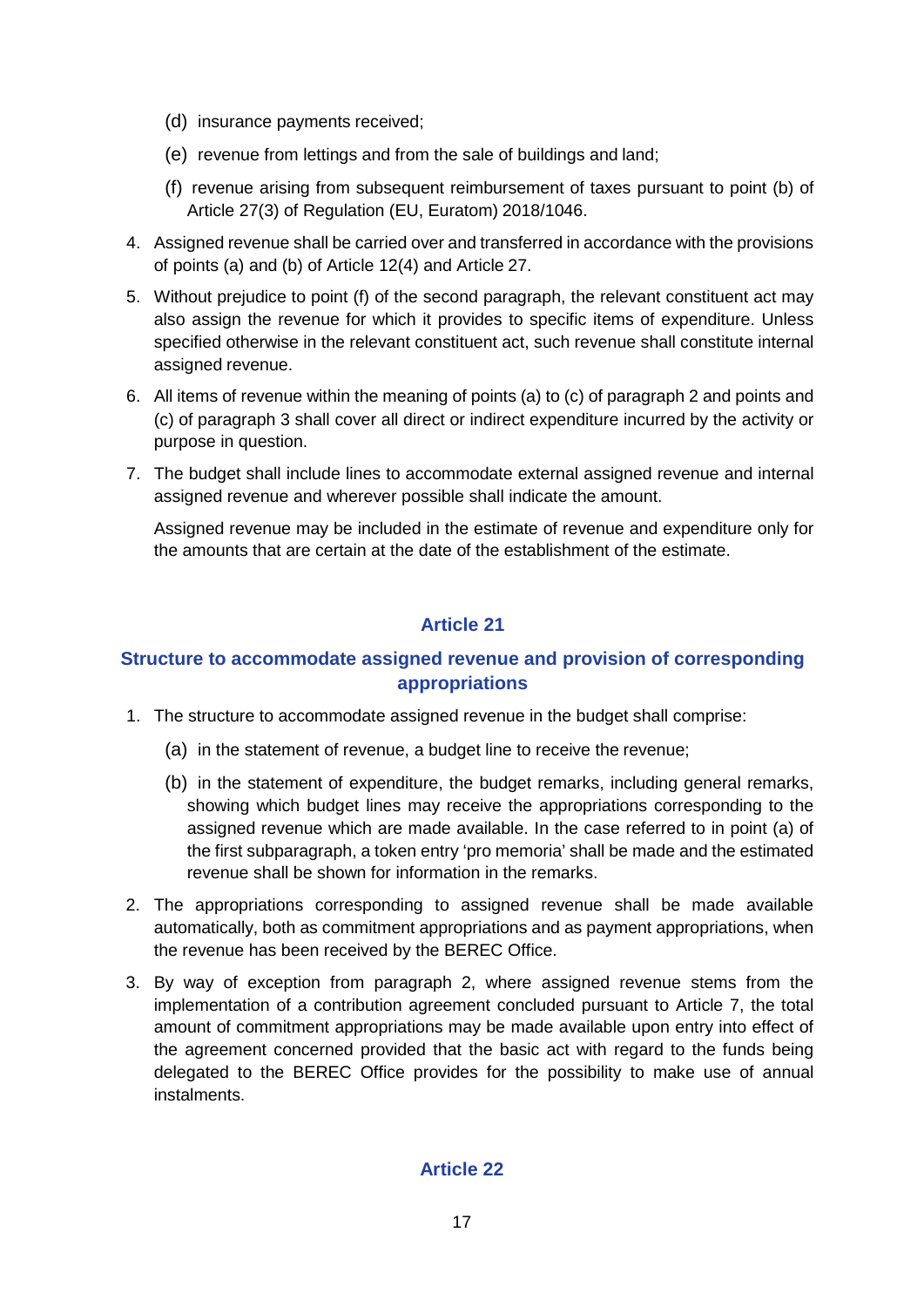#### **Donations**

- 1. The director may accept any donation made to the BEREC Office, such as foundations, subsidies, gifts and bequests.
- 2. Acceptance of a donation of a value of EUR 50 000 or more which involves a financial charge or any type of obligation, including follow-up costs, exceeding 10% of the value of the donation made, shall be subject to the prior authorisation of the management board. The management board shall take a decision within two months of the date on which the request for authorisation is submitted to it. If the management board fails to take a decision within that period, the donation shall be deemed accepted.
- 3. The director shall, at the request of the management board analyse, estimate and duly explain the financial charges, including follow-up costs, and any other obligations as referred to in paragraph 1 that the acceptance of the donation entails.

### **Article 23**

#### **Corporate Sponsorship**

Article 26 of Regulation (EU, Euratom) 2018/1046 shall not apply to the BEREC Office.

### **Article 24**

#### **Rules on deductions and exchange rates adjustments**

Article 27 of Regulation (EU, Euratom) 2018/1046 shall apply mutatis mutandis.

# **CHAPTER 6**

# **Principle of specification**

#### **Article 25**

#### **General provisions**

- 1. Appropriations shall be earmarked for specific purposes by title and chapter. The chapters shall be further subdivided into articles and lines.
- 2. In the budget of the BEREC Office , appropriations may only be transferred to lines for which the budget of the BEREC Office has authorised appropriations or which carry a token entry 'pro memoria'.
- 3. The limits referred to in Article 26 shall be calculated at the time the request for transfer is made and with reference to the appropriations provided in the budget of the BEREC Office, including amending budgets.
- 4. The amount to be taken into consideration for the purposes of calculating the limits referred to in Article 26 shall be the sum of the transfers to be made on the line from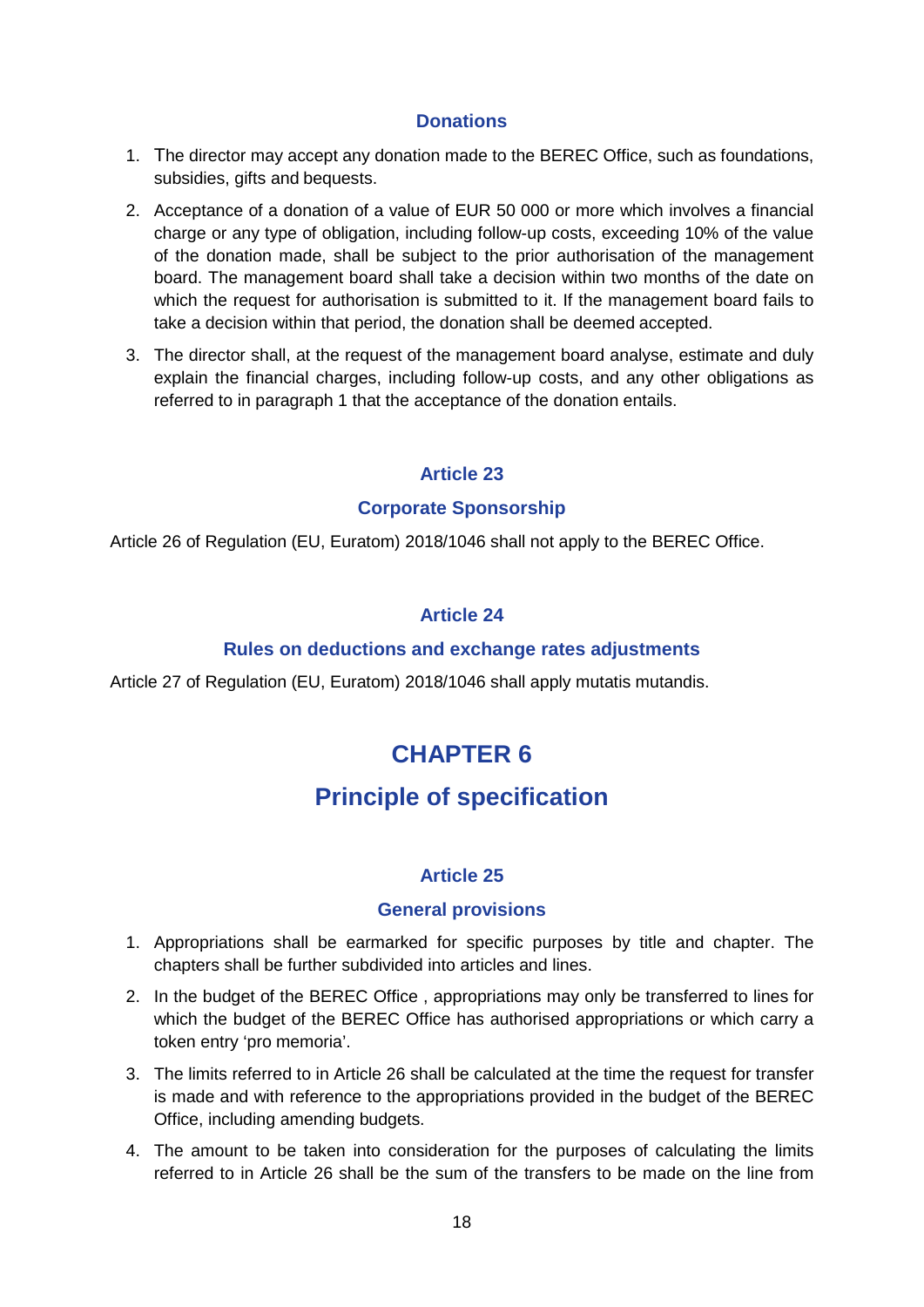which transfers are being made, after adjustment for earlier transfers made.

## **Article 26**

#### **Transfers**

- 1. The director may transfer appropriations:
	- (a) from one title to another up to a maximum of 10 % of the appropriations for the financial year shown on the line from which the transfer is made;
	- (b) from one chapter to another and within each chapter without limit.
- 2. Beyond the limit referred in paragraph 1, the director may propose transfers of appropriations from one title to another to the management board. The management board shall have two weeks to oppose the proposed transfers. After that time limit, the proposed transfers shall be deemed to be adopted.
- 3. Proposals for transfers and transfers carried out under paragraphs 1 and 2 shall be accompanied by appropriate and detailed supporting documents showing the implementation of appropriations and estimates of requirements up to the end of the financial year, both for the headings to be credited and for those from which the appropriations are drawn.
- 4. The authorising officer shall inform the management board as soon as possible of all transfers made. The authorizing officer shall inform the European Parliament and the Council of all transfers carried out under paragraph 2.

# **Article 27**

#### **Specific rules on transfers**

Appropriations corresponding to assigned revenue may be transferred only if such revenue is used for the purpose for which it is assigned.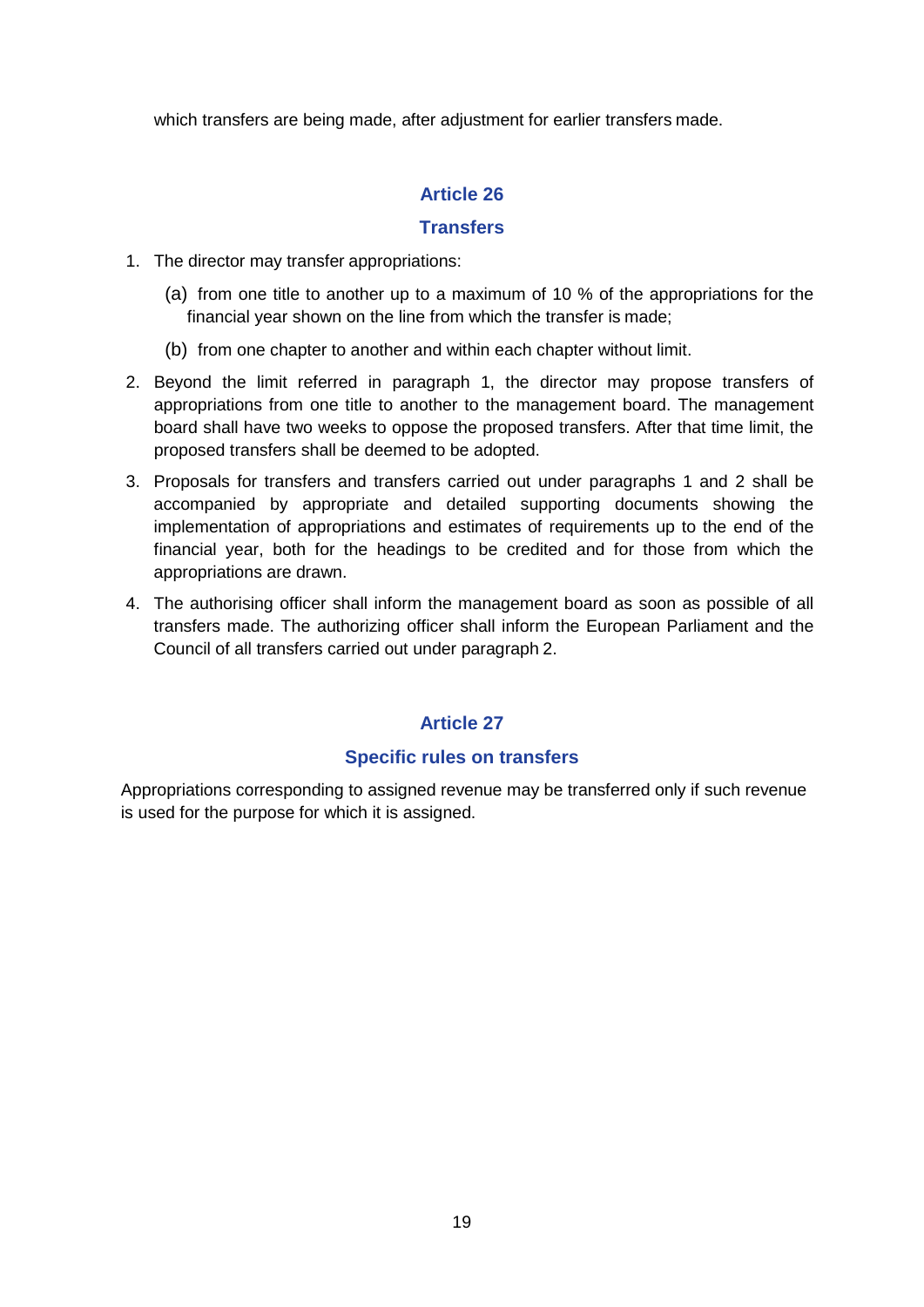# **CHAPTER 7**

# **Principle of sound financial management and performance**

## **Article 28**

## **Performance and principles of economy, efficiency and effectiveness**

- 1. Appropriations shall be used in accordance with the principle of sound financial management, and thus be implemented respecting the following principles:
	- (a) the principle of economy which requires that the resources used by the BEREC Office in the pursuit of its activities shall be made available in due time, in appropriate quantity and quality and at the best price;
	- (b) the principle of efficiency which concerns the best relationship between the resources employed, the activities undertaken and the achievement of objectives;
	- (c) the principle of effectiveness which concerns the extent to which the objectives pursued are achieved through the activities undertaken.
- 2. In line with the principle of sound financial management, the use of appropriations shall focus on performance and for that purpose:
	- (a) objectives for programmes and activities shall be established ex ante;
	- (b) progress in the achievement of objectives shall be monitored with performance indicators;
	- (c) progress in, and problems with, the achievement of those objectives shall be reported to the European Parliament and the Council in accordance with point (d) of the first subparagraph of Article 32(5) and with point (b) of the first subparagraph of Article 48(1).
- 3. Specific, measurable, attainable, relevant and time-bound objectives as referred to in paragraphs 1 and 2 and relevant, accepted, credible, easy and robust indicators shall be defined where relevant. The indicators used to monitor the achievement of the objectives shall cover all sectors. The director shall provide the relevant information to the management board annually. It shall be included in the Single Programming Document referred to in Article 32.
- 4. The BEREC Office shall carry out a benchmarking exercise referred to in Article 38 of this Decision.

The benchmarking exercise shall include:

- (a) a review of the efficiency of the BEREC Office's horizontal services,
- (b) a cost-benefit analysis of sharing services or transferring them entirely to another Union body or the Commission.
- When carrying out the benchmarking exercise referred to in the first and the second subparagraph the BEREC Office shall make necessary arrangements to avoid any conflict of interests.

## **Article 29**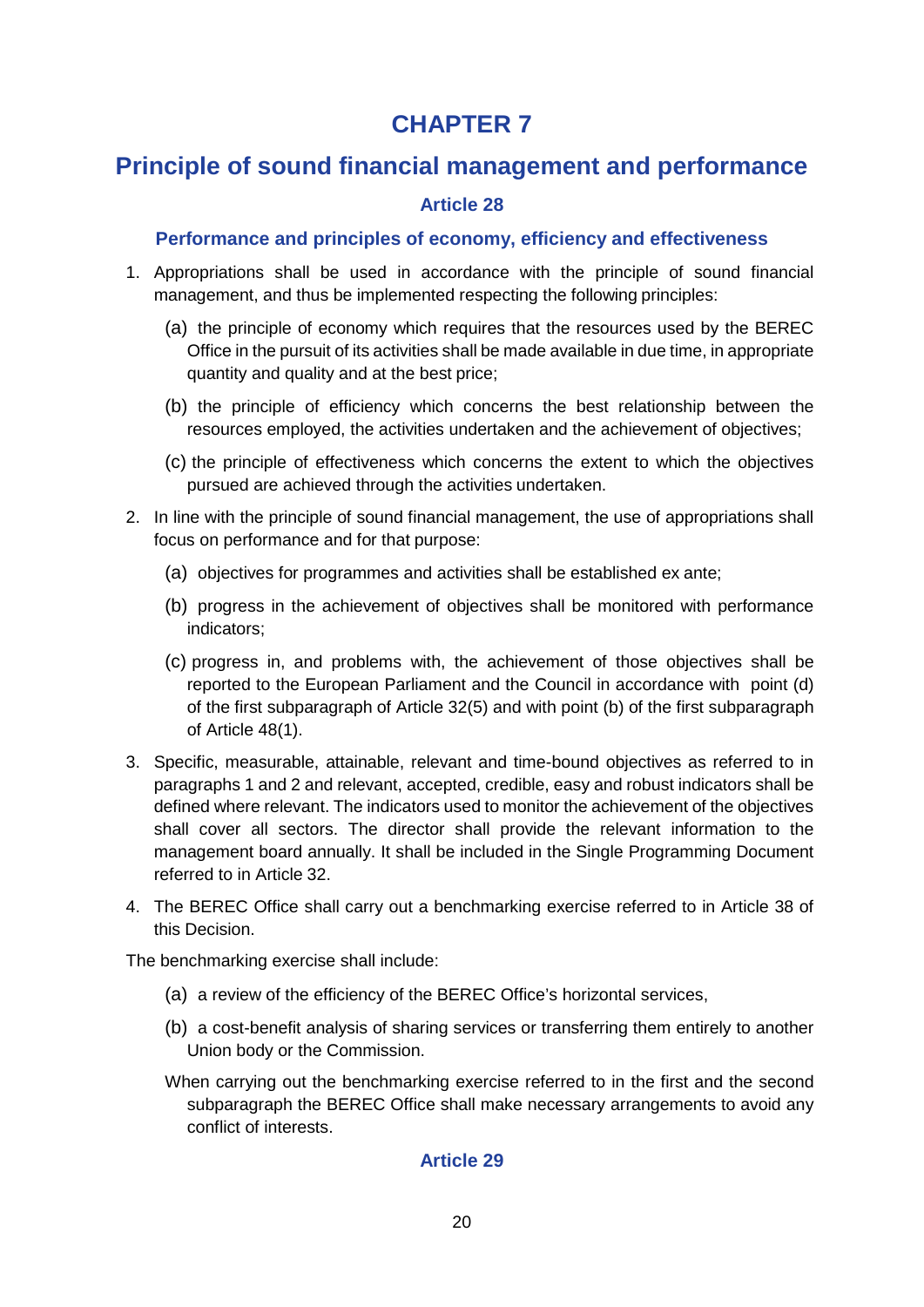#### **Evaluations**

- 1. Programmes and activities that entail significant spending shall be subject to ex-ante and retrospective evaluations ("evaluation"), which shall be proportionate to the objectives and expenditure.
- 2. Ex-ante evaluations supporting the preparation of programmes and activities shall be based on evidence, if available, on the performance of related programmes or activities and shall identify and analyse the issues to be addressed, the added value of Union involvement, objectives, expected effects of different options and monitoring and evaluation arrangements.
- 3. Retrospective evaluations shall assess the performance of the programme or activity, including aspects such as effectiveness, efficiency, coherence, relevance and EU added value. Retrospective evaluations shall be based on the information generated by the monitoring arrangements and indicators established for the action concerned. They shall be undertaken periodically and in sufficient time for the findings to be taken into account in ex-ante evaluations or impact assessments that support the preparation of related programmes and activities.
- 4. The director shall prepare an action plan to follow-up on the conclusions of the evaluations referred to in paragraph 3 and report on its progress to the Commission in the consolidated annual activity report referred to in Article 48 and regularly to the Management Board.
- 5. The management board shall scrutinise the implementation of the action plan referred to in paragraph 4.

#### **Article 30**

#### **Internal control of budget implementation**

- 1. Pursuant to the principle of sound financial management, the budget of the BEREC Office shall be implemented in compliance with effective and efficient internal control.
- 2. For the purposes of the implementation of the budget, internal control shall be applied at all levels of management and shall be designed to provide reasonable assurance of achieving the following objectives:
	- (a) effectiveness, efficiency and economy of operations;
	- (b) reliability of reporting;
	- (c)safeguarding of assets and information;
	- (d) prevention, detection, correction and follow-up of fraud and irregularities;
	- (e) adequate management of the risks relating to the legality and regularity of the underlying transactions, taking into account the multiannual character of programmes as well as the nature of the payments concerned.
- 3. Effective internal control shall be based on best international practices and on the Internal Control Framework laid down by the Commission for its own departments and shall include, in particular, the following elements:
	- (a) segregation of tasks;
	- (b) an appropriate risk management and control strategy that includes control at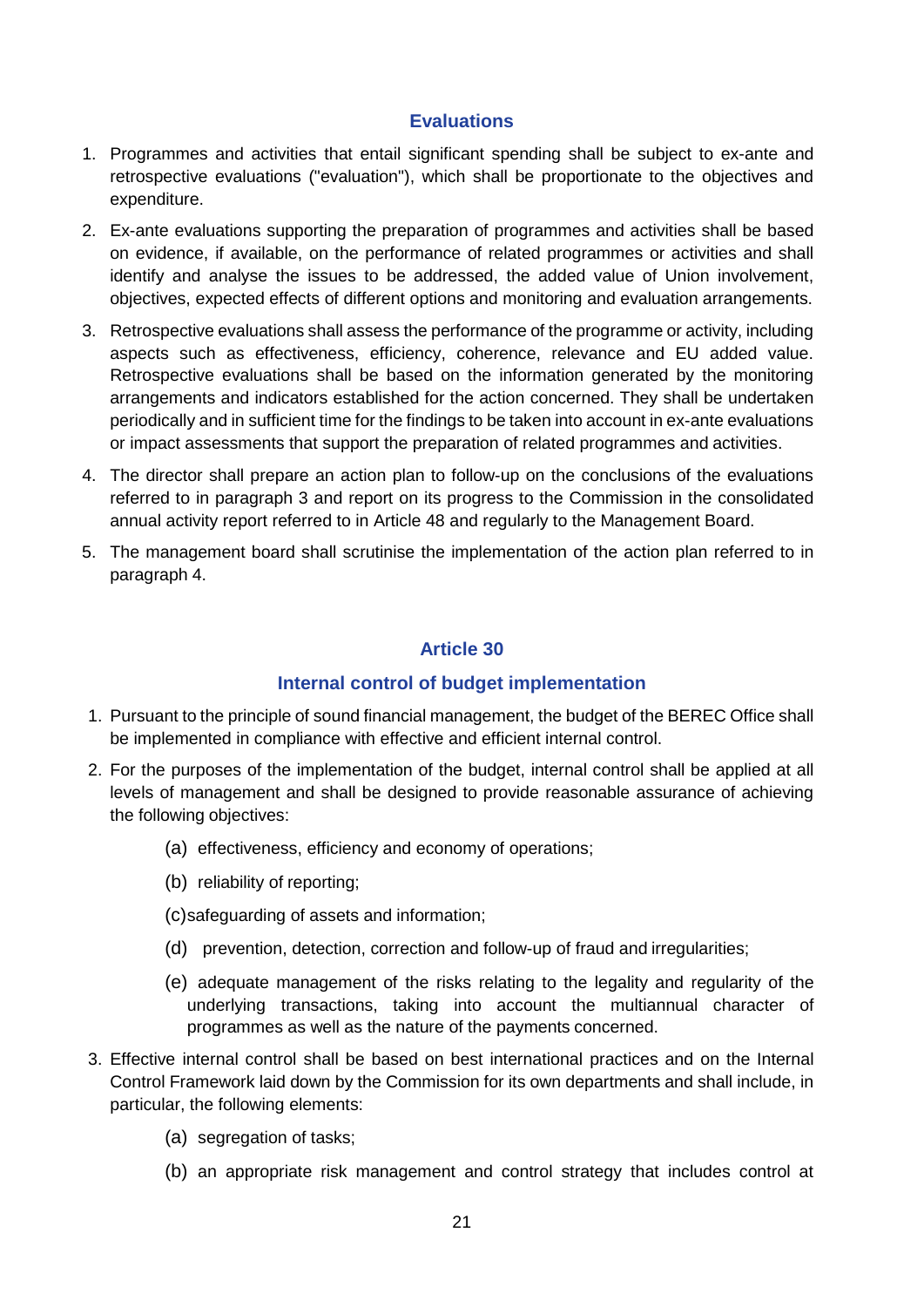recipient level

- (c) avoidance of conflicts of interests;
- (d) adequate audit trails and data integrity in data systems;
- (e) procedures for monitoring effectiveness and efficiency;
- (f) procedures for follow¬-up of identified internal control weaknesses and exceptions;
- (g) periodic assessment of the sound functioning of the internal control system.
- 4. Efficient internal control shall be based on the following elements:

(a) the implementation of an appropriate risk management and control strategy coordinated among appropriate actors involved in the control chain;

(b) the accessibility for all appropriate actors in the control chain of the results of controls carried out;

(c) reliance, where appropriate, on independent audit opinions, provided that the quality of the underlying work is adequate and acceptable and that it was performed in accordance with agreed standards;

(d) the timely application of corrective measures including, where appropriate, dissuasive penalties;

- (e) the elimination of multiple controls;
- (f) the improvement of the cost-benefit ratio of controls.
- 5. If BEREC Offce runs also offices away from the main seat, the internal control system shall be designed in order to mitigate the specific risks of the activities of those offices.

# **CHAPTER 8**

# **Principle of transparency**

#### **Article 31**

#### **Publication of accounts and budgets**

- 1. The budget of the BEREC Office shall be established and implemented and the accounts presented in accordance with the principle of transparency.
- 2. A summary of the budget of the BEREC Office and any amending budget of the BEREC Office, as definitively adopted, shall be published in the Official Journal of the European Union within three months of their adoption.
- The summary shall show the aggregated figures for each Title of the budget of the BEREC Office, the establishment plan and an estimate of the number of contract staff expressed in full-time equivalents for which appropriations are budgeted, and seconded national experts. It shall also indicate the equivalent information for the previous financial year.
- 3. The budget of the BEREC Office including the establishment plan and any amending budgets of the BEREC Office, as definitively adopted, as well as an indication of the number of contract staff expressed in full-time equivalents for which appropriations are budgeted, and of the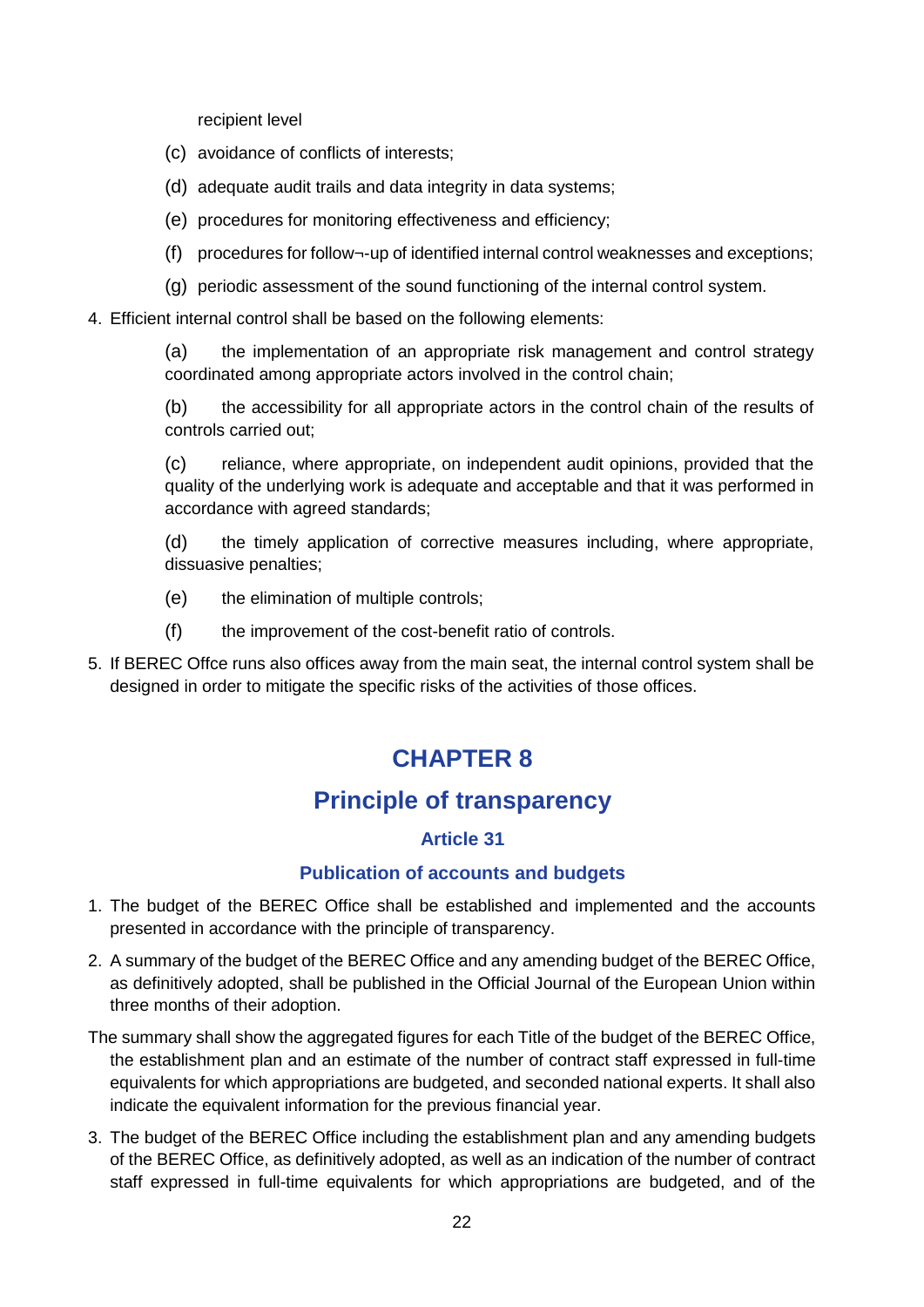number of seconded national experts, shall be transmitted for information to the European Parliament and the Council, the Court of Auditors and the Commission, and shall be published on the BEREC Office website within four weeks of their adoption.

4. The BEREC Office shall make available on its website, no later than 30 June of the year following the financial year in which the funds were legally committed, information on the recipients of funds financed from the budget of the BEREC Office including experts contracted pursuant to Article 93 of this Decision, in accordance with Article 38 of Regulation (EU, Euratom) 2018/1046 and following a standard presentation. The published information shall be easily accessible, transparent and comprehensive. The information shall be made available with due observance of the requirements of confidentiality and security, in particular the protection of personal data laid down in Regulation (EU) 2018/1725[8](#page-22-0).

<span id="page-22-0"></span> $\ddot{\phantom{a}}$ <sup>8</sup> Regulation (EU) 2018/1725 of the European Parliament and of the Council of 23 October 2018 on the protection of natural persons with regard to the processing of personal data by the Union institutions, bodies, offices and agencies and on the free movement of such data, and repealing Regulation (EC) No 45/2001 and Decision No 1247/2002/EC Text with EEA relevance (OJ L 295, 21.11.2018, p. 39).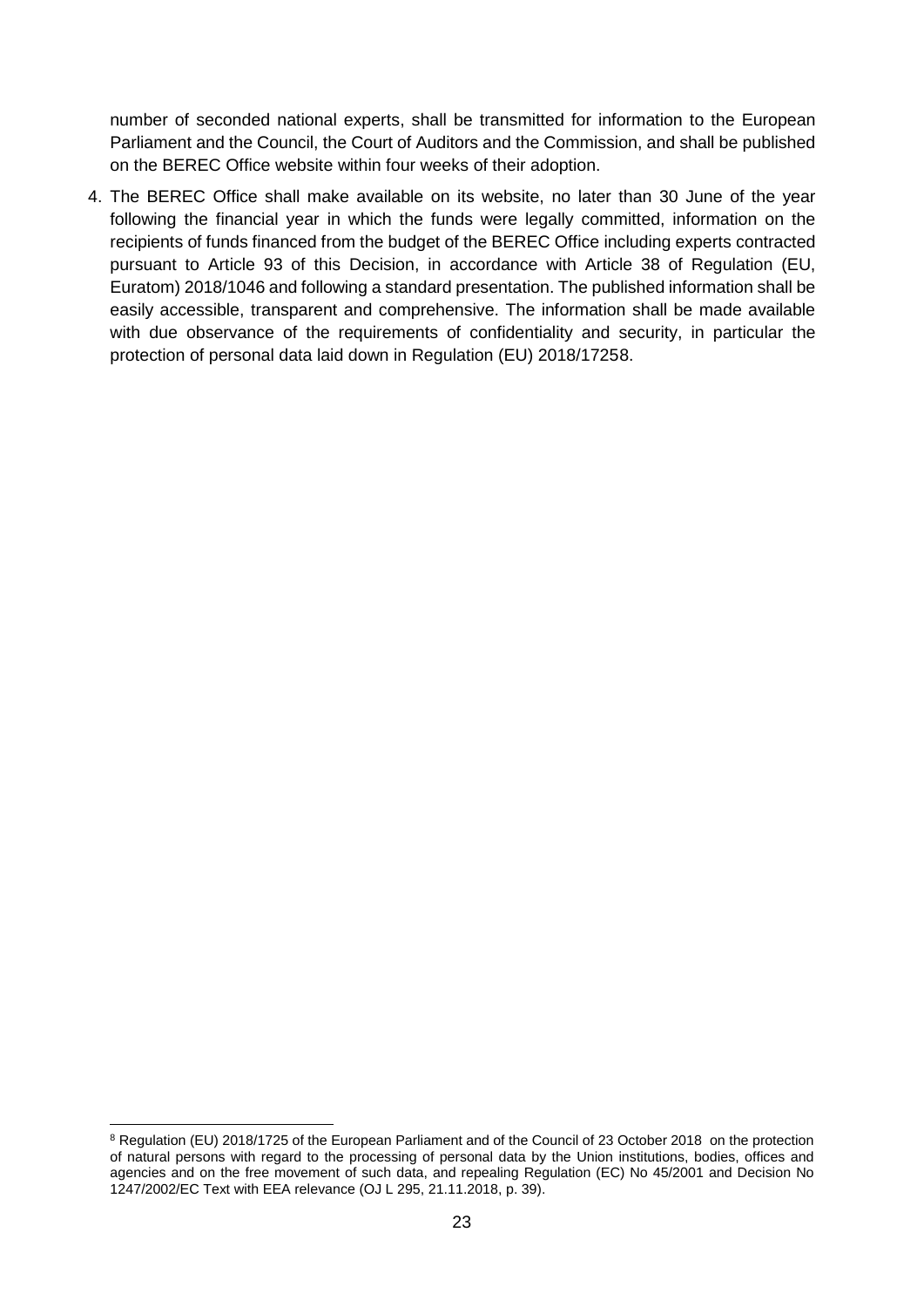# **TITLE III**

# **ESTABLISHMENT AND STRUCTURE OF THE BUDGET**

# **CHAPTER 1**

# **Establishment of the budget of the BEREC Office**

## **Article 32**

#### **Single programming document**

- 1. In accordance with Article 40 of Regulation (EU, Euratom) 2018/1046 the BEREC Office shall send by 31 January each year to the Commission, the European Parliament and the Council its draft single programming document, as endorsed by its Management Board, containing:
	- (a)a multiannual work programme;
	- (b)an annual work programme;
	- (c)an estimate of its revenue and expenditure;
	- (d)a resources programming document;
	- (e)information on its building policy;
	- (f) strategy for cooperation with third countries and/or international organisations;
	- (g)strategy for achieving efficiency gains and synergies;
	- (h)strategy for the organisational management and internal control systems including their anti-fraud strategy as last updated and an indication of measures to prevent recurrence of cases of conflict of interest, irregularities and fraud, in particular where weaknesses, reported under Article 48 or paragraph 6 of Article 78, have led to critical recommendations.

The strategies referred to in the first subparagraph shall be assessed annually and updated as necessary.

The single programming document shall be drawn up taking into account guidelines set by the Commission.

- 2. The multiannual work programme shall set out the overall strategic programming for the years N+1 to N+3, including the objectives, expected results and performance indicators to monitor the achievement of the objectives and the results.
	- (a)This overall strategic programming shall also show, per activity, the indicative financial and human resources considered necessary to attain the objectives set and shall also demonstrate the contribution of the BEREC Office to the achievement of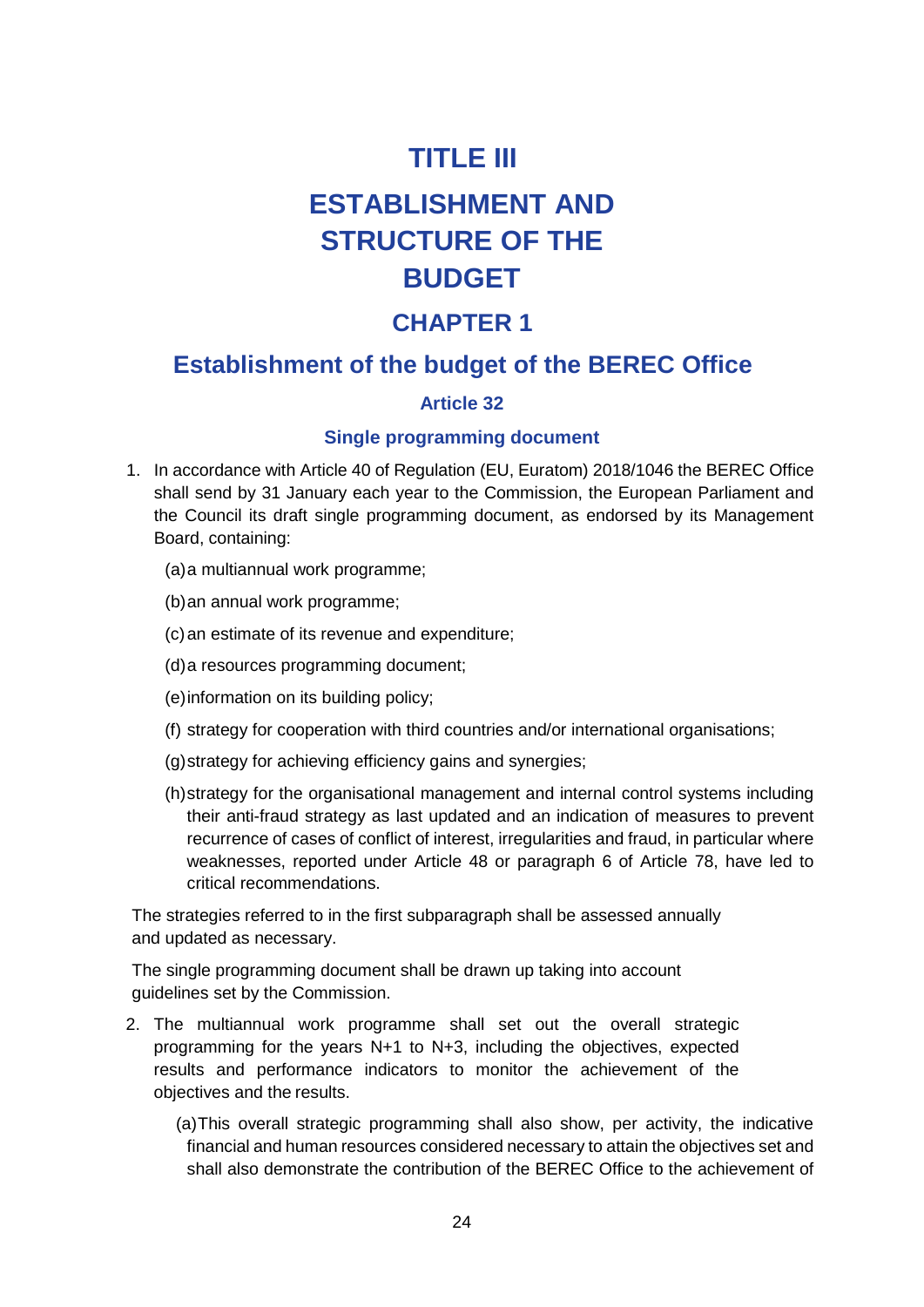the EU political priorities.

- (b)This strategic programming will be updated where appropriate, and in particular, to address the outcome of the overall evaluations referred to in the constituent act.
- 3. The annual work programme shall set out for the year N+1:
	- (a)the expected outputs that will contribute to the achievement of the objectives set in the overall strategic programming;
	- (b)a description of the activities to be financed together with an indication of the amount of financial and human resources, showing the number of officials, temporary and contract staff as defined in the Staff Regulations, as well as Seconded National Experts.
	- (c)It shall clearly indicate which tasks of the BEREC Office have been added, changed or deleted in comparison with the adopted annual work programme of the previous financial year. Evaluation results shall be taken into account as evidence of the likely merits of an increase or decrease of the proposed budget of the BEREC Office in comparison with its budget of the previous financial year.
	- (d)The annual work programme shall be coherent with the multiannual programme referred to in paragraph 2.
	- (e)Any substantial amendment to the annual work programme shall be adopted by the same procedure as the initial work programme, in accordance with the provisions of the constituent act.
	- (f) The management board may delegate the power to make non-substantial amendments to the annual work programme to the authorising officer.
- 4. The estimate of revenue and expenditure of the BEREC Office supported by the general guidelines underlying that estimate, shall include:
	- (a)an estimate of revenue broken down by Title; indicating fees and charges separately, where appropriate;
	- (b)an estimate of expenditure (commitment and payment appropriations), broken down by expenditure Title and Chapter;
	- (c)quarterly estimate of cash payments and receipts;
	- (d)an establishment plan setting the number of permanent and temporary posts by grade and by function group authorised within the limits of the budget appropriations requested for year N+1. Where there is a change in the number of establishment plan posts requested for year N+1, a statement justifying the request for new posts shall be provided;

The same information shall be provided on the number of contract staff and seconded national experts and shall be expressed in full-time equivalents.

- 5. The resources programming shall include qualitative and quantitative information on the human resource and budgetary matters for the reporting purposes, in particular:
	- (a) an estimate of the budget result from the year N-1 as referred to in Article 17;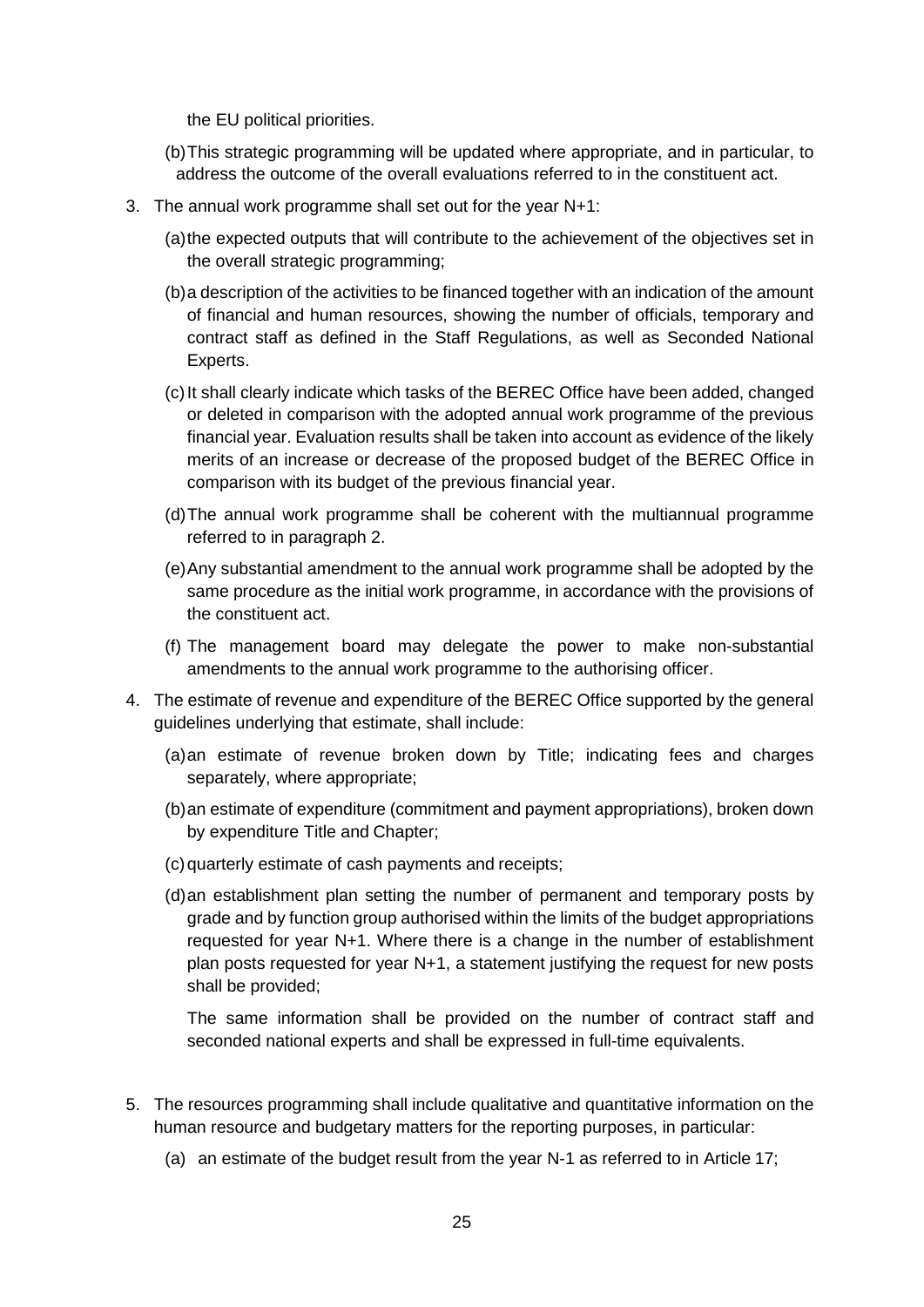- (b) information on contribution in kind granted by the host Member State to the BEREC Office for year N-1;
- (c) information on the number of officials, temporary and contract staff as defined in the Staff Regulations as well as seconded experts for year N-1 and for year N.
- (d) information on the achievement of all previously set objectives for the various activities for year N-1, showing the actual use of the human and financial resources by the end of year split between activities.

The resource programming document shall be updated annually.

- 6. Information on the building policy of the BEREC Office shall include:
	- (a) for each building, including of offices away from the main seat, the expenditure and surface area covered by the appropriations of the corresponding lines in the budget of the BEREC Office ;
	- (b) the expected evolution of the global programming of surface area and premises for the coming years with a description of the building projects in planning phase which are already identified;
	- (c) the final terms and costs, as well as relevant information regarding project implementation of new building projects previously submitted to the European Parliament and the Council under the procedure established in Article 266 of Regulation (EU, Euratom) 2018/1046 and not included in the preceding year's working documents.
- 7. The Commission shall send its opinion on the draft Single Programming Document to the BEREC Office in a timely manner in any case not later than 1st July of the year N.

If the BEREC Office does not fully take into account the Commission's opinion, it shall provide the Commission with adequate explanations.

- 8. The final single programming document shall be adopted by the management board.
- 9. BEREC Office shall send any later updated version of the single programming document, notably to reflect the Commission's opinion and the outcome of the annual budgetary procedure, to the Commission, the European Parliament and the Council.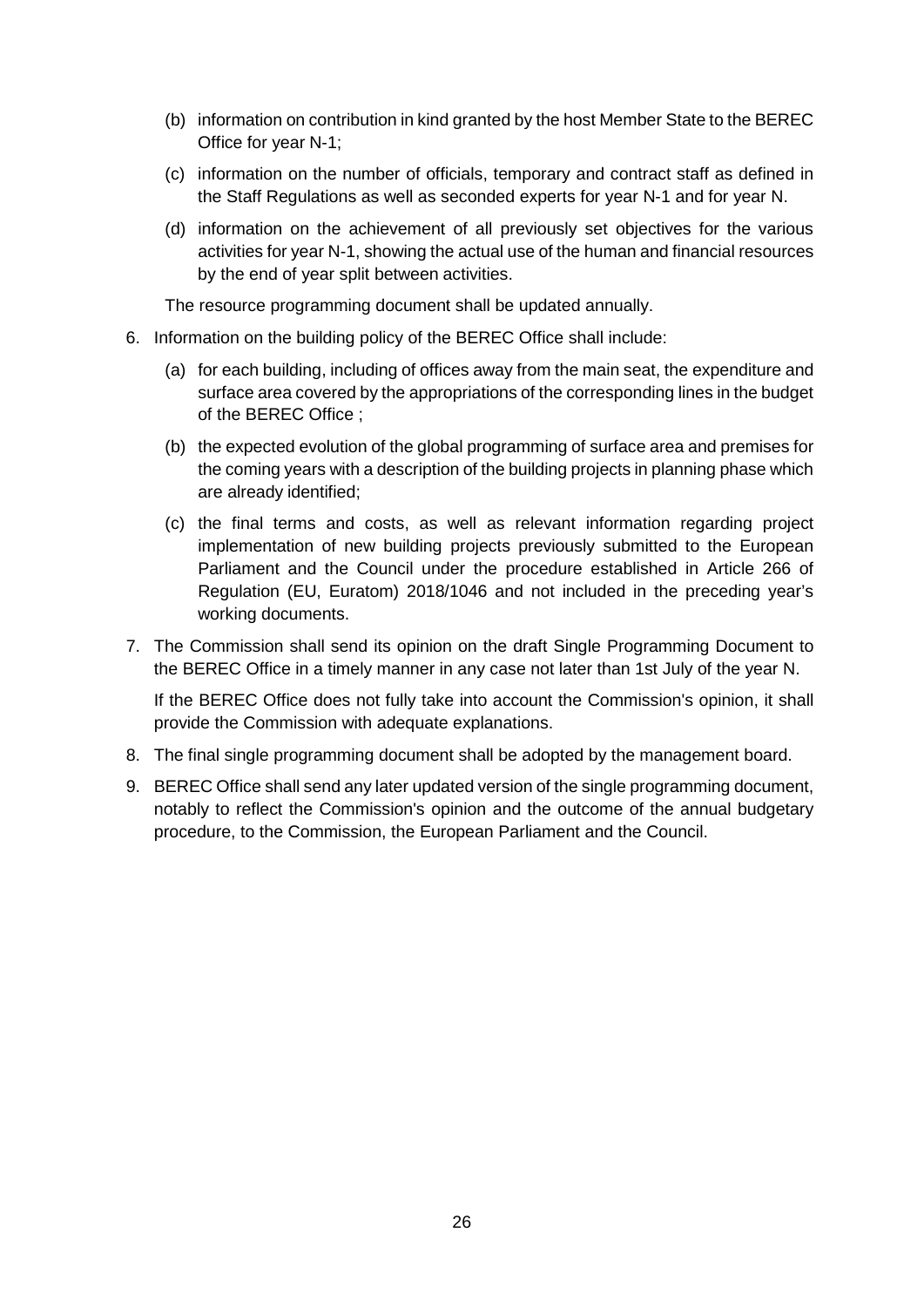### **Establishment of the budget**

- 1. The budget of the BEREC Office shall be established in accordance with the provisions of the constituent act.
- 2. As part of the procedure for adoption of the budget, the Commission shall send the BEREC Office's statement of estimates to the European Parliament and the Council and propose the amount of the contribution for the BEREC Office and the number of staff it considers the BEREC Office's needs.

The Commission shall provide the draft establishment plan of the BEREC Office and an estimate of the number of contract staff and of seconded national experts expressed in fulltime equivalents for which appropriations are proposed as soon as the Commission has established the draft budget.

- 3. The European Parliament and the Council shall adopt the establishment plan of the BEREC Office and any subsequent amendments thereto, in accordance with Article 34.
- 4. After adoption of the draft budget by the Commission, the single programming document shall be adopted by the management board. It shall become definitive after final adoption of the Union budget setting the amount of the contribution and the establishment plan. If necessary the budget of the BEREC Office and its establishment plan shall be adjusted accordingly.

When proposing to entrust new tasks to the BEREC Office, the Commission shall, without prejudice to the legislative procedures for the modification of the constituent act, submit to the European Parliament and to the Council the necessary information to assess the impact of the new tasks on the resources of the BEREC Office so as to review, where necessary, its financing and its staffing level.

## **Article 34**

## **Amending budgets**

Any amendment to the budget of the BEREC Office, including to the establishment plan, beyond the modifications authorized under Articles 26(1) and 38(1) of this Decision, shall be the subject of an amending budget adopted by the same procedure as the initial budget of the BEREC Office, in accordance with the provisions of the constituent act and Article 32 of this Decision.

Amending budgets shall be accompanied by statements of reasons and the information on the implementation of the budget for the preceding and current financial years available at the time of their establishment.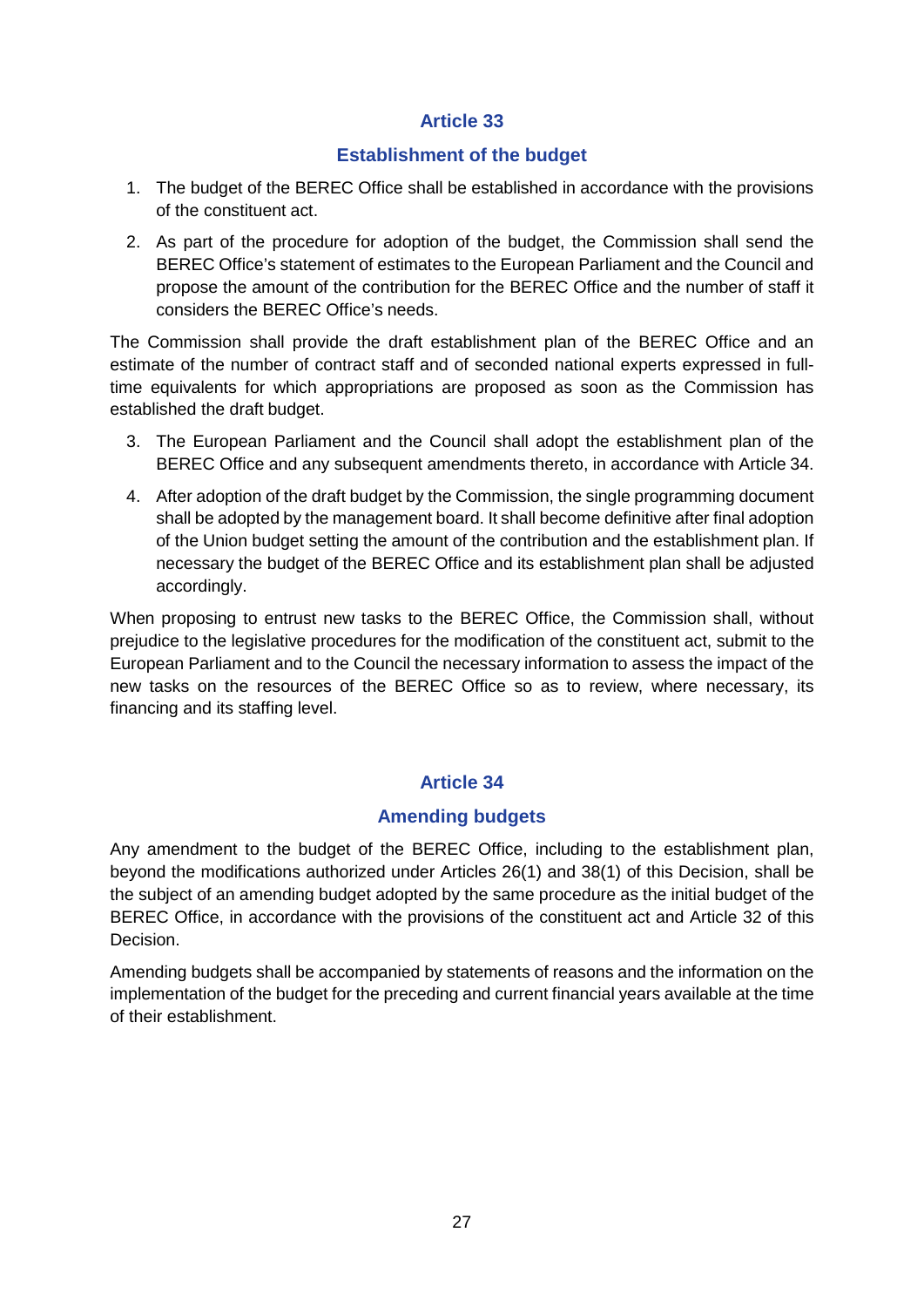# **CHAPTER 2**

# **Structure and presentation of the budget**

### **Article 35**

#### **Structure of the budget**

The budget of the BEREC Office shall consist of a statement of revenue and a statement of expenditure.

#### **Article 36**

#### **Budget nomenclature**

As far as it is justified by the nature of the BEREC Office's activities, the statement of expenditure must be set out on the basis of a nomenclature with a classification by purpose. That nomenclature shall be determined by the BEREC Office and shall make a clear distinction between administrative appropriations and operational appropriations.

The budget nomenclature shall comply with the principles of specification, sound financial management and transparency. It shall provide the clarity and transparency necessary for the budgetary process, facilitating the identification of the main objectives as reflected in the relevant legal bases, making choices on political priorities possible and enabling efficient and effective implementation.

#### **Article 37**

#### **Presentation of the budget**

The budget of the BEREC Office shall show:

(a)in the statement of revenue:

- (i) the estimated revenue of the BEREC Office for the financial year concerned ('year N');
- (ii) the estimated revenue for the preceding financial year and the revenue for year N-2;
- (iii) appropriate remarks on each revenue line.

(b)in the statement of expenditure:

- (iv) the commitment and payment appropriations for year N;
- (v) the commitment and payment appropriations for the preceding financial year, and the expenditure committed and the expenditure paid in year N- 2 — the latter also expressed as a percentage of the budget of the BEREC Office of year N;
- (vi) a summary statement of the schedule of payments due in subsequent financial years to meet budget commitments entered into in earlier financial years;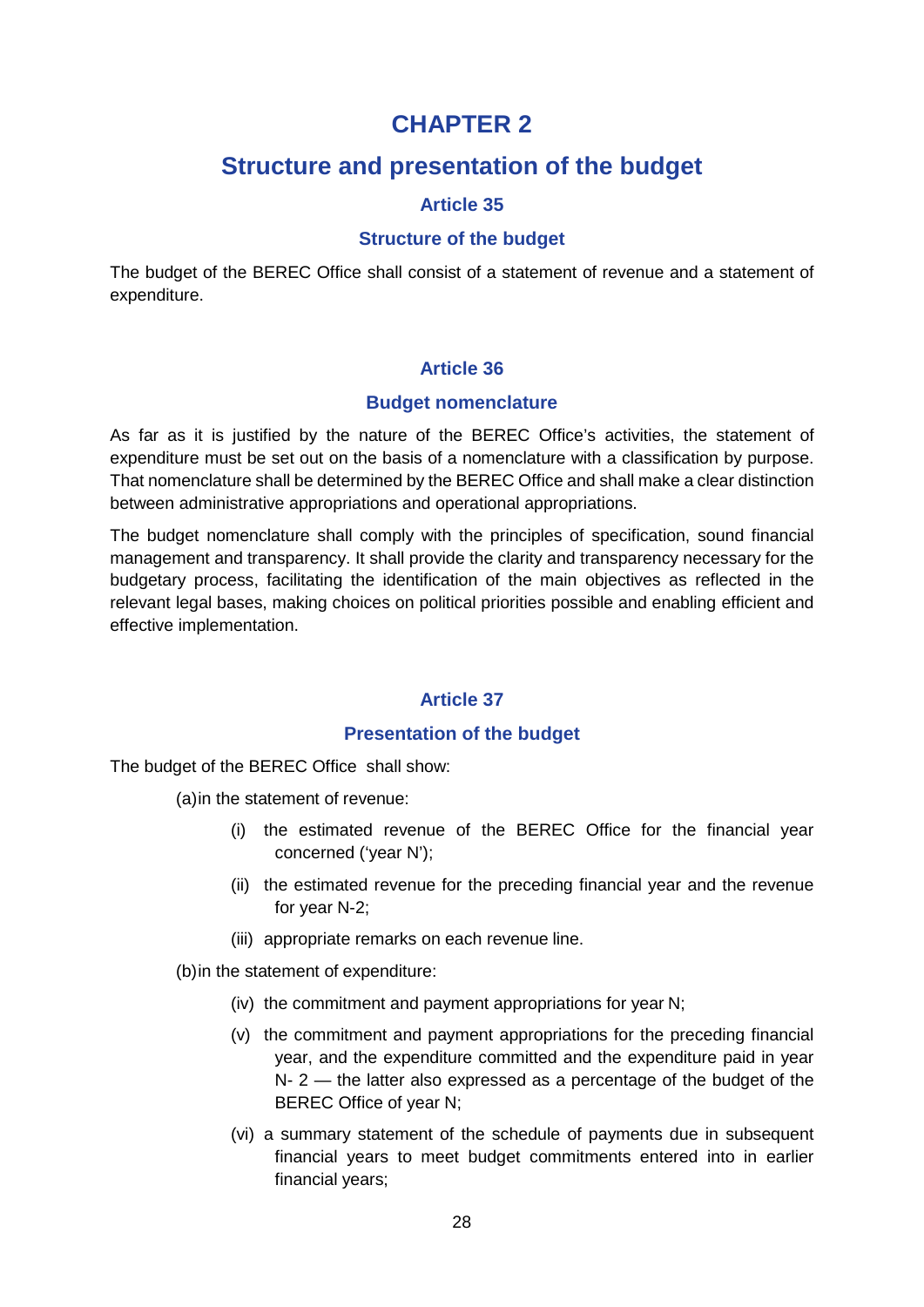(vii) appropriate remarks on each subdivision.

#### **Article 38**

#### **Rules on the establishment plans for staff**

1. The establishment plan referred to in Article 32(4) shall show next to the number of posts authorised for the financial year, the number authorised for the preceding year and the number of posts actually filled. It shall constitute an absolute limit for the BEREC Office. No appointment may be made in excess of the limit set.

However, save in the case of grades AD 16, AD 15, AD 14 and AD 13, the management board may modify the establishment plan by up to 10 % of posts authorised, subject to the following conditions:

- (a) the volume of staff appropriations corresponding to a full financial year is not affected;
- (b) the limit of the total number of posts authorised by the establishment plan is not exceeded;
- (c) the BEREC Office has taken part in a benchmarking exercise with other Union bodies as initiated by the Commission's staff screening exercise.
- 2. By derogation from the second subparagraph of paragraph 1, the effects of part-time work authorised by the appointing authority in accordance with the Staff Regulations may be offset by other appointments. Where a staff member requests the withdrawal of the authorisation before expiry of the granted period, the BEREC Office shall take appropriate measures to respect the limit referred to in point (b) of the second subparagraph of paragraph 1 as soon as possible.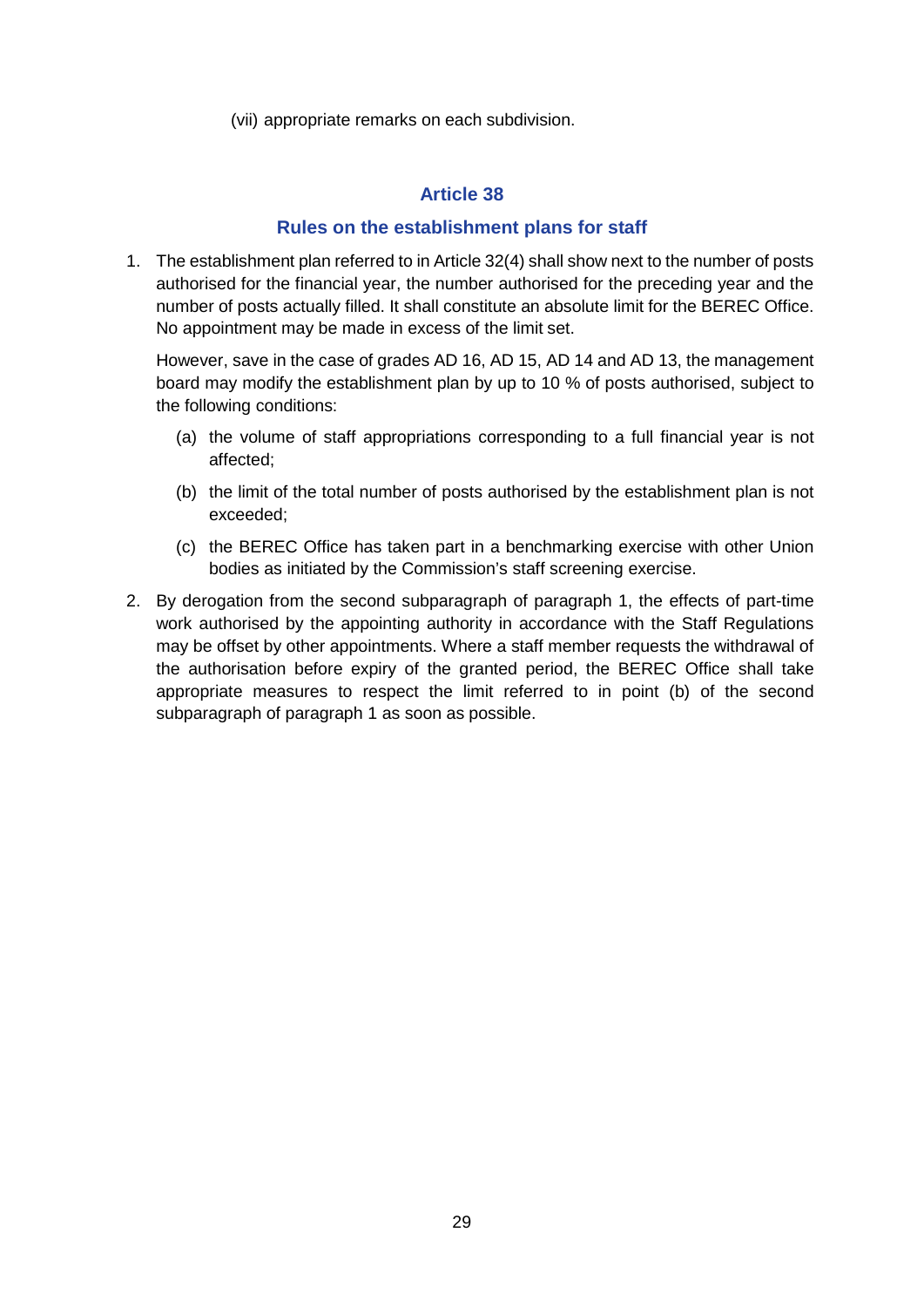# **TITLE IV**

# **IMPLEMENTATION OF THE BUDGET OF THE BEREC OFFICE**

# **CHAPTER 1**

# **General provisions**

### **Article 39**

## **Budget implementation in accordance with the principle of sound financial management**

- 1. The director shall perform the duties of authorising officer. He or she shall implement the revenue and expenditure of the budget in accordance with the financial rules of the BEREC Office and the principle of sound financial management under his or her own responsibility and within the limits of the appropriations authorised.
- 2. Without prejudice to the responsibilities of the authorising officer as regards prevention and detection of fraud and irregularities, the BEREC Office shall participate in fraud prevention activities of the European Anti-fraud Office.

#### **Article 40**

#### **Information on transfers of personal data for audit purposes**

In any call made in the context of grants, procurement or prizes implemented in direct implementation, potential beneficiaries, candidates, tenderers and participants shall, in accordance with Regulation (EU)  $2018/1725^9$  $2018/1725^9$  be informed that, for the purposes of safeguarding the financial interests of the Union, their personal data may be transferred to internal audit services, to the European Court of Auditors, or to the European Anti-Fraud Office and between authorising officers of the Union bodies, the Commission and the executive agencies.

<span id="page-29-0"></span> $\ddot{\phantom{a}}$ <sup>9</sup> Regulation (EU) 2018/1725 of the European Parliament and of the Council of 23 October 2018 on the protection of natural persons with regard to the processing of personal data by the Union institutions, bodies, offices and agencies and on the free movement of such data, and repealing Regulation (EC) No 45/2001 and Decision No 1247/2002/EC Text with EEA relevance (OJ L 295, 21.11.2018, p.39).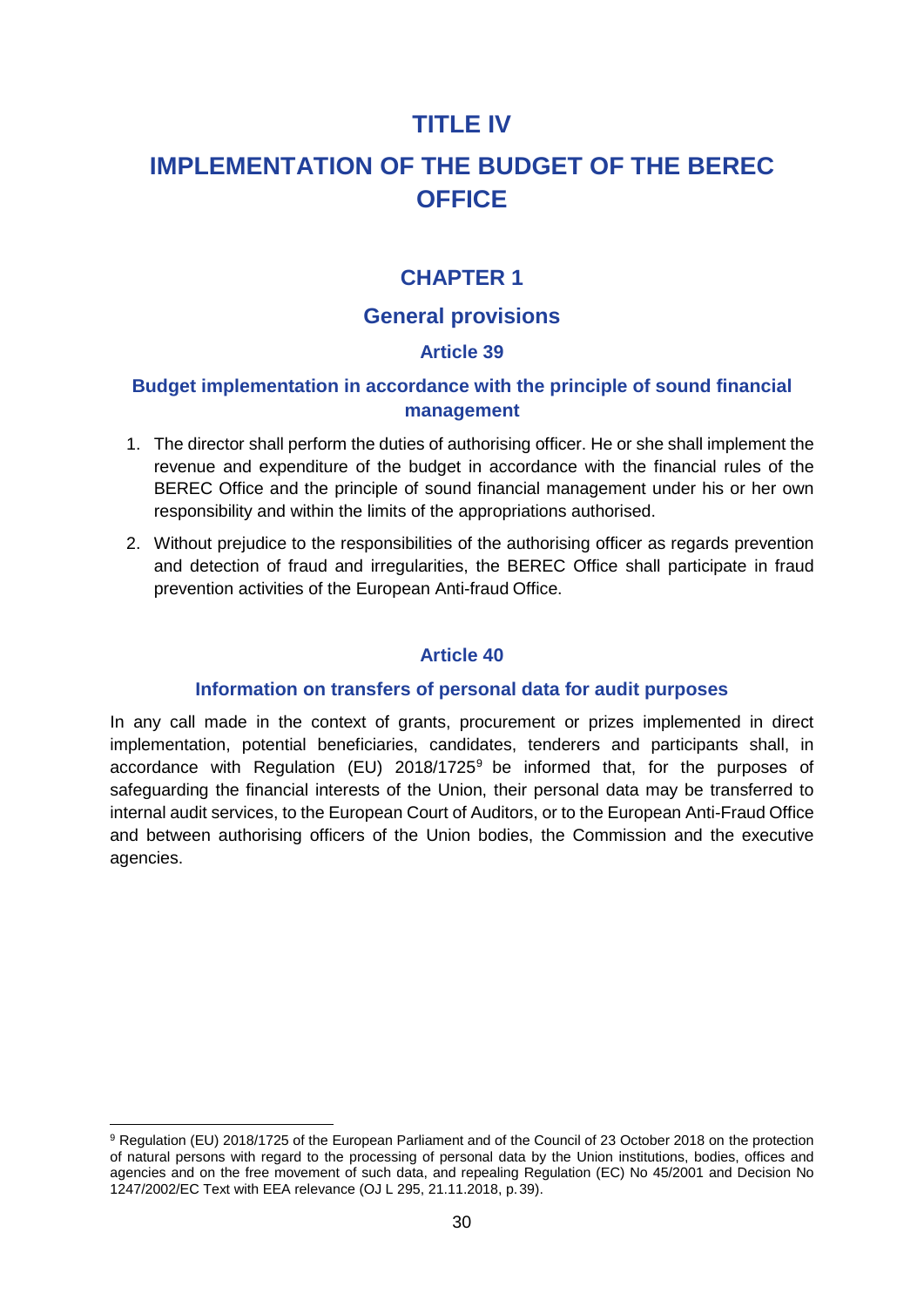#### **Delegation of budget implementation powers**

- 1. The director may delegate the powers of budget implementation to staff of the BEREC Office covered by the Staff Regulations, in accordance with the conditions laid down in the financial rules of the BEREC Office adopted by the management board. Those so empowered may act only within the limits of the powers expressly conferred upon them.
	- 2. The delegatee may subdelegate the powers received with the explicit agreement of the director.

### **Article 42**

#### **Conflict of interests**

1. Financial actors within the meaning of Chapter 3 of this Title and other persons, including the members of the Management Board, involved in budget implementation and management, including acts preparatory thereto, audit or control shall not take any action that may bring their own interests into conflict with those of the BEREC Office. They shall also take appropriate measures to prevent a conflict of interest from arising in the functions under their responsibility and to address situations which may objectively be perceived as a conflict of interest.

Where there is a risk of a conflict of interest, the person in question shall refer the matter to the competent authority. The competent authority shall confirm in writing, whether a conflict of interest is found to exist. In that case, the competent authority shall ensure that the person concerned ceases all activities in the matter. The competent authority shall take any further appropriate action.

- 2. For the purposes of paragraph 1, a conflict of interest exists where the impartial and objective exercise of the functions of a financial actor or other person, as referred to in paragraph 1, is compromised for reasons involving family, emotional life, political or national affinity, economic interest or any other direct or indirect personal interest.
- 3. The competent authority referred to in paragraph 1 shall be the director. If the member of staff concerned is the director, the competent authority shall be the management board. In case of a conflict of interest involving a member of the management board, the competent authority shall be the management board, exclusive of the member concerned.
- 4. The BEREC Office shall adopt rules on the prevention and management of conflict of interests and shall publish annually on its website the declaration of interests of the management board members.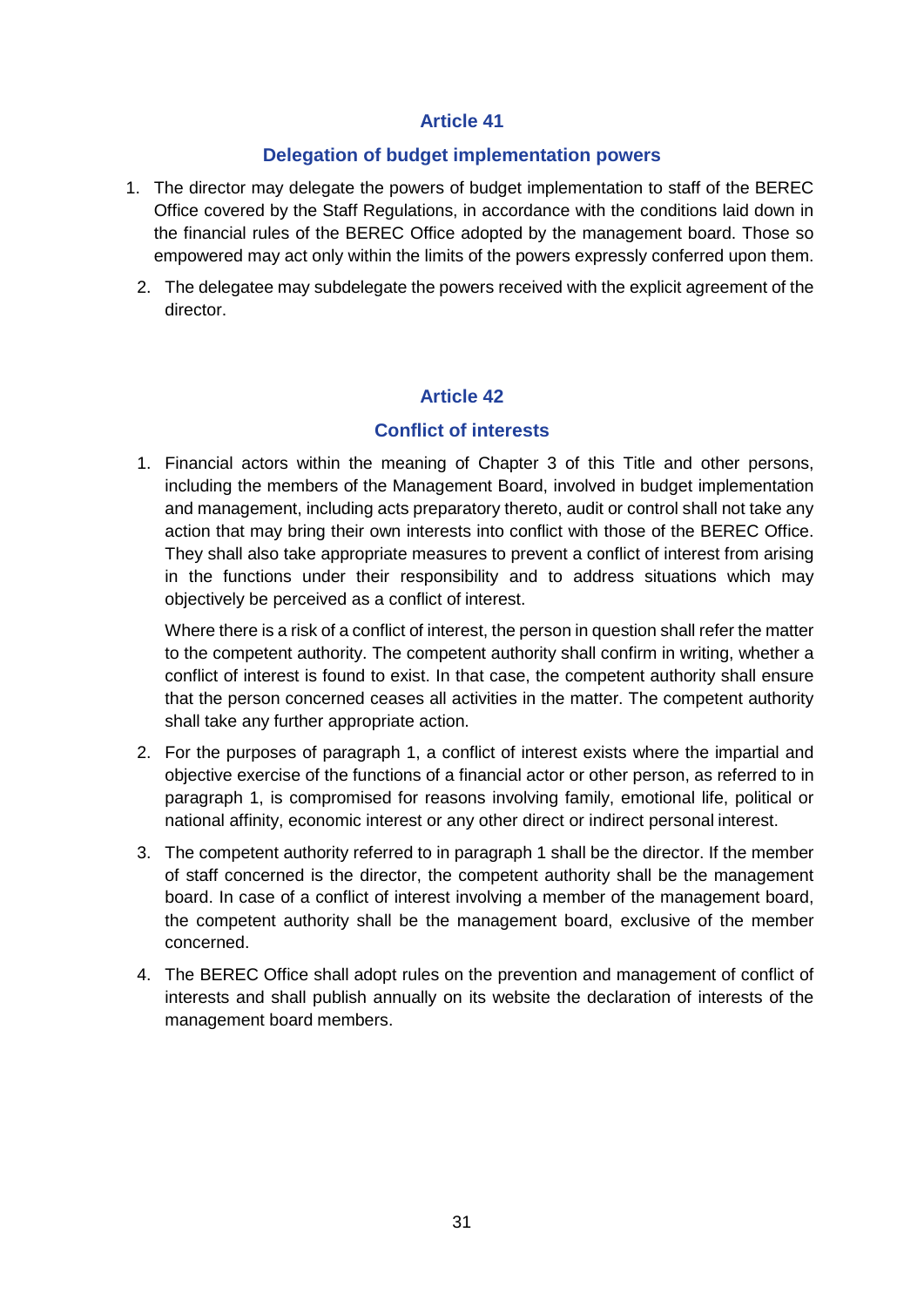# **CHAPTER 2**

#### **Article 43**

#### **Method of implementation of the budget**

- 1. The budget shall be implemented by the director in the departments placed under his or her authority.
- 2. In order to facilitate the implementation of their appropriations, BEREC Office may conclude service-level agreements as referred to in Article 59 of Regulation (EU, Euratom) 2018/1046.
- 3. Technical expertise tasks and administrative, preparatory or ancillary tasks not involving the exercise of public authority or the use of discretionary powers of judgement may be entrusted by contract to external private-sector entities, where this proves to be indispensable.

# **CHAPTER 3**

# **Financial actors**

# **SECTION 1**

# **PRINCIPLE OF SEGREGATION OF DUTIES**

#### **Article 44**

#### **Segregation of duties**

The duties of authorising officer and accounting officer shall be segregated and mutually exclusive.

The BEREC Office shall provide each financial actor with the resources required to perform his or her duties and a charter describing in detail his or her tasks, rights and obligations.

# **SECTION 2 AUTHORISING OFFICER**

#### **Article 45**

#### **Powers and duties of authorising officer**

- 1. The authorising officer shall be responsible for implementing revenue and expenditure in accordance with the principle of sound financial management, including through ensuring reporting on performance and for ensuring compliance with the requirements of legality and regularity and equal treatment of recipients of Union funds.
- 2. The authorising officer shall put in place the organisational structure and the internal control systems suited to the performance of the duties of authorising officer, in accordance with the minimum standards or principles adopted by the management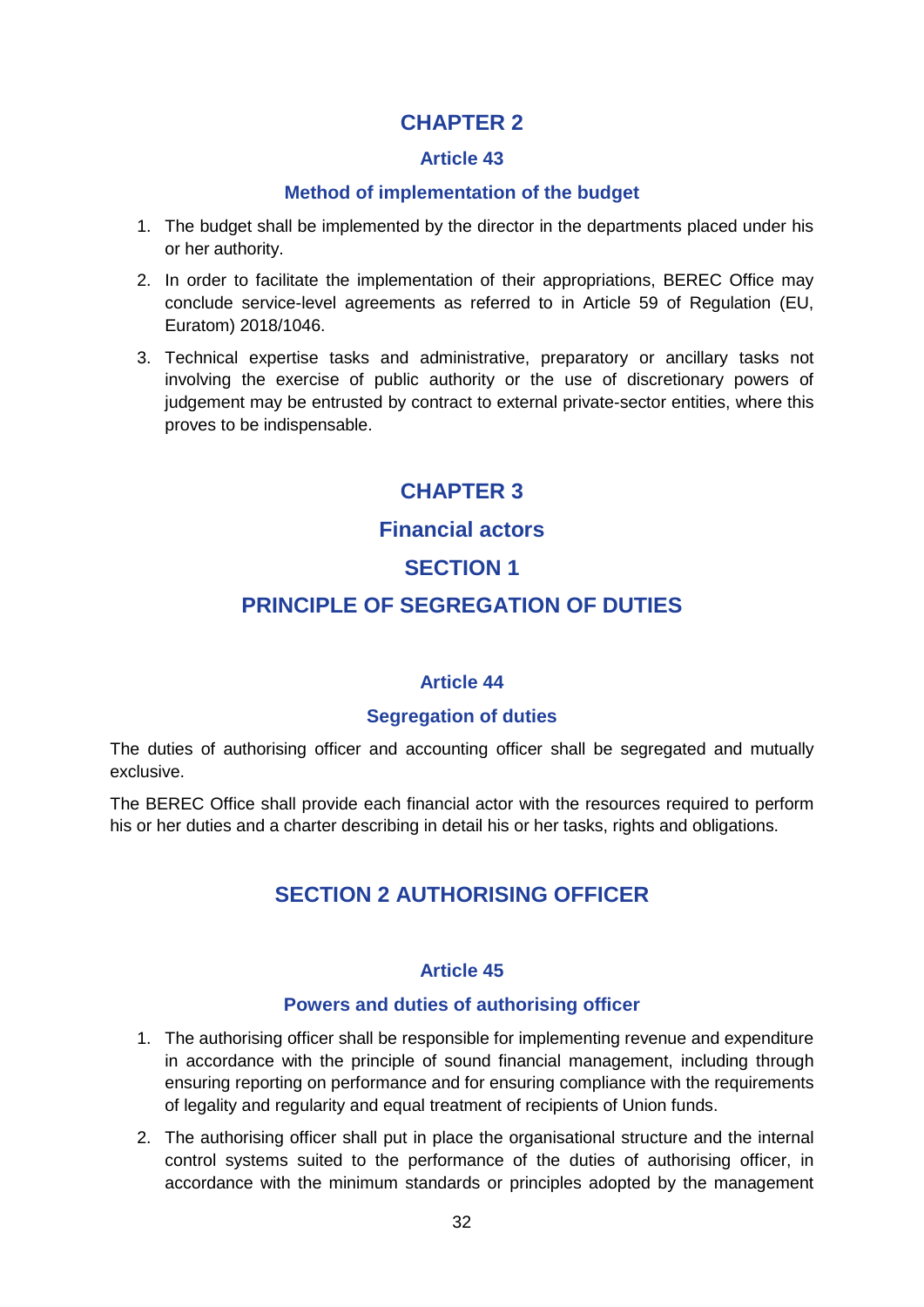board on the basis of the Internal Control Framework laid down by the Commission for its own departments and having due regard to the risks associated with the management environment, including where applicable specific risks associated to decentralized offices, and the nature of the actions financed.

The establishment of such structure and systems shall be supported by a comprehensive risk analysis, which takes into account their cost-effectiveness and performance considerations.

The authorising officer may establish within his or her departments an expertise and advice function to help him or her control the risks involved in his or her activities.

- 3. To implement expenditure, the authorising officer shall make budgetary and legal commitments, shall validate expenditure and authorise payments and shall undertake the preliminary steps for the implementation of appropriations.
- 4. To implement revenue, the authorising officer shall draw up estimates of amounts receivable, establish entitlements to be recovered and issue recovery orders. Where appropriate, the authorising officer shall waive established entitlements.
- 5. In order to prevent errors and irregularities before the authorization of operations and to mitigate risks of non-achievement of objectives, each operation shall be subject to at least to an ex ante control relating to the operational and financial aspects of the operation, on the basis of a control strategy which takes risk and cost-effectiveness into account.
- 6. The extent in terms of frequency and intensity of the ex ante controls shall be determined by the authorising officer taking into account the results of prior controls as well as risk-based and cost-effectiveness considerations, on the basis of his or her own risk analysis. In case of doubt, the authorising officer responsible for validating the relevant operations shall, as part of the ex ante control, request complementary information or perform an on-the-spot control in order to obtain reasonable assurance.
- 7. For the purpose of controls, a series of similar individual transactions relating to routine expenditure on salaries, pensions, reimbursement of mission expenses and medical expenses may be considered by the authorising officer to constitute a single operation.
- 8. For a given operation, the verification shall be carried out by staff other than those who initiated the operation. The staff who carry out the verification shall not be subordinate to the members of staff who initiated the operation.
- 9. The authorising officer may put in place ex post controls to detect and correct errors and irregularities of operations after they have been authorized. Such controls may be organised on a sample basis according to risk and shall take account of the results of prior controls as well as cost-effectiveness and performance considerations.
- 10. The ex post controls shall be carried out by staff other than those responsible for the ex ante controls. The staff responsible for the ex post controls shall not be subordinate to the members of staff responsible for the ex ante controls.
- 11. The ex post controls may take the form of financial audits at the premises of the beneficiaries.
- 12. The rules and modalities, including timeframes, for carrying out audits of the beneficiaries shall be clear, consistent and transparent, and shall be made available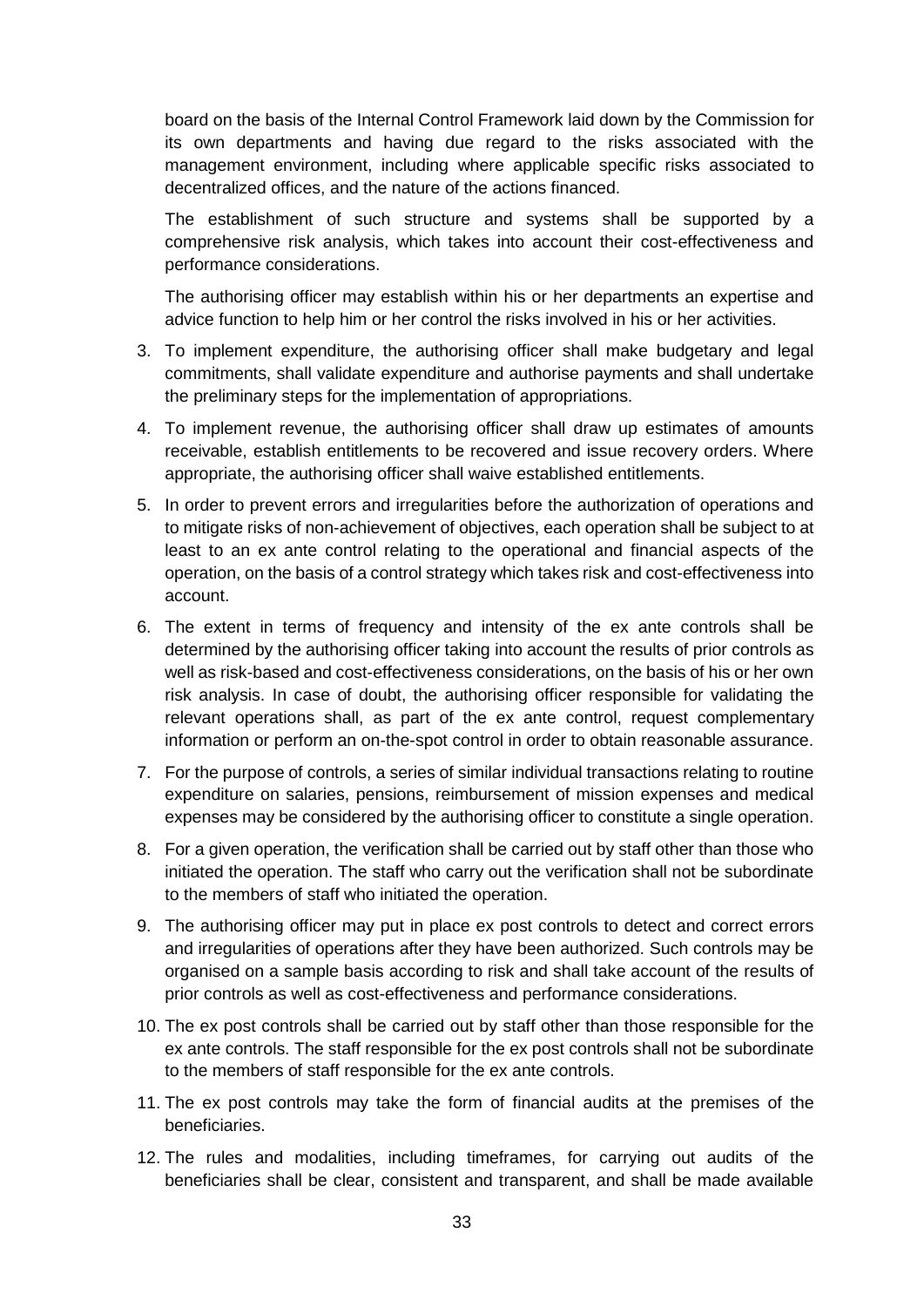when signing the grant agreement.

- 13. Authorising officers and staff responsible for budget implementation shall have the necessary professional skills. They shall respect a specific code of professional standards adopted by the BEREC Office and based on standards laid down by the Commission for its own departments.
- 14. If a member of staff, involved in the financial management and control of transactions, considers that a decision he or she is required by his or her superior to apply or to agree to is irregular or contrary to the principles of sound financial management or the professional rules which that member of staff is required to observe, he or she shall inform the director who shall, if the information is given in writing, reply in writing. If the director fails to take action within a reasonable time given the circumstances of the case and in any event within a month or confirms the initial decision or instruction and the member of staff believes that such confirmation does not constitute a reasonable response to his or her concern, the member of staff shall inform the relevant panel referred to in Article 143 of Regulation (EU,Euratom) 2018/1046 and the management board in writing.
- 15. In the event of any illegal activity, fraud or corruption which may harm the interests of the Union, a member of staff or other servant, including national experts seconded to the BEREC Office, shall inform their immediate superior, the director or the management board or the European Anti-Fraud Office or the European Public Prosecutor's Office directly.
- 16. Contracts with external auditors carrying out audits of the financial management shall provide for an obligation of the external auditor to inform the director or, if the latter may be involved, the management board of any suspected illegal activity, fraud or corruption that may harm the interests of the Union.

#### **Article 46**

#### **Delegation of budget implementation**

Where powers of budget implementation are delegated or subdelegated in accordance with Article 41, the relevant provisions of Article 45 shall apply mutatis mutandis to the authorising officers by delegation or subdelegation.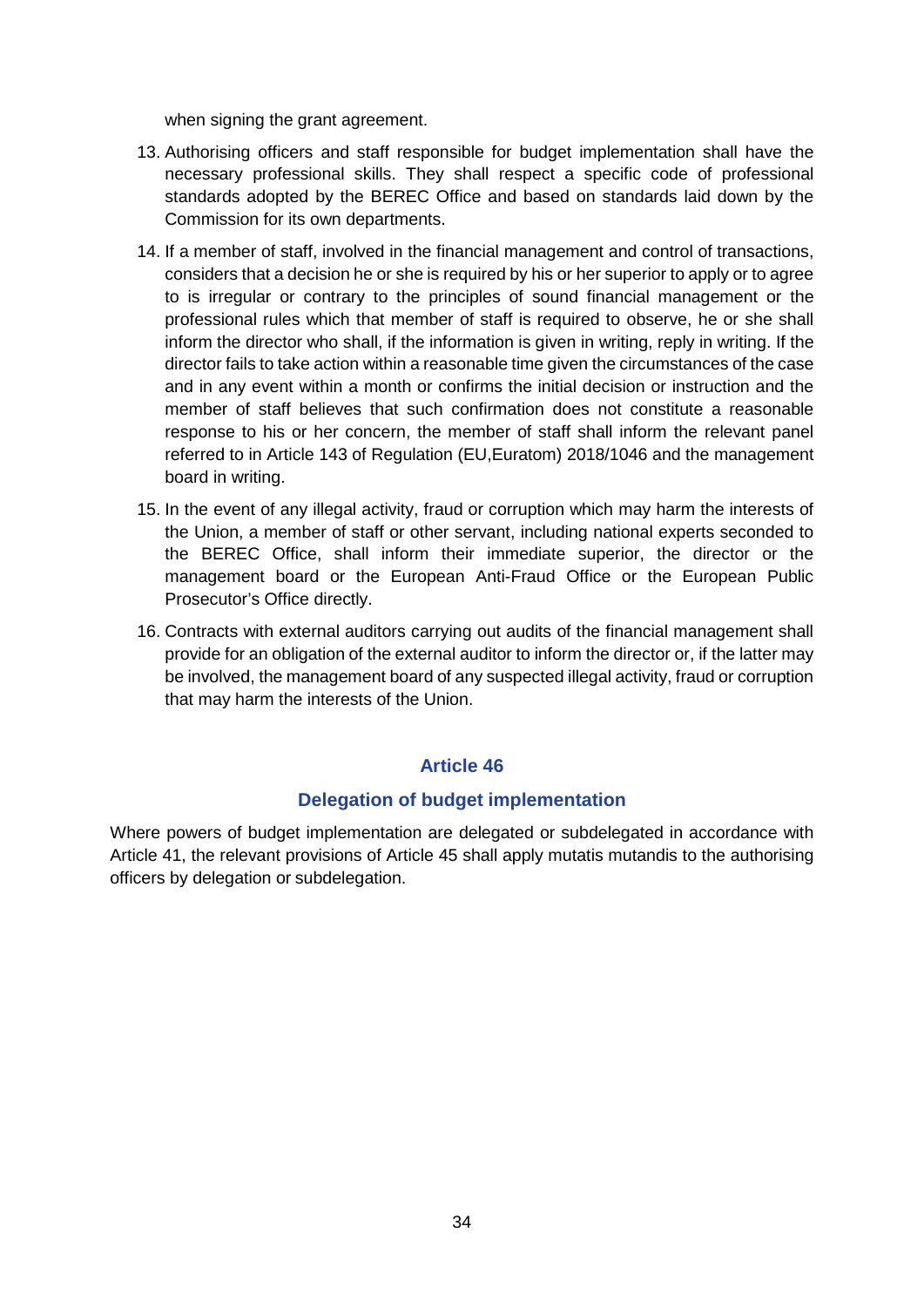#### **Keeping of supporting documents by authorizing officers**

- 1. The authorising officer shall set up paper-based or electronic systems for the keeping of original supporting documents relating to budget implementation. Such documents shall be kept for at least five years from the date on which the European Parliament grants discharge for the financial year to which the documents relate.
- 2. Documents relating to operations not definitively closed shall be kept for longer than provided for in paragraph 1, namely until the end of the year following that in which the operations are closed.
- 3. Personal data contained in supporting documents shall, where possible, be deleted when those data are not necessary for budgetary discharge, control and audit purposes. Article 88 of Regulation (EU) 2018/1725<sup>[10](#page-34-0)</sup> shall apply to the conservation of data.

#### **Article 48**

#### **Consolidated Annual Activity Report**

- 1. The authorising officer shall report to the management board on the performance of his or her duties in a form of a consolidated annual activity report containing:
	- (a)information on:
		- (i) the achievement of the objectives and results set in the Single Programming Document referred to in Article 32 through the reporting on the set of Performance Indicators;
		- (ii) the action plan to follow-up on the conclusions of the evaluations referred to in paragraph 3 of Article 29 and the report on its progress in accordance with Article 29(4);
		- (iii) the implementation of the body's annual work programme, budget and staff resources referred to in Article 32(5)(c);
		- (iv) the contribution of the BEREC Office to the achievement of the Union political priorities;
		- (v) organisational management and on the efficiency and effectiveness of the internal control systems including the implementation of the body's anti- fraud strategy, the summary of number and type of internal audits carried out by the internal auditor, the internal audit capabilities, the recommendations made and the action taken on these recommendations and on the recommendations of previous years, as referred to in Articles 82 and 83;
		- (vi) any observations of the Court of Auditors and the actions taken on these

<span id="page-34-0"></span> $\overline{a}$ 10Regulation (EU) 2018/1725 of the European Parliament and of the Council of 23 October 2018 on the protection of natural persons with regard to the processing of personal data by the Union institutions, bodies, offices and agencies and on the free movement of such data, and repealing Regulation (EC) No 45/2001 and Decision No 1247/2002/EC Text with EEA relevance (OJ L 295, 21.11.2018, p. 39).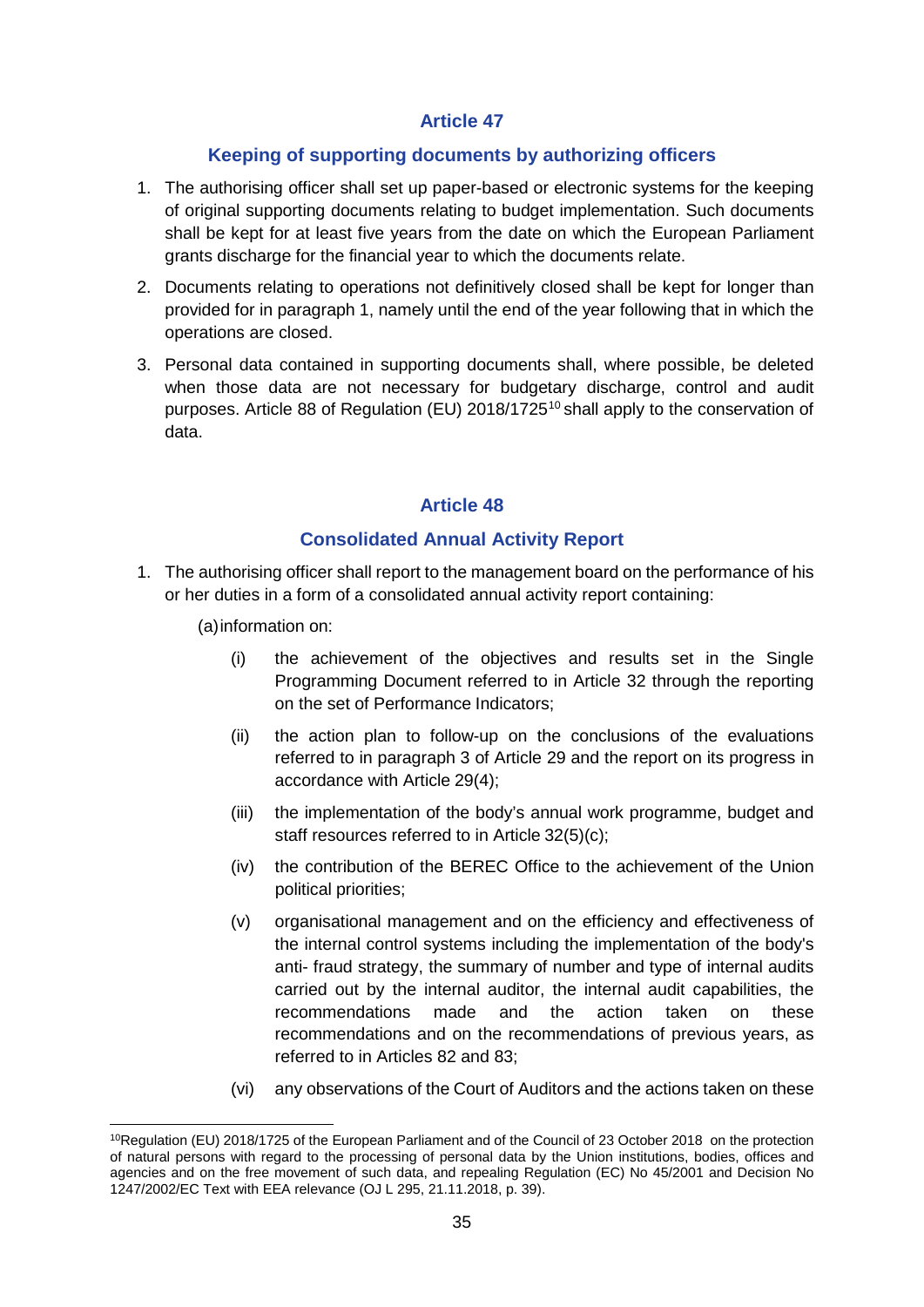observations;

- (vii) the agreements referred to in Article 7;
- (viii) the service-level agreements referred to in Article 43;
- (ix) the acts of delegation and subdelegation referred to in Article 41.
- (b)a declaration of the authorising officer stating whether he or she has a reasonable assurance that unless otherwise specified in any reservations related to defined areas of revenue and expenditure:
	- (i) the information contained in the report presents a true and fair view;
	- (ii) the resources assigned to the activities described in the report have been used for their intended purpose and in accordance with the principle of sound financial management;
	- (iii) the control procedures put in place give the necessary guarantees concerning the legality and regularity of the underlying transactions.

The consolidated annual activity report shall indicate the results of the operations by reference to the objectives set and performance considerations, the risks associated with the operations, the use made of the resources provided and the efficiency and effectiveness of the internal control systems, including an overall assessment of the costs and benefits of controls.

The consolidated annual report shall be submitted to the management board for the assessment.

- 2. No later than 1 July each year the consolidated annual activity report together with its assessment shall be sent by the management board to the Court of Auditors, to the Commission, to the European Parliament and the Council.
- 3. Additional reporting requirements may be provided in the constituent act in duly justified cases, in particular when it is required by the nature of the field in which the body operates.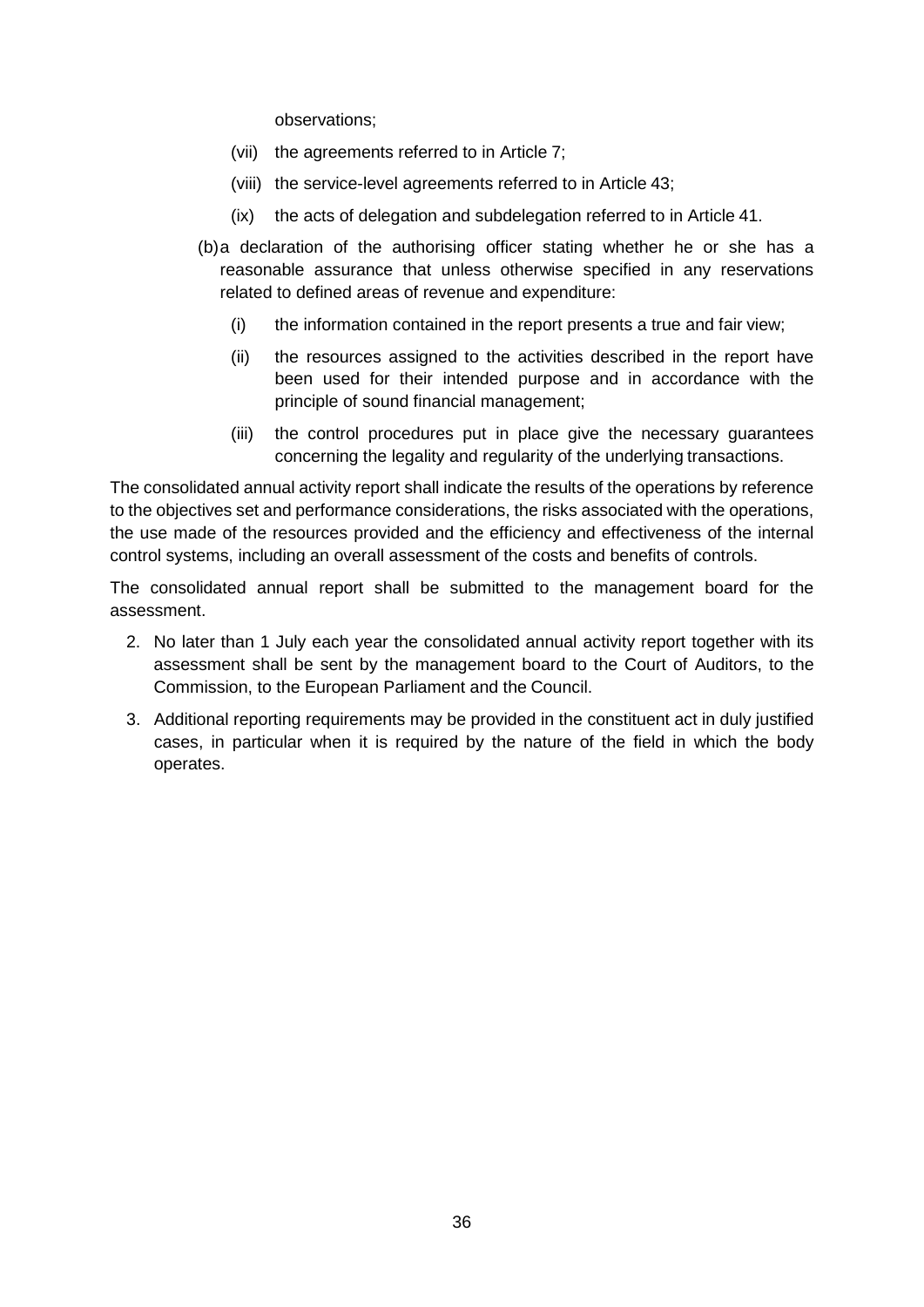# **SECTION 3 ACCOUNTING OFFICER**

#### **Article 49**

#### **Powers and duties of the accounting officer**

The management board shall appoint an accounting officer who shall be responsible in the BEREC Office for:

- (a)properly implementing payments, collecting revenue and recovering amounts established as being receivable;
- (b)preparing and presenting the accounts in accordance with Title X;
- $(c)$  keeping the accounts in accordance with Title X;
- (d)implementing the accounting rules and the chart of accounts in accordance with the provisions adopted by the Commission's accounting officer;
- (e)laying down and validating the accounting systems and, where appropriate, validating systems laid down by the authorising officer to supply or justify accounting information;
- (f) treasury management.

With respect to the tasks referred to in point (e) of the first subparagraph, the accounting officer shall be empowered to verify at any time compliance with the validation criteria.

#### **Article 50**

#### **Appointment and termination of duties of the accounting officer**

- 1. The management board shall appoint an accounting officer, covered by the Staff Regulations, who shall be completely independent in the performance of his or her duties. The accounting officer shall be chosen by the management board on the grounds of his or her particular competence as evidenced by diplomas or by equivalent professional experience.
- 2. Two or more Union bodies may appoint the same accounting officer. In such case, they shall make the necessary arrangements in order to avoid any conflict of interest.

The BEREC Office may also agree with the Commission that the accounting officer of the Commission shall also act as accounting officer of the BEREC Office.

The BEREC Office may also entrust the accounting officer of the Commission with part of the tasks of an accounting officer of the BEREC Office, taking into account the costbenefit analysis referred to in Article 28.

3. A trial balance shall be drawn up without delay in the event of termination of the duties of the accounting officer.

The trial balance accompanied by a hand-over report shall be transmitted by the accounting officer who is terminating his or her duties or, if it is not possible, by a member of staff in his or her department to the new accounting officer.

The new accounting officer shall sign the trial balance in acceptance within one month from the date of transmission and he or she may make reservations.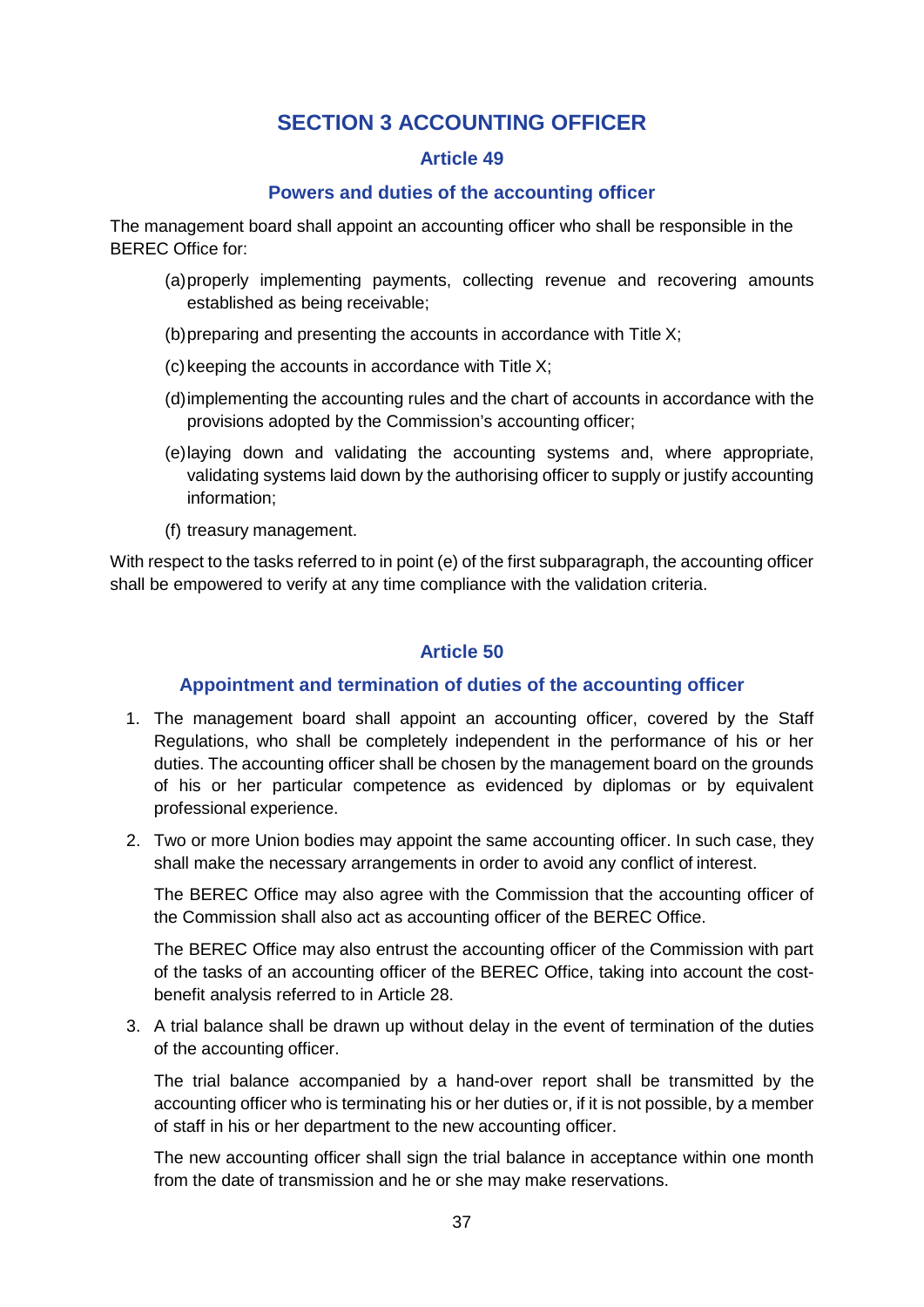The hand-over report shall also contain the result of the trial balance and any reservations made.

#### **Article 51**

#### **Accounting rules**

The accounting officer of the BEREC Office shall apply the rules adopted by the accounting officer of the Commission based on internationally accepted accounting standards for the public sector.

For the purposes of the first paragraph of this Article, Articles 80 to 84 and 87 of Regulation (EU, Euratom) 2018/1046 shall apply. Articles 85 and 86 of Regulation (EU, Euratom) 2018/1046 shall apply mutatis mutandis.

# **SECTION 4**

# **IMPREST ADMINISTRATOR**

### **Article 52**

#### **Imprest accounts**

Article 88 of Regulation (EU, Euratom) 2018/1046 shall apply.

#### **Article 53**

#### **Creation and administration of imprest accounts**

Where imprest accounts are set up by the BEREC Office, Article 89 of Regulation (EU, Euratom) 2018/1046 shall apply.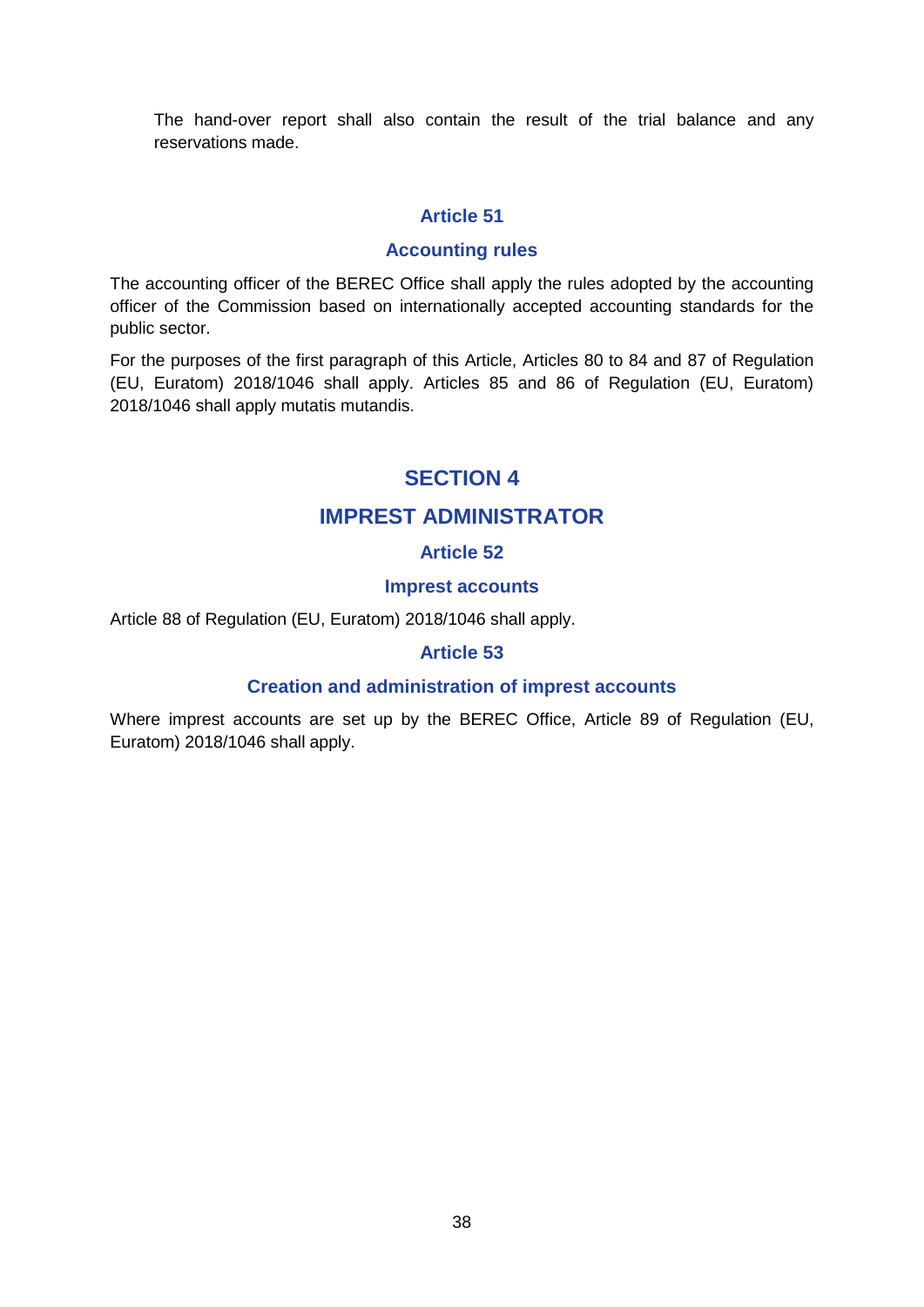# **CHAPTER 4 Liability of financial actors**

# **SECTION 1**

# **GENERAL RULES**

# **Article 54**

# **Withdrawal of delegation of powers to and suspension of duties of financial actors**

Article 90 of Regulation (EU, Euratom) 2018/1046 shall apply.

# **Article 55**

# **Liability of the financial actors for illegal activity, fraud or corruption**

Article 91 of Regulation (EU, Euratom) 2018/1046 shall apply.

# **SECTION 2**

# **RULES APPLICABLE TO AUTHORISING OFFICERS**

# **Article 56**

# **Rules applicable to authorising officers**

Article 92 of Regulation (EU, Euratom) 2018/1046 shall apply.

# **Article 57**

# **Treatment of financial irregularities on the part of a member of staff**

Article 93 of Regulation (EU, Euratom) 2018/1046 shall apply.

# **SECTION 3**

# **RULES APPLICABLE TO ACCOUNTING OFFICERS AND IMPREST ADMINISTRATORS**

# **Article 58**

#### **Rules applicable to accounting officers**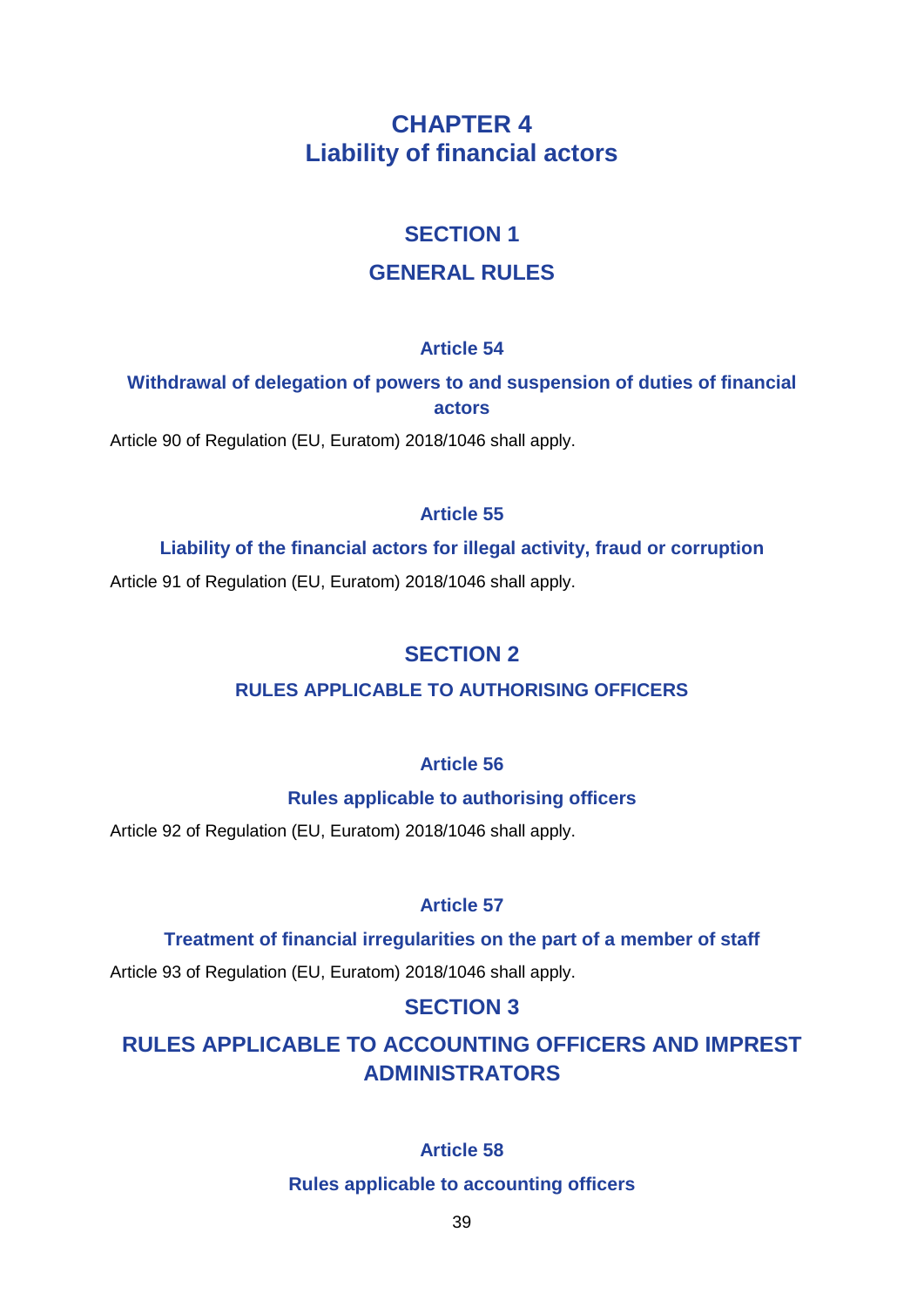Article 94 of Regulation (EU, Euratom) 2018/1046 shall apply.

### **Article 59**

#### **Rules applicable to imprest officers**

Article 95 of Regulation (EU, Euratom) 2018/1046 shall apply.

# **CHAPTER 5**

# **Revenue operations**

### **Article 60**

### **Request for payment**

The BEREC Office shall present to the Commission requests for payment of all or part of the annual Union contribution pursuant to Article 16(6) under terms and at intervals agreed with the Commission.

## **Article 61**

#### **Treatment of interest**

The interest generated by funds paid to the BEREC Office by the Commission by way of the contribution shall not be due to the budget of the Union.

## **Article 62**

#### **Estimate of amounts receivable**

Article 97 of Regulation (EU, Euratom) 2018/1046 shall apply.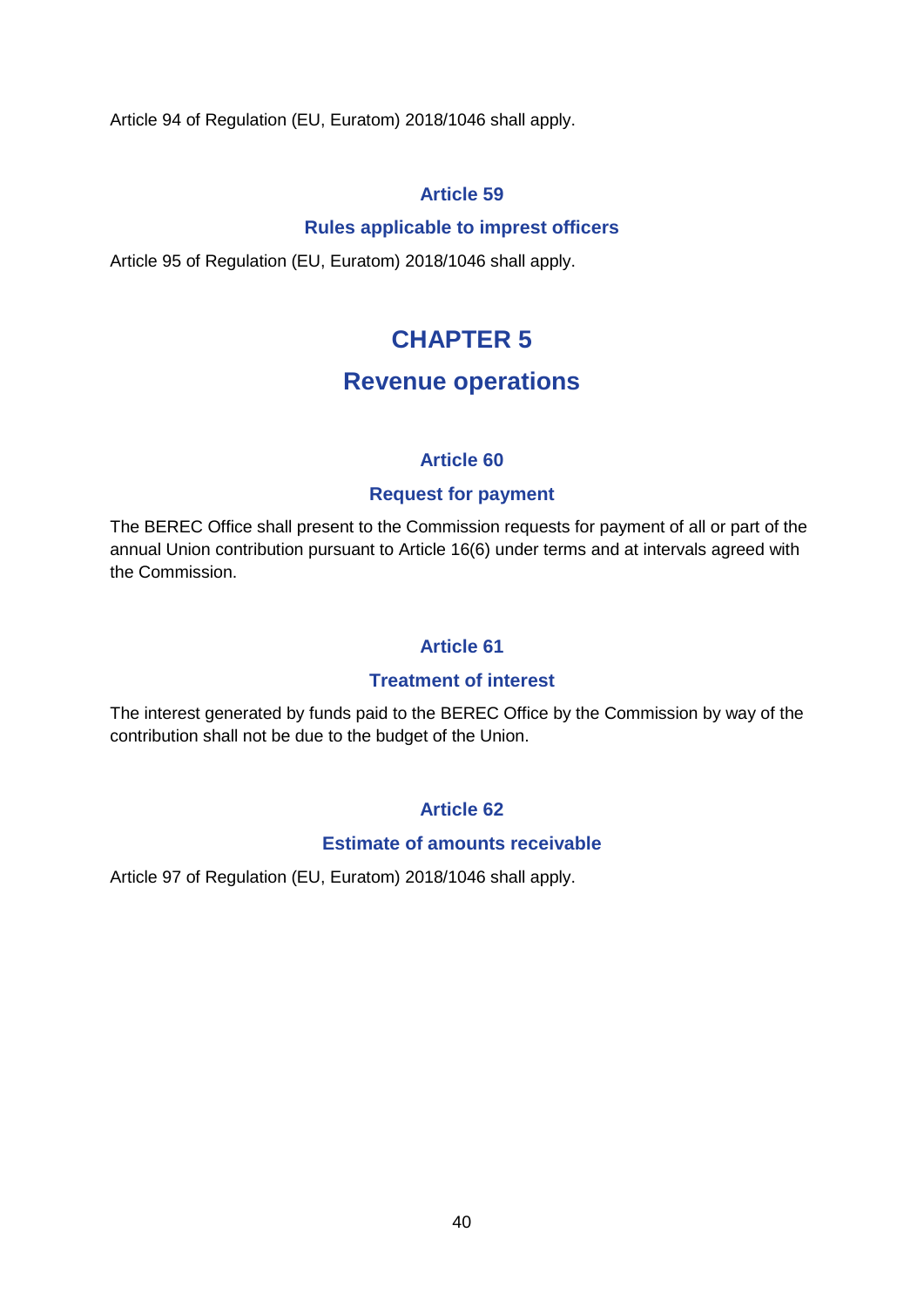#### **Establishment of amounts receivable**

Article 98 of Regulation (EU, Euratom) 2018/1046 shall apply mutatis mutandis.

### **Article 64**

#### **Default interest**

Article 99 of Regulation (EU, Euratom) 2018/1046 shall apply.

## **Article 65**

#### **Authorisation of recovery**

The authorisation of recovery is the act by which the authorising officer instructs the accounting officer, by issuing a recovery order, to recover an amount receivable that that authorising officer has established.

### **Article 66**

#### **Rules on recovery**

Paragraphs 1 to 6 of Article 101 of Regulation (EU, Euratom) 2018/1046 shall apply mutatis mutandis.

## **Article 67**

#### **Recovery by offsetting**

Article 102 of Regulation (EU, Euratom) 2018/1046 shall apply mutatis mutandis.

## **Article 68**

#### **Recovery procedure failing voluntary payment**

Article 103 of Regulation (EU, Euratom) 2018/1046 shall apply.

## **Article 69**

#### **Additional time for payment**

Article 104 of Regulation (EU, Euratom) 2018/1046 shall apply.

## **Article 70**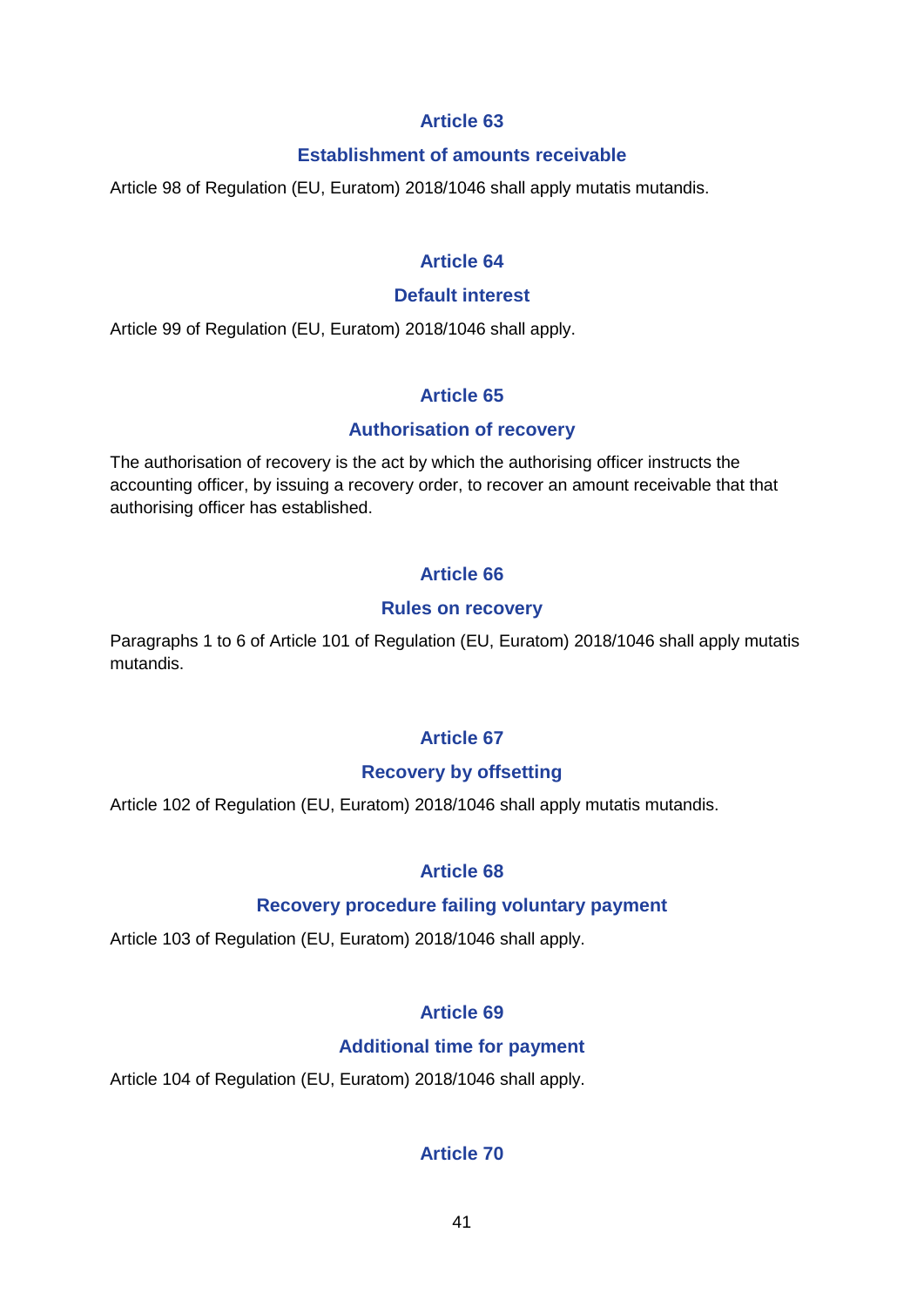#### **Limitation period**

Article 105 of Regulation (EU, Euratom) 2018/1046 shall apply mutatis mutandis.

### **Article 71**

#### **Specific provisions applicable to fees and charges**

Where the BEREC Office collects fees and charges referred to in point (b) of Article 6(3), an overall provisional estimate of such fees and charges shall be included in the Single Programming Document referred to in Article 32.

Where fees and charges are entirely determined by legislation or decisions of the management board, the authorising officer may abstain from issuing recovery orders and directly draw up debit notes after having established the amount receivable. In this case, all details of the BEREC Office's entitlement shall be registered. The accounting officer shall keep a list of all debit notes and provide the number of the debit notes and the global amount in the BEREC Office's report on budgetary and financial management.

If the BEREC Office uses a separate invoicing system, the accounting officer shall regularly, and at least on a monthly basis, enter the accumulated sum of fees and charges received into the accounts.

The BEREC Office shall provide services by virtue of the tasks entrusted to it only after the corresponding fee or charge has been paid in its entirety. However, in exceptional circumstances, a service may be provided without prior payment of the corresponding charge or fee. In cases where service has been provided without prior payment of the corresponding charge or fee, Articles 63 to 70 shall apply.

# **CHAPTER 6**

# **Expenditure operations**

#### **Article 72**

#### **Financing decisions**

- 1. A budgetary commitment shall be preceded by a financing decision. Administrative appropriations may be implemented without a prior financing decision.
- 2. The annual and multi-annual work programmes of the BEREC Office included in the single programming document referred to in Article 32 shall be equivalent to a financing decision for the activities it covers, provided that the elements set out in Article 32(2) and (3) are clearly identified. A multiannual financing decision shall specify that the implementation of the decision is subject to the availability of budget appropriations for the respective financial years after the adoption of the budget or as provided for in the system of provisional twelfths.
- 3. The financing decision shall also set out the following: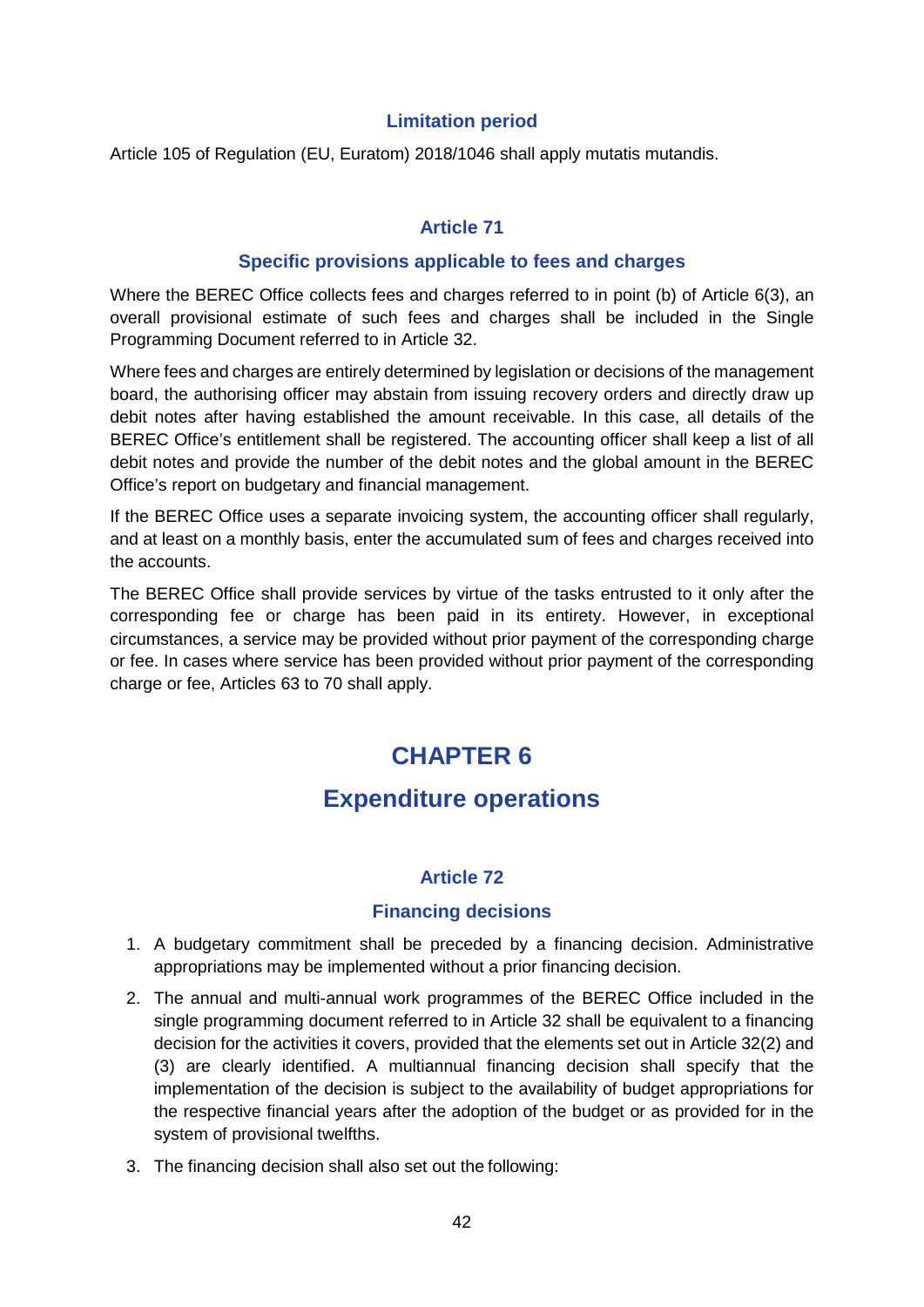- (a) for grants: the type of applicants targeted by the call for proposals or direct award and the global budgetary envelope reserved for the grants;
- (b) for procurement: the global budgetary envelope reserved for procurements;
- (c) for prizes: the type of participants targeted by the contest, the global budgetary envelope reserved for the contest and a specific reference for prizes with a unit value of EUR 1 000 000 or more.

#### **Expenditure operations**

1. Every item of expenditure shall be committed, validated, authorized and paid.

At the end of the periods referred to in Article 75, the unused balance of budgetary commitments shall be decommitted.

When executing operations, the authorising officer shall ensure that the expenditure complies with the Treaties, the budget, this Decision and other acts adopted pursuant to the Treaties as well as with the principle of sound financial management.

2. The authorising officer shall make a budgetary commitment before entering into a legal commitment with third parties.

The first subparagraph shall not apply to legal commitments concluded following a declaration of a crisis situation in the framework of a business continuity plan, in accordance with the procedures adopted by the BEREC Office.

- 3. The authorising officer shall validate expenditure by accepting that an item of expenditure is charged to the budget of the BEREC Office, after having checked the supporting documents attesting the creditor's entitlement as per the conditions set in the legal commitment when there is a legal commitment. For this purpose, the authorising officer responsible shall:
	- (a) verify the existence of the creditor's entitlement;
	- (b) determine or verify the reality and the amount of the claim through the endorsement "certified correct";
	- (c) verify the conditions according to which payment is due.

Notwithstanding the first subparagraph, the validation of expenditure shall also apply to interim or final reports not associated with a request for payment in which case the impact on the accounting system will be limited to the general accounts.

4. The validation decision shall be expressed through electronically secured signature in accordance with Article 146 of Regulation (EU, Euratom) 2018/1046 by the authorising officer or by a technically competent member of staff, duly empowered by a formal decision of the authorising officer or, exceptionally, for paper workflow, take the form of a stamp incorporating that signature.

With the endorsement "certified correct", the authorising officer or a technically competent member of staff, duly empowered by the authorising officer, shall certify that:

(a) for the pre-financing: the conditions required in the legal commitment for the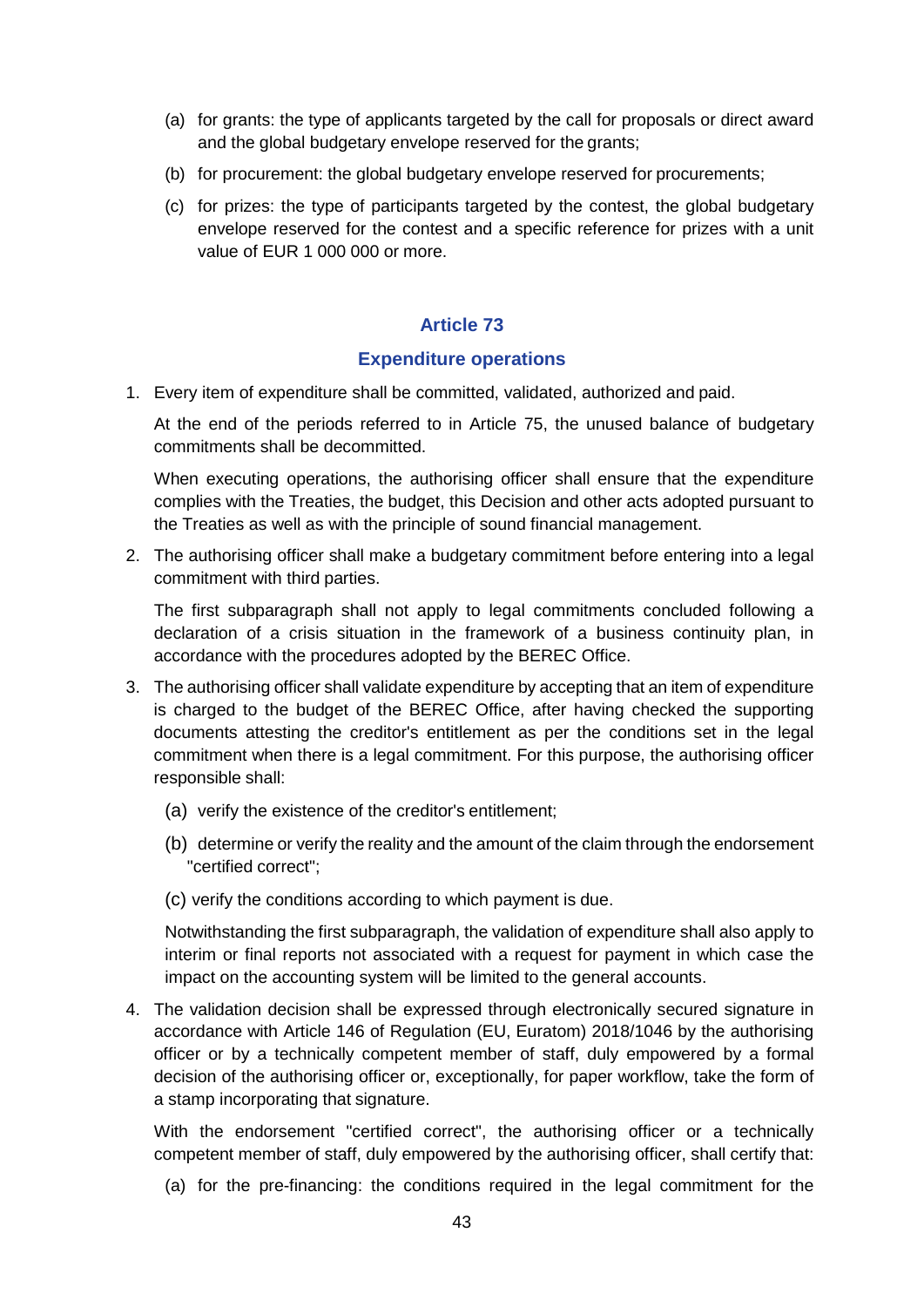payment of the pre-financing are met;

- (b) for interim and balance payments in contracts: the services provided for in the contract have been properly provided, the supplies properly delivered or that the work has been properly carried out;
- (c) for interim and balance payments in grants: the action or work programme carried out by the beneficiary is in all respects in compliance with the grant agreement including, where applicable that the costs declared by the beneficiary are eligible.

In the case referred to in point (c) of the second subparagraph, cost estimates shall not be deemed to comply with the eligibility conditions set out in Article 186(3) of Regulation (EU, Euratom) 2018/1046. The same principle shall also apply for interim and final reports not associated to a payment request.

- 5. In order to authorize the expenditure, the authorising officer shall, after having verified that the appropriations are available, issue a payment order to instruct the accounting officer to pay an amount of expenditure that has been previously validated.
- 6. Where periodic payments are made with regard to services rendered, including rental services, or goods delivered, the authorising officer may, subject to that officer's risk analysis, order the application of a direct debit system from an imprest account.

## **Article 74**

#### **Types of budgetary commitments**

- 1. Budgetary commitments shall fall into one of the following three categories:
	- (a) individual: when the recipient and the amount of the expenditure are known;
	- (b) global: when at least one of the elements necessary to identify the individual commitment is still not known;
	- (c) provisional: to cover routine administrative expenditure where either the amount or the final payees are not definitively known.
- 2. Budgetary commitments for actions extending over more than one financial year may be broken down over several years into annual instalments only where the constituent act or basic act so provides or where they relate to administrative expenditure.
- 3. A global budgetary commitment shall be made on the basis of a financing decision.
- 4. The global budgetary commitment shall be made at the latest before the decision on the recipients and amounts is taken and, where implementation of the appropriations concerned involves the adoption of a work programme, at the earliest after that programme has been adopted.
- 5. The global budgetary commitment shall be implemented by the conclusion of one or more legal commitments.
- 6. Each individual legal commitment adopted following a global budgetary commitment shall, prior to signature, be registered by the authorising officer in the budgetary accounts and booked to the global budgetary commitment.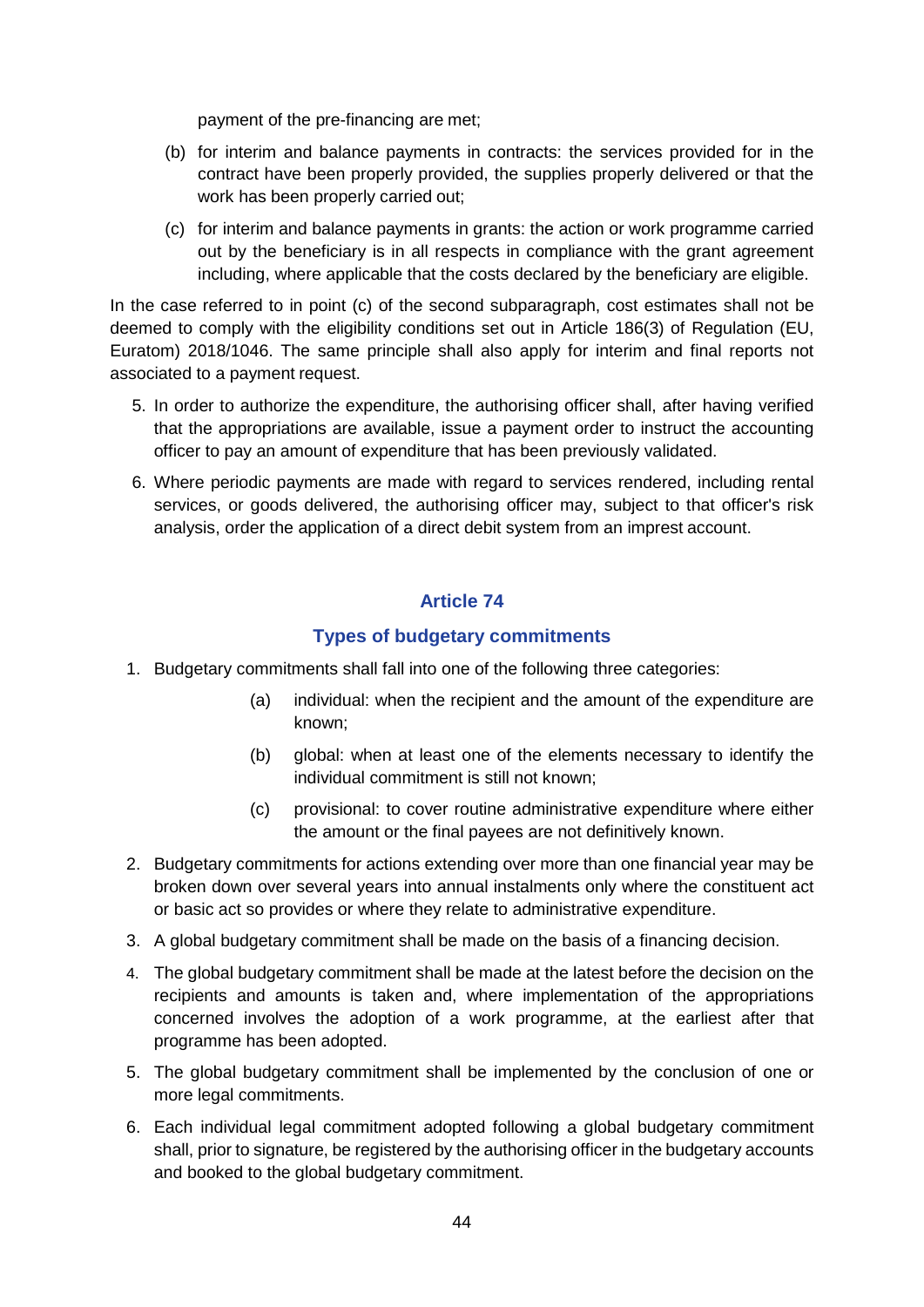7. Provisional budgetary commitments shall be implemented by entering into one or more legal commitments giving rise to an entitlement to subsequent payments. However, in cases relating to expenditure on staff management, they may be implemented directly by payments.

# **Article 75**

### **Time limits for commitments**

- 1. Without prejudice to Articles 73(2) and 109(2) legal commitments relating to individual or provisional budgetary commitments shall be entered into by 31 December of year n, year n being the one in which the budgetary commitment was made.
- 2. Global budgetary commitments shall cover the total cost of the corresponding legal commitments concluded up to 31 December of year n+1.
- 3. At the end of the periods referred to in paragraphs 1 and 2, the unused balance of such budgetary commitments shall be decommitted by the authorising officer.
- 4. The individual and provisional budgetary commitments for actions extending over more than one financial year shall, except in the case of staff expenditure, have a final date for implementation set, in accordance with the conditions in the legal commitments to which they refer, and taking into account the principle of sound financial management.
- 5. Any parts of budgetary commitments that have not been executed by payments six months after the final date for implementation shall be decommitted in accordance with Article 14.
- 6. The amount of a budgetary commitment for which no payment within the meaning of Article 76 has been made within two years of the signing of the legal commitment shall be decommitted, except where that amount relates to a case under litigation before judicial courts or arbitral bodies or where there are special provisions laid down in sectorspecific rules.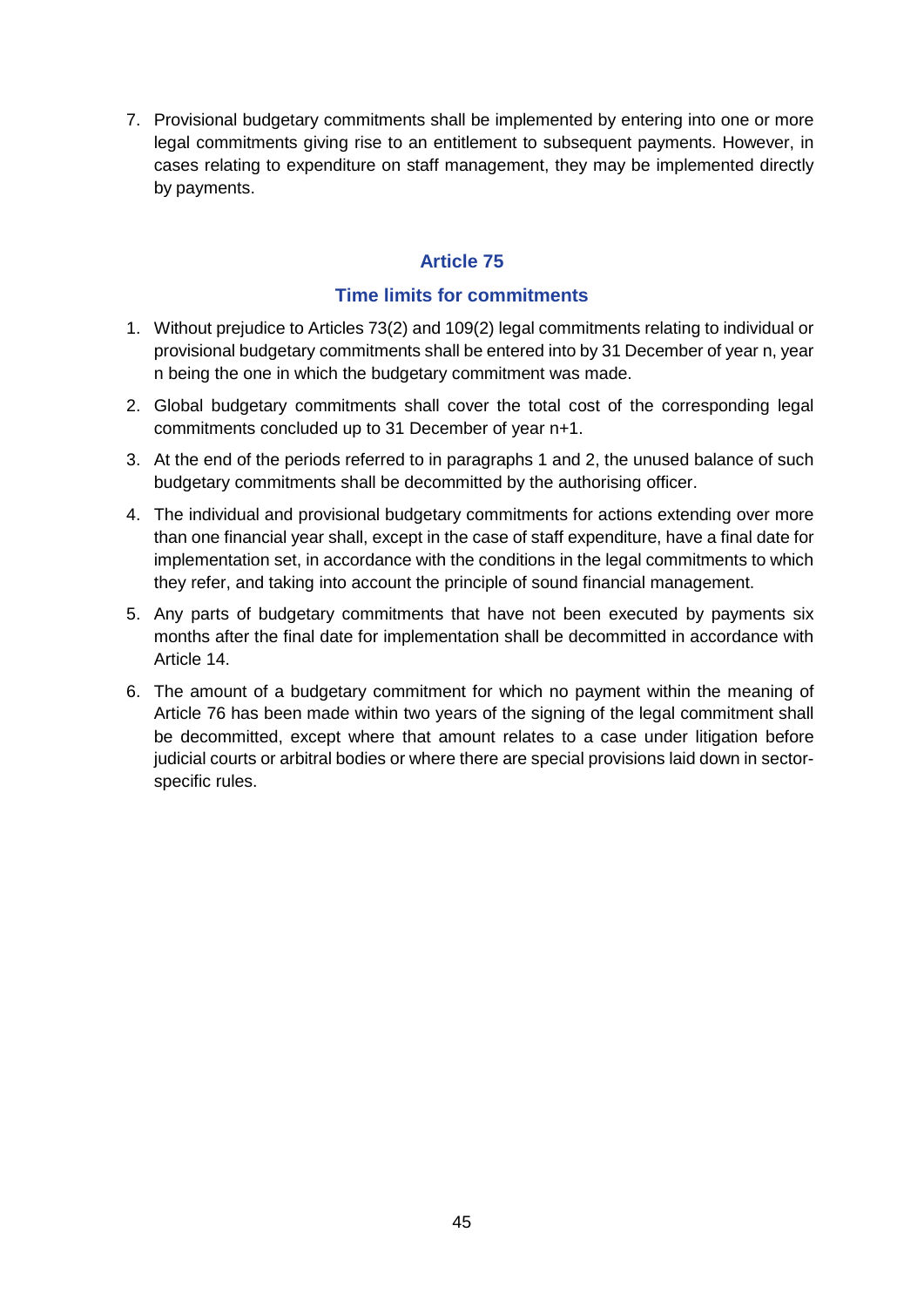### **Types of payments**

- 1. Payment of expenditure shall be made by the accounting officer within the limits of the funds available.
- 2. Payment shall be made on production of proof that the relevant action is in accordance with the contract, the agreement or the basic act and shall cover one or more of the following operations:

payment of the entire amount due;

(a) payment of the entire amount due;

(b)payment of the amount due in any of the following ways:

- i. pre-financing providing a float, which may be divided into a number of payments in accordance with the principle of sound financial management; such pre-financing shall be paid either on the basis of the contract, the grant agreement or the basic act, or on the basis of supporting documents which make it possible to check that the terms of the contract or agreement in question are complied with;
- ii. one or more interim payments as a counterpart of a partial execution of the action or performance of the contract. It may clear pre-financing in whole or in part, without prejudice to the provisions of the basic act;
- iii. payment of the balance of the amounts due where the action or contract is completely executed.

The payment of the balance shall clear all preceding expenditure. A recovery order shall be issued to recover unused amounts.

- 3. A distinction shall be made in budgetary accounting between the different types of payment referred to in paragraph 2 at the time each payment is made.
- 4. The accounting rules referred to in Article 51 shall include the rules for clearing the prefinancing in the accounts and for the acknowledgment of the eligibility of costs.
- 5. Pre-financing payments shall be cleared regularly by the authorising officer responsible, according to the economic nature of the project and, at the latest, at the end of the project. The clearing shall be performed on the basis of information on costs incurred or confirmation of the conditions for payment being fulfilled in accordance with Article 125 of Regulation (EU, Euratom) 2018/1046 as validated by the authorising officer in accordance with Article 73(3) of this Decision.

For grant agreements or contracts above EUR 5 000 000, the authorising officer shall obtain at each year-end at least the information needed to calculate a reasonable estimate of the costs. That information shall not be used for clearing the pre- financing, but may be used by the authorising officer and the accounting officer to comply with Article 82(2) of Regulation (EU, Euratom) 2018/1046.

For the purposes of the second subparagraph, appropriate provisions shall be included in the legal commitments entered into.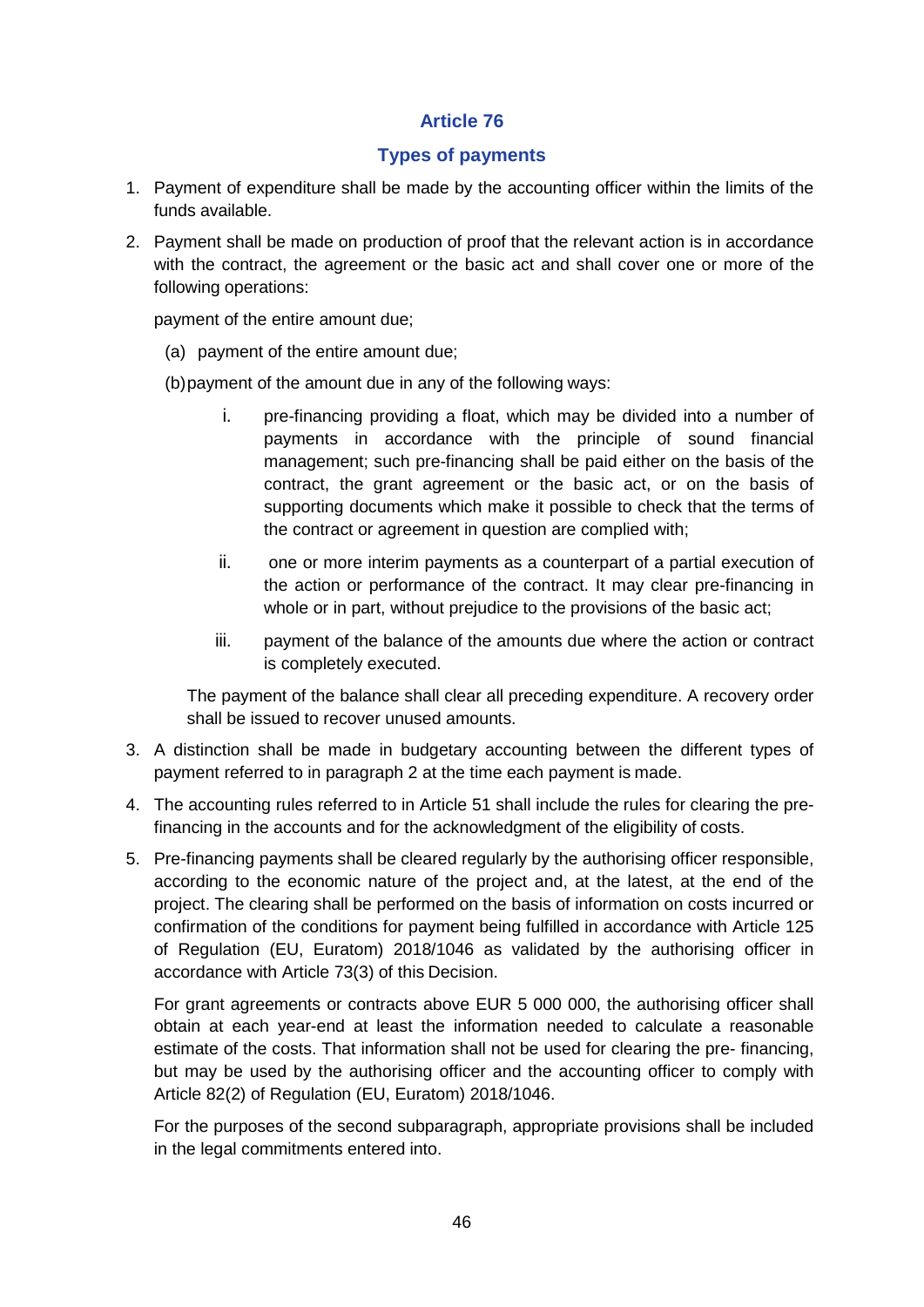#### **Time limits for payments**

The payment of expenditure shall be carried out within the time limits specified in, and in accordance with Article 116 of Regulation (EU, Euratom) 2018/1046.

# **CHAPTER 7**

# **Internal auditor**

#### **Article 78**

#### **Appointment and powers and duties of the internal auditor**

- 1. The BEREC Office shall have an internal auditing function that shall be performed in compliance with the relevant international standards.
- 2. The internal audit function shall be performed by the Commission's internal auditor. The internal auditor may be neither authorising officer nor accounting officer neither of the BEREC Office nor of the Commission
- 3. The internal auditor shall advise the BEREC Office on dealing with risks, by issuing independent opinions on the quality of management and control systems and by issuing recommendations for improving the conditions of implementation of operations and promoting sound financial management.

The internal auditor shall be responsible, in particular, for:

- (a)assessing the suitability and effectiveness of internal management systems and the performance of departments in implementing programmes and actions by reference to the risks associated with them;
- (b)assessing the efficiency and effectiveness of the internal control and audit systems applicable to each operation for implementation of the budget of the BEREC Office.
- 4. The internal auditor shall perform his or her duties in relation to all the BEREC Office's activities and departments. He or she shall enjoy full and unlimited access to all information required to perform his or her duties, if necessary on the spot access, including in the Member States and in third countries.
- 5. The internal auditor shall take note of the consolidated annual activity report of the authorising officer and any other pieces of information identified.
- 6. The internal auditor shall report to the management board and the director of the BEREC Office on his or her findings and recommendations. The BEREC Office shall ensure that action is taken with regard to recommendations resulting from audits.
- 7. The internal auditor shall also report in any of the following cases:
	- (a) critical risks and recommendations have not been addressed;
	- (b) there are significant delays in the implementation of the recommendations made in previous years.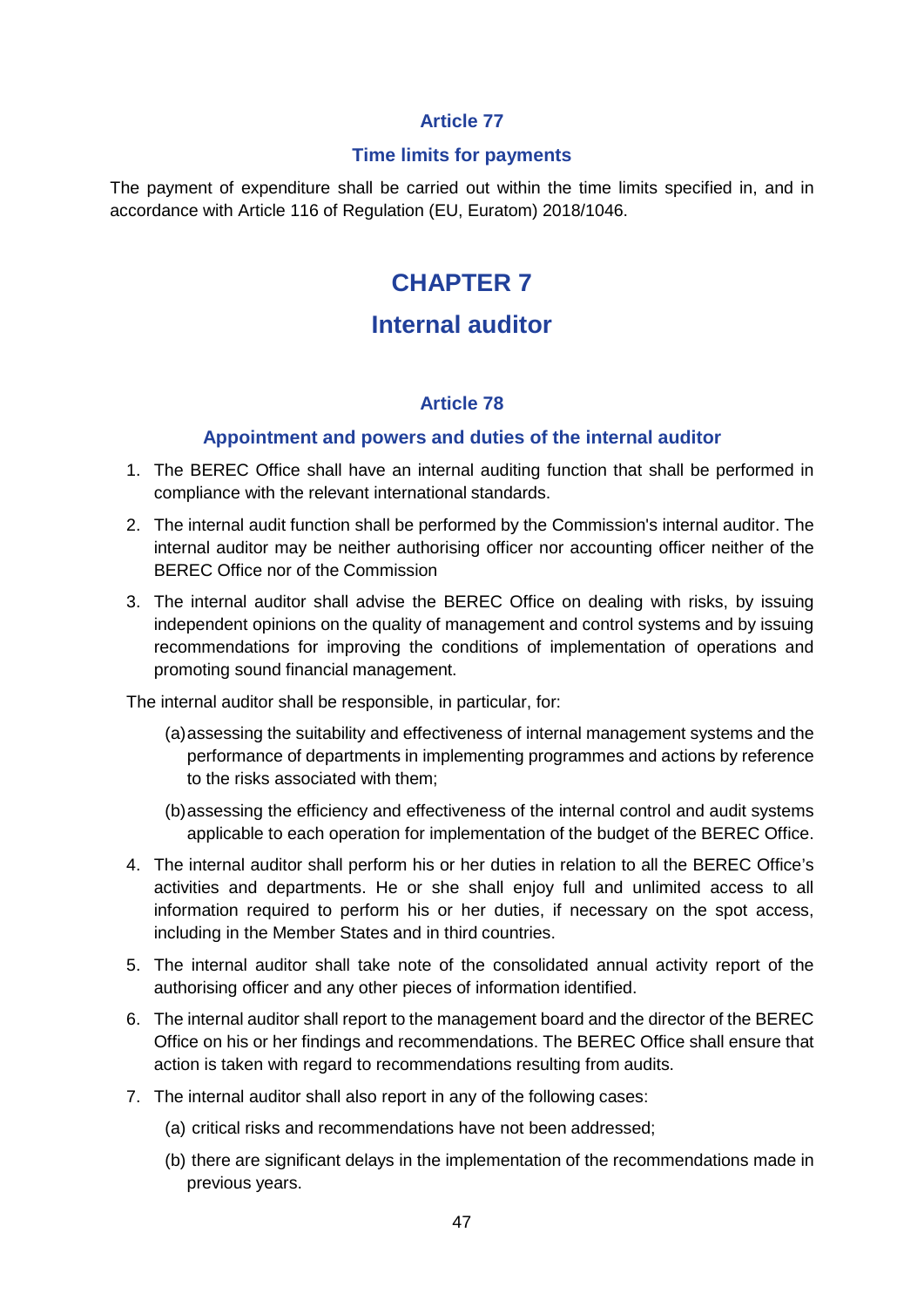The management board or and the director shall ensure regular monitoring of the implementation of audit recommendations. The management board shall examine the information referred to in Article 48(1)(a) and whether the recommendations have been fully and timely implemented.

The BEREC Office shall consider whether the recommendations made in the reports of its internal auditor are suitable for an exchange of best practices with the other Union bodies.

- 8. The BEREC Office shall make available the contact details of the internal auditor to any natural or legal person involved in expenditure operations, for the purposes of confidentially contacting the internal auditor.
- 9. The reports and findings of the internal auditor shall be accessible to the public only after validation by the internal auditor of the action taken for their implementation.

### **Article 79**

#### **Independence of the internal auditor**

- 1. The internal auditor shall enjoy complete independence in the conduct of his or her audits. Special rules applicable to the internal auditor shall be laid down by the Commission and shall be such as to guarantee that the internal auditor is completely independent in the performance of his or her duties, and to establish the internal auditor's responsibility.
- 2. The internal auditor may not be given any instructions nor be restricted in any way as regards the performance of the functions which, by virtue of his or her appointment, are assigned to him or her under the Financial Regulation.

#### **Article 80**

#### **Establishment of internal audit capability**

1. The management board may establish, with due regard to cost effectiveness and added value, an internal audit capability that shall perform its duties in compliance with the relevant international standards.

The purpose, authority and responsibility of the internal audit capability shall be provided for in the internal audit charter and shall be subject to the approval of the management board.

The annual audit plan of an internal audit capability shall be drawn up by the Head of internal audit capability taking into consideration, inter alia, the director's assessment of risk in the BEREC Office.

It shall be reviewed and approved by the management board.

The internal audit capability shall report to the management board and the director on his or her findings and recommendations.

2. If the internal audit capability is not cost-effective or is not able to meet international standards, the BEREC Office may decide to share an internal audit capability with other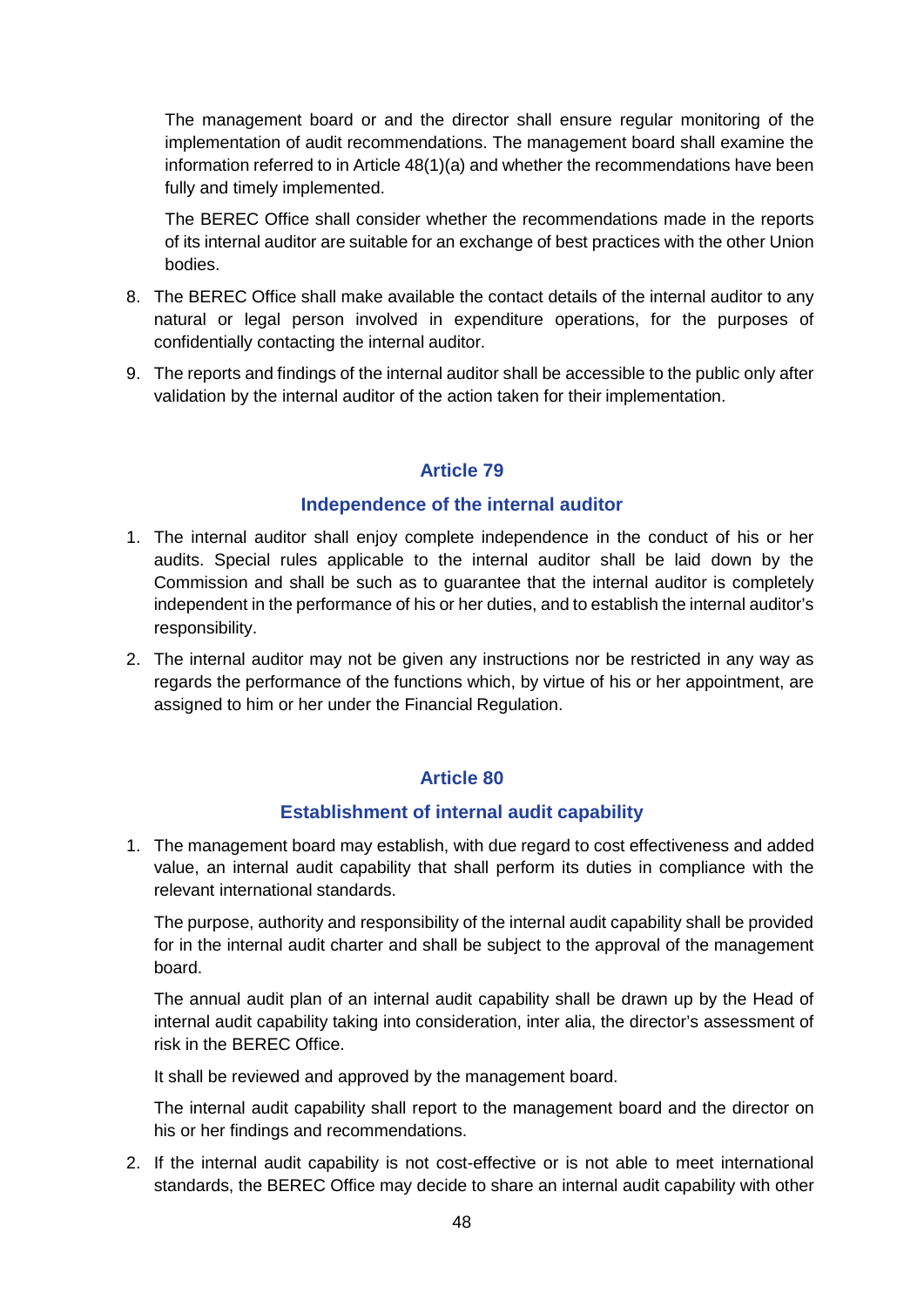Union bodies functioning in the same policy area.

In such cases the management board of the concerned Union bodies shall agree on the practical modalities of the shared internal audit capability.

3. The internal audit actors shall cooperate efficiently through exchanging information and audit reports and, where appropriate, establishing joint risk assessments, and carrying out joint audits.

The management board and the director shall ensure regular monitoring of the implementation of internal audit capability's recommendations.

# **TITLE V**

# **COMMON RULES**

### **Article 81**

#### **Forms of contributions**

1. The BEREC Offices' contributions shall help achieve a Union policy objective and results specified and may take any of the following forms:

(a)financing not linked to costs of the relevant operations based on:

- (i) the fulfilment of conditions set out in sector specific rules or Commission Decisions or;
- (ii) the achievement of results measured by reference to previously set milestones or through performance indicators.
- (b)reimbursement of eligible costs actually incurred:
- (c)unit costs, which cover all or certain specific categories of eligible costs which are clearly identified in advance by reference to an amount per unit;
- (d)lump sums, which cover in global terms all or certain specific categories of eligible costs which are clearly identified in advance;
- (e)flat-rate financing, which covers specific categories of eligible costs, which are clearly identified in advance, by applying a percentage;
- (f) a combination of the forms referred to in points (a) to (e).

The BEREC Office's contributions under points (c), (d) and (e) of the first subparagraph of this paragraph shall be established in accordance with Article 181 of Regulation (EU, Euratom) 2018/1046 or sector specific rules. The BEREC Office's contributions under point (a) of the first subparagraph of this paragraph shall be established in accordance with Article 181 of Regulation (EU, Euratom) 2018/1046, sector specific rules or a Commission decision.

- 2. When determining the appropriate form of a contribution, the potential recipients' interests and accounting methods shall be taken into account to the greatest extent possible.
- 3. The authorising officer responsible shall report on financing not linked to costs pursuant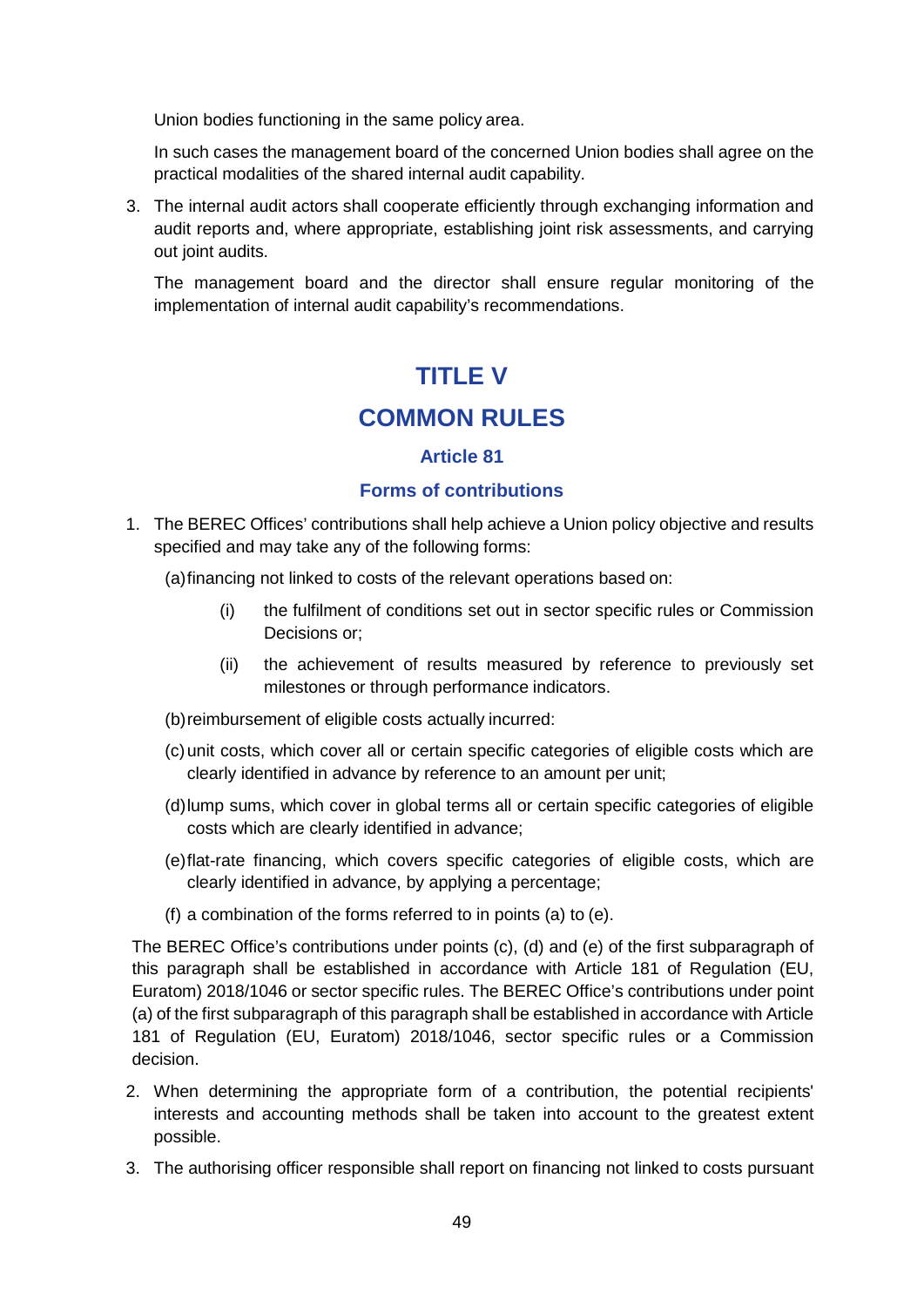to points (a) and (f) of the first subparagraph of paragraph 1 of this Article in the annual activity report referred to in Article 48.

### **Article 82**

#### **Cross-reliance on assessments**

Article 126 of Regulation (EU, Euratom) 2018/1046 shall apply mutatis mutandis.

## **Article 83**

#### **Cross-reliance on audits**

Article 127 of Regulation (EU, Euratom) 2018/1046 shall apply.

## **Article 84**

### **Use of already available information**

Article 128 of Regulation (EU, Euratom) 2018/1046 shall apply.

## **Article 85**

## **Cooperation for protection of the financial interests of the Union**

Article 129 of Regulation (EU, Euratom) 2018/1046 shall apply mutatis mutandis.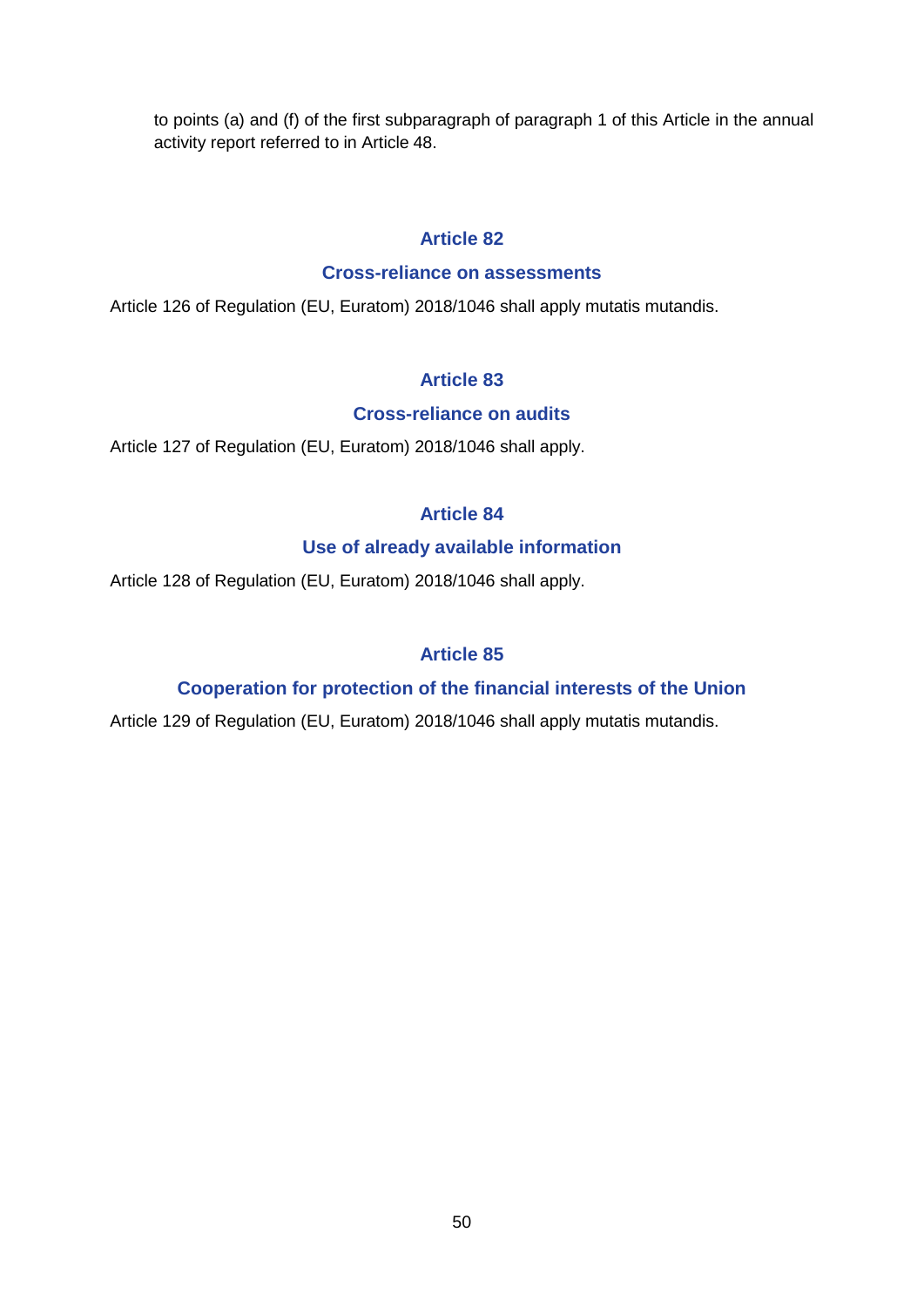#### **Information to the Commission on cases of fraud and other financial irregularities**

Without prejudice to its obligations pursuant to Article 8(1) of Regulation (EU, Euratom) No  $883/2013^{11}$  $883/2013^{11}$  $883/2013^{11}$  and Article 24(1) of Council Regulation (EU) 2017/1939<sup>[12](#page-50-1)</sup>, the BEREC Office shall inform the Commission without delay on cases of presumed fraud and other financial irregularities.

Moreover, it shall inform the Commission of any completed or ongoing investigations by the European Public Prosecutor's Office or the European anti-Fraud Office (OLAF), and of any audits or controls by the Court of Auditors or the Internal Audit Service (IAS), without endangering the confidentiality of the investigations.

Where the Commission's responsibility to implement the Union's budget may be affected or in cases involving a potentially serious reputational risk for the Union, the EPPO and/or OLAF shall inform the Commission without delay of any ongoing or completed investigation, without endangering its confidentiality and effectiveness.

#### **Article 87**

#### **Early-detection and exclusion system**

Section 2 of Chapter 2 of Title V of Regulation (EU, Euratom) 2018/1046 shall apply.

#### **Article 88**

#### **Rules on procedures, management and e-government**

Section 1 and section 3 of Chapter 2 and Chapter 3 of Title V of Regulation (EU, Euratom) 2018/1046 shall apply mutatis mutandis.

<span id="page-50-0"></span> $\overline{a}$ <sup>11</sup> Regulation (EU, Euratom) No 883/2013 of the European Parliament and of the Council of 11 September 2013 concerning investigations conducted by the European Anti-Fraud Office (OLAF) and repealing Regulation (EC) No 1073/1999 of the European Parliament and of the Council and Council Regulation (Euratom) No 1074/1999 (OJ L 248, 18.9.2013, p;1).

<span id="page-50-1"></span><sup>12</sup> Council Regulation (EU) 2017/1939 of 12 October 2017 implementing enhanced cooperation on the establishment of the European Public Prosecutor's Office ('the EPPO') (OJ L 283, 31.10.2017, p. 1).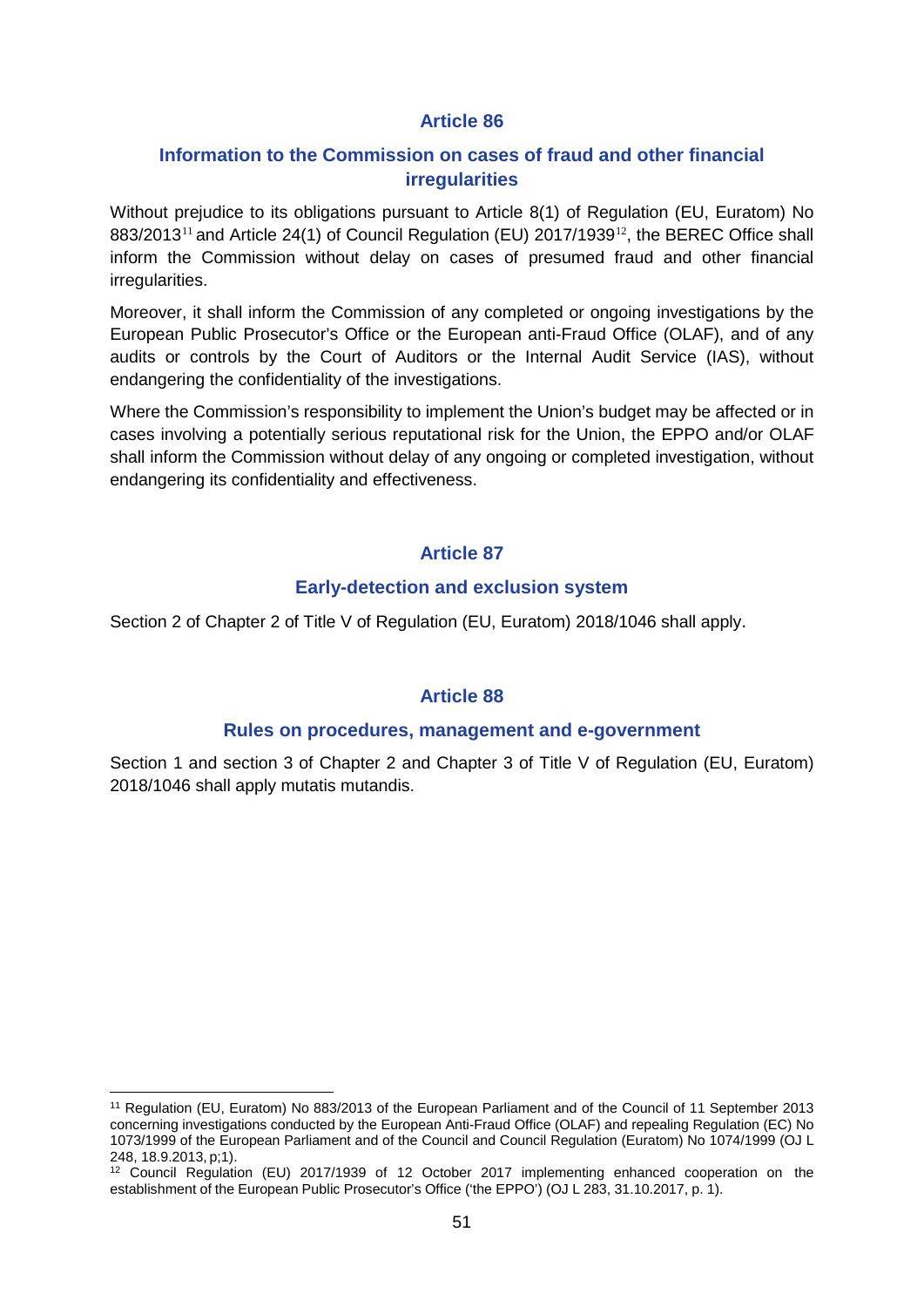# **TITLE VI**

# **PUBLIC PROCUREMENT AND CONCESSIONS**

### **Article 89**

#### **Common provisions**

As regards procurement, Title VII of Regulation (EU, Euratom) 2018/1046 and Annex 1 thereof shall apply, subject to Article 90.

The BEREC Office may be associated, at its request, as contracting authority, in the award of Commission or interinstitutional contracts and with the award of contracts of other Union bodies.

#### **Article 90**

#### **Procurement procedures**

The BEREC Office may conclude a service level agreement as referred to in paragraph 2 of Article 43 without having recourse to a public procurement procedure.

The BEREC Office may use joint procurement procedures with contracting authorities of the host Member State to cover its administrative needs. In such case, Article 165 of Regulation (EU, Euratom) 2018/1046 shall apply.

# **TITLE VII**

# **GRANTS AND PRIZES**

#### **Article 91**

#### **Grants**

Where the BEREC Office may award grants in accordance with the constituent act or by delegation of the Commission pursuant to Article  $62(1)(c)(iv)$  of Regulation (EU, Euratom) 2018/1046, the relevant provisions of Title VIII of Regulation (EU, Euratom) 2018/1046 shall apply.

#### **Article 92**

#### **Prizes**

Where the BEREC Office may award prizes in accordance with the constituent act or by delegation of the Commission pursuant to Article  $62(1)(c)(iv)$  of Regulation (EU, Euratom) 2018/1046, the relevant provisions of Title IX of Regulation (EU, Euratom) 2018/1046 shall apply.

# **TITLE VIII**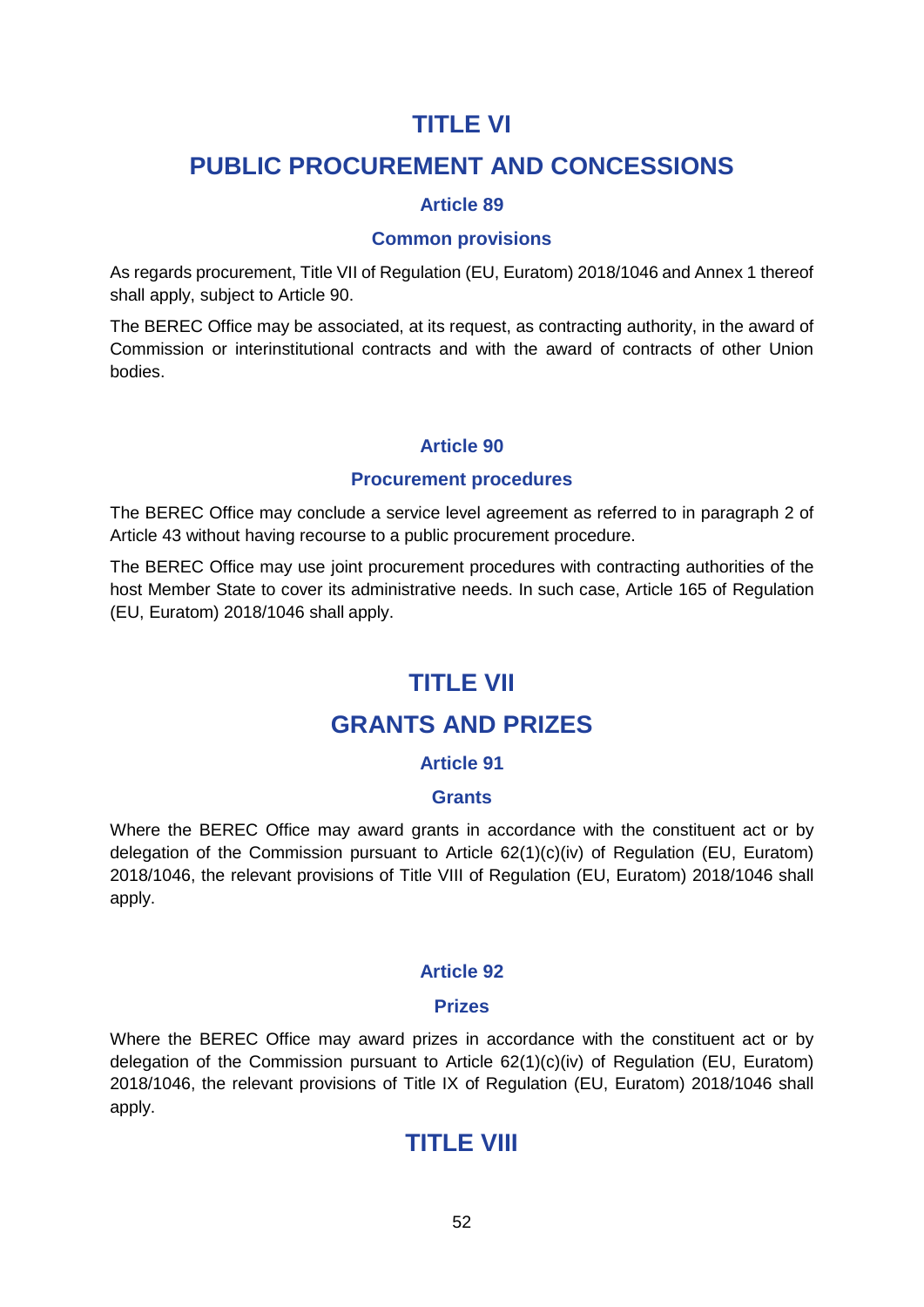# **OTHER BUDGET IMPLEMENTATION INSTRUMENTS**

# **Article 93**

## **Remunerated external experts**

Article 237 of Regulation (EU, Euratom) 2018/1046 shall apply mutatis mutandis.

# **Article 94**

### **Non remunerated experts**

Article 238 of Regulation (EU, Euratom) 2018/1046 shall apply mutatis mutandis.

# **Article 95**

# **Membership fees and other payments of subscriptions**

Article 239 of Regulation (EU, Euratom) 2018/1046 shall apply mutatis mutandis.

# **Article 96**

# **Other instrument**

Article 240 of Regulation (EU, Euratom) 2018/1046 shall apply mutatis mutandis.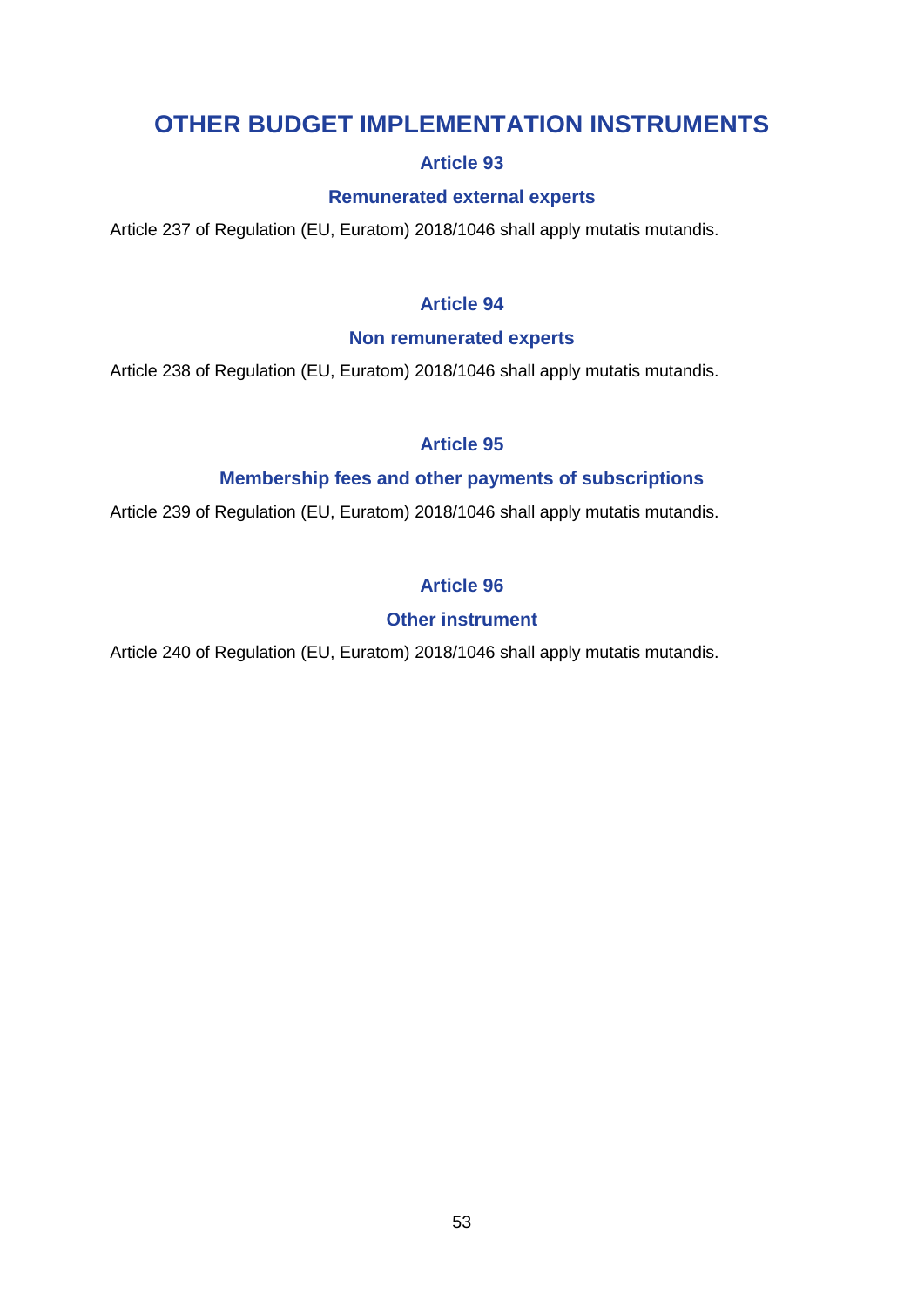# **TITLE IX**

# **ANNUAL ACCOUNTS AND OTHER FINANCIAL REPORTING**

# **CHAPTER 1**

# **Annual accounts**

# **SECTION 1 ACCOUNTING FRAMEWORK**

#### **Article 97**

#### **Structure of the accounts**

The annual accounts of the the BEREC Office shall be prepared for each financial year that shall run from 1 January to 31 December. Those accounts shall comprise the following:

(a)the financial statements of the BEREC Office;

(b)the budget implementation reports of the BEREC Office.

#### **Article 98**

#### **Financial statements**

- 1. The financial statements shall be presented in euro and in accordance with the accounting rules referred to in Article 51 of this Decision and shall comprise the following:
	- (a) the balance sheet which presents all assets and liabilities and the financial situation prevailing on 31 December of the preceding financial year;
	- (b) the statement of financial performance that presents the economic result for the preceding financial year;
	- (c) the cash-flow statement showing amounts collected and disbursed during the financial year and the final treasury position;
	- (d) the statement of changes in net assets presenting an overview of the movements during the year in reserves and accumulated results.
- 2. The financial statements shall present information, including information on accounting policies, in a manner that ensures it is relevant, reliable, comparable and understandable.
- 3. The notes to the financial statements shall supplement and comment on the information presented in the statements referred to in paragraph 1 of this Article and shall supply all the additional information prescribed by the accounting rules referred to in Article 51 of this Decision and the internationally accepted accounting practice where such information is relevant to the BEREC Office's activities.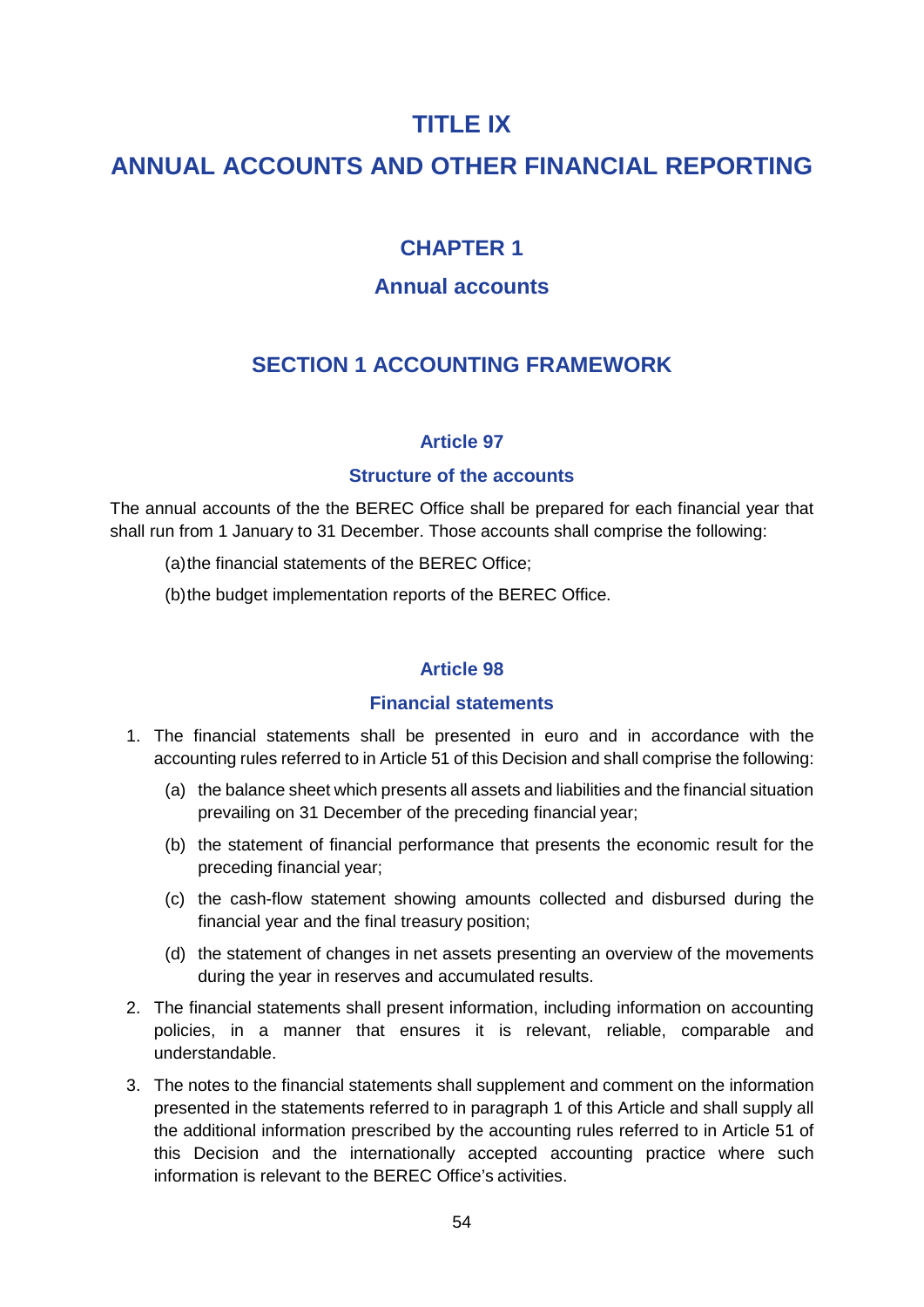The notes shall contain at least the following information:

- (e) accounting principles, rules and methods; explanatory notes, supplying additional information not contained in the body of the financial statements, which is necessary for a fair presentation of the accounts.
- 4. The accounting officer shall, after the close of the financial year and up to the date of transmission of the general accounts, make any adjustments that, without involving disbursement or collection in respect of that year, are necessary for a true and fair view of those accounts.

## **Article 99**

#### **Budget implementation reports**

- 1. The budget implementation reports shall be presented in euro and shall be comparable year by year. They shall consist of:
	- (a) reports which aggregate all budgetary operations for the year in terms of revenue and expenditure;
	- (b) explanatory notes, which shall supplement and comment on the information given in the reports.
- 2. The structure of the budget implementation reports shall be the same as that of the budget of the BEREC Office itself.
- 3. The budget implementation reports shall contain:
	- (a) information on revenue, in particular changes in the revenue estimates, the revenue outturn and entitlements established;
	- (b) information showing changes in the total commitment and payment appropriations available;
	- (c) information showing the use made of the total commitment and payment appropriations;
	- (d) information showing commitments outstanding, those carried over from the preceding financial year and those made during the financial year.
- 4. The budget result shall consist of the difference between:
	- (a) all the revenue collected in respect of that financial year;
	- (b) the amount of payments made against appropriations for that financial year increased by the amount of the appropriations for the same financial year carried over.

The difference referred to in the first subparagraph shall be increased or decreased on the one hand, by the net amount of appropriations carried over from previous financial years that have been cancelled and, on the other hand, by:

- (a) payments made in excess of non-differentiated appropriations carried over from the previous financial year, as a result of change in euro rates;
- (b) the balance resulting from exchange gains and losses during the financial year,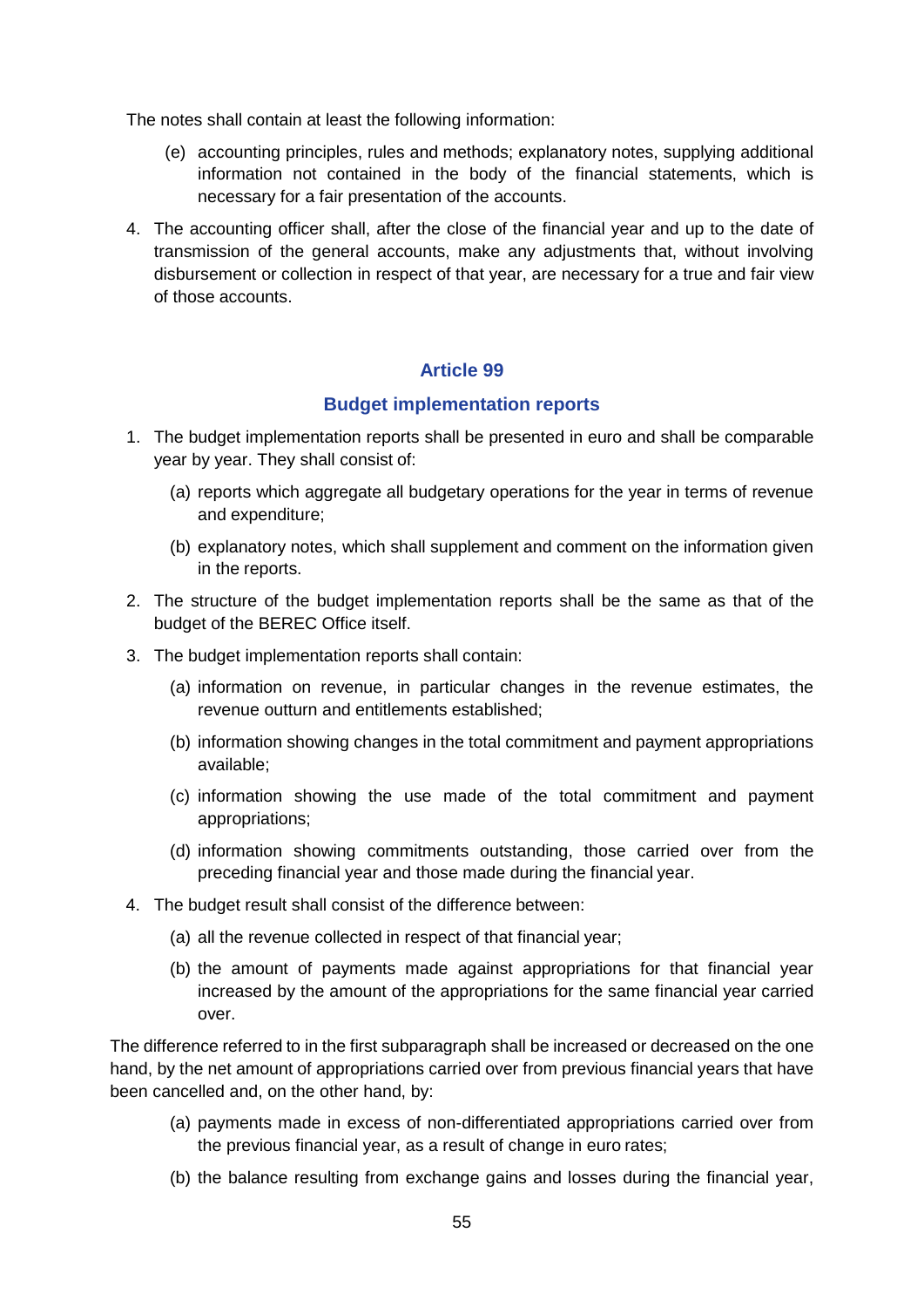both realised and non-realised.

#### **Article 100**

#### **Supporting documents**

Each entry into the accounts shall be based on appropriate supporting documents in accordance with Article 47 of this Decision.

## **SECTION 2**

### **ANNUAL ACCOUNTS TIMETABLE**

#### **Article 101**

#### **Provisional accounts**

- 1. The accounting officer of the BEREC Office shall send the provisional accounts to the accounting officer of the Commission and to the Court of Auditors by 1 March of the following year.
- 2. The accounting officer of the BEREC Office shall also provide by 1 March of the following year the required accounting information for consolidation purposes to the accounting officer of the Commission, in the manner and format laid down by the latter.

#### **Article 102**

#### **Approval of the final accounts**

- 1. In accordance with Article 246 of Regulation (EU, Euratom) 2018/1046, the Court of Auditors shall, by 1 June, make its observations on the provisional accounts of the BEREC Office.
- 2. The accounting officer of the BEREC Office shall provide, by 15 June, the required accounting information to the accounting officer of the Commission, in the manner and format laid down by the Commission, with a view to drawing up the final consolidated accounts.
- 3. On receiving the Court of Auditors' observations on the provisional accounts of the BEREC Office, the accounting officer shall draw up the final accounts of the BEREC Office in accordance with Article 49 of this Decision. The director shall send them to the management board, which shall give an opinion on these accounts.
- 4. The director shall send the final accounts, together with the opinion of the management board, to the accounting officer of the Commission, the Court of Auditors, the European Parliament and the Council, by 1 July of the following financial year.
- 5. The accounting officer of the BEREC Office shall also send to the Court of Auditors, with a copy to the accounting officer of the Commission, a representation letter covering those final accounts. The representation letter shall be established at the same date at which the final accounts of the BEREC Office are drawn up.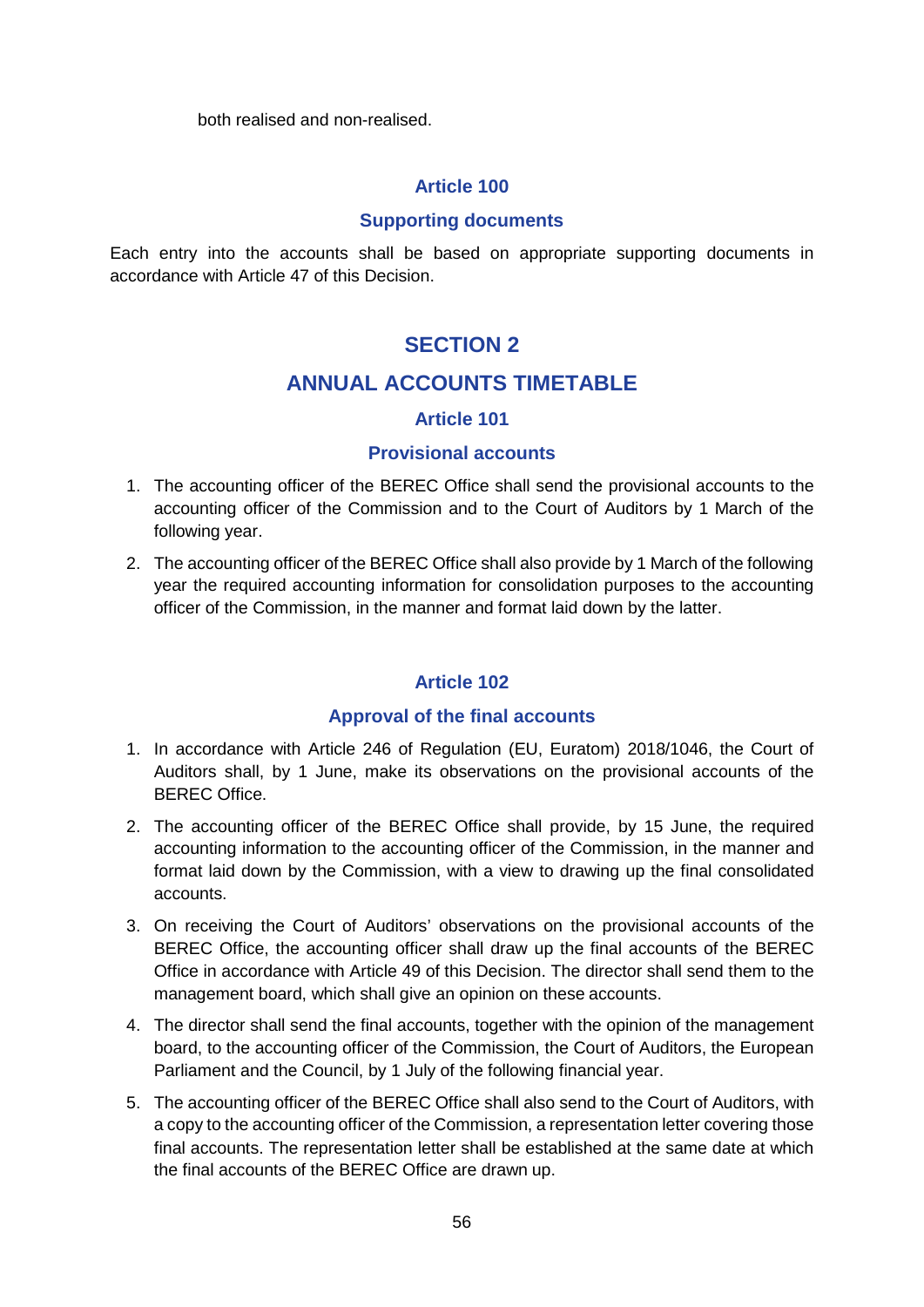The final accounts shall be accompanied by a note drawn up by the accounting officer, in which the latter declares that the final accounts were prepared in accordance with this Title and with the applicable accounting principles, rules and methods.

A link to the pages of the website where the final accounts of the BEREC Office are disclosed shall be published in the Official Journal of the European Union by 15 November of the following year.

6. The director shall send the Court of Auditors a reply to the observations made in its annual report by 30 September of the following financial year at the latest. The replies of the director shall be sent to the Commission at the same time.

# **CHAPTER 2**

# **Budgetary and other financial reporting**

## **Article 103**

### **Annual report on budgetary and financial management**

- 1. The BEREC Office shall prepare a report on budgetary and financial management for the financial year.
- 2. The director shall send the report to the European Parliament, the Council, the Commission and the Court of Auditors, by 31 March of the following financial year.
- 3. The report referred to in paragraph 2 shall give an account, both in absolute terms and expressed as a percentage, at least, of the rate of implementation of appropriations together with summary information on the transfers of appropriations among the various budget items.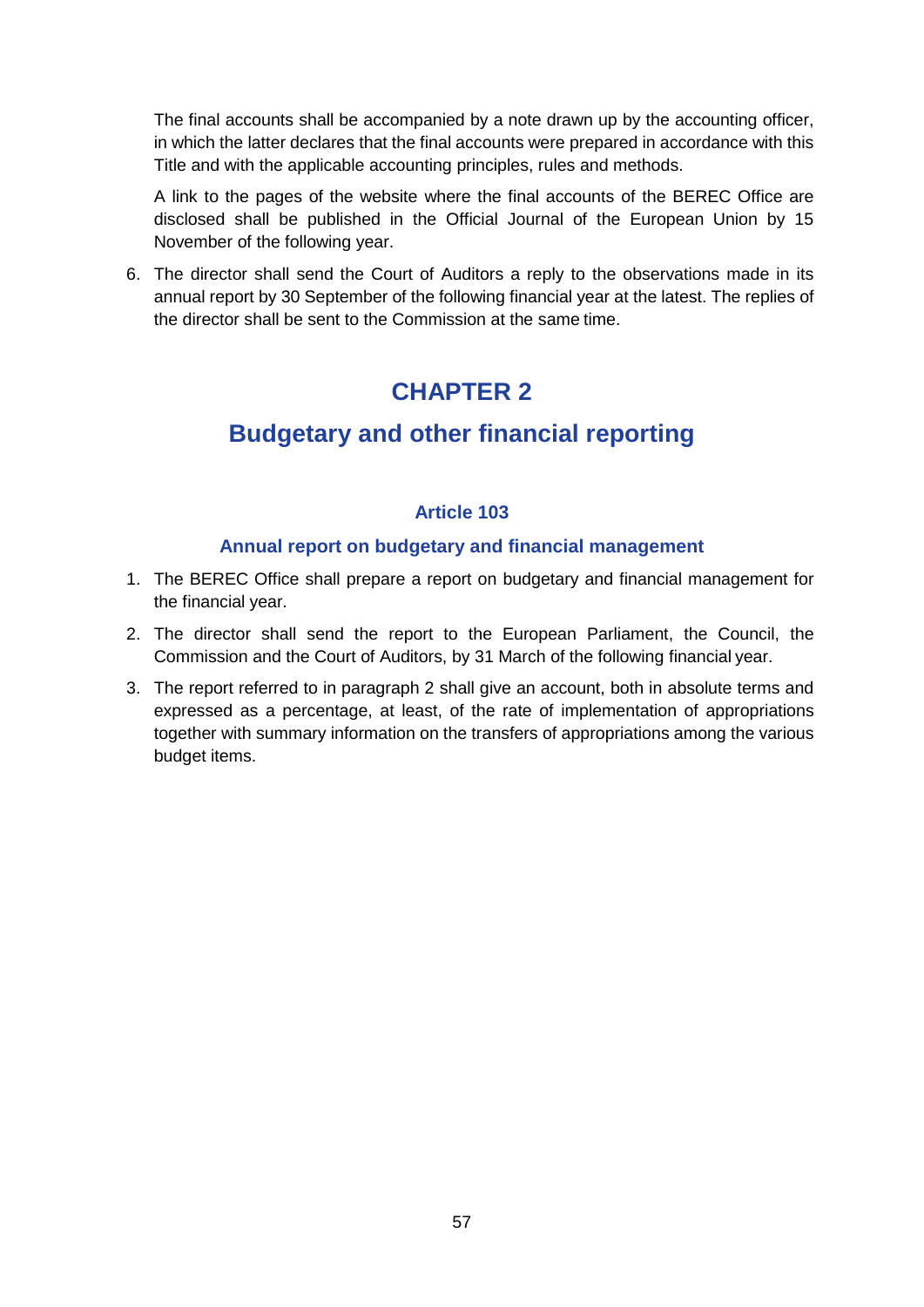# **TITLE X**

# **EXTERNAL AUDIT, DISCHARGE AND COMBATTING FRAUD**

# **Article 104**

#### **External audit**

- 1. An independent external auditor shall verify that the annual accounts of the BEREC Office properly present the income, expenditure and financial position of the BEREC Office prior to the consolidation in the final accounts of the Commission.
- Unless otherwise provided for in the constituent act, the Court of Auditors shall prepare a specific annual report on the BEREC Office in line with the requirements of Article 287(1) of the Treaty on the Functioning of the European Union.
- In preparing that report, the Court of Auditors shall consider the audit work performed by the independent external auditor referred to in the first subparagraph and the action taken in response to the auditor's findings.
- 2. The BEREC Office shall send to the Court of Auditors its budget, as finally adopted. It shall inform the Court of Auditors, as soon as possible, of all decisions and acts adopted pursuant to Articles 10, 14, 19 and 23.
- 3. The scrutiny carried out by the Court of Auditors shall be governed by Articles 254 to 259 of Regulation (EU, Euratom) 2018/1046.

#### **Article 105**

#### **Timetable of the discharge procedure**

- 1. The European Parliament, upon a recommendation from the Council, shall, before 15 May of year N+2 save where otherwise provided in the constituent act, give a discharge to the director in respect of the implementation of the budget for year N. The director shall inform the management board of the observations of the European Parliament contained in the resolution accompanying the discharge decision.
- 2. If the date provided for in paragraph 1 cannot be met, the European Parliament or the Council shall inform the director of the reasons for the postponement.
- 3. If the European Parliament postpones the decision giving a discharge, the director, in cooperation with the management board, shall make every effort to take measures as soon as possible to remove or facilitate removal of the obstacles to that decision.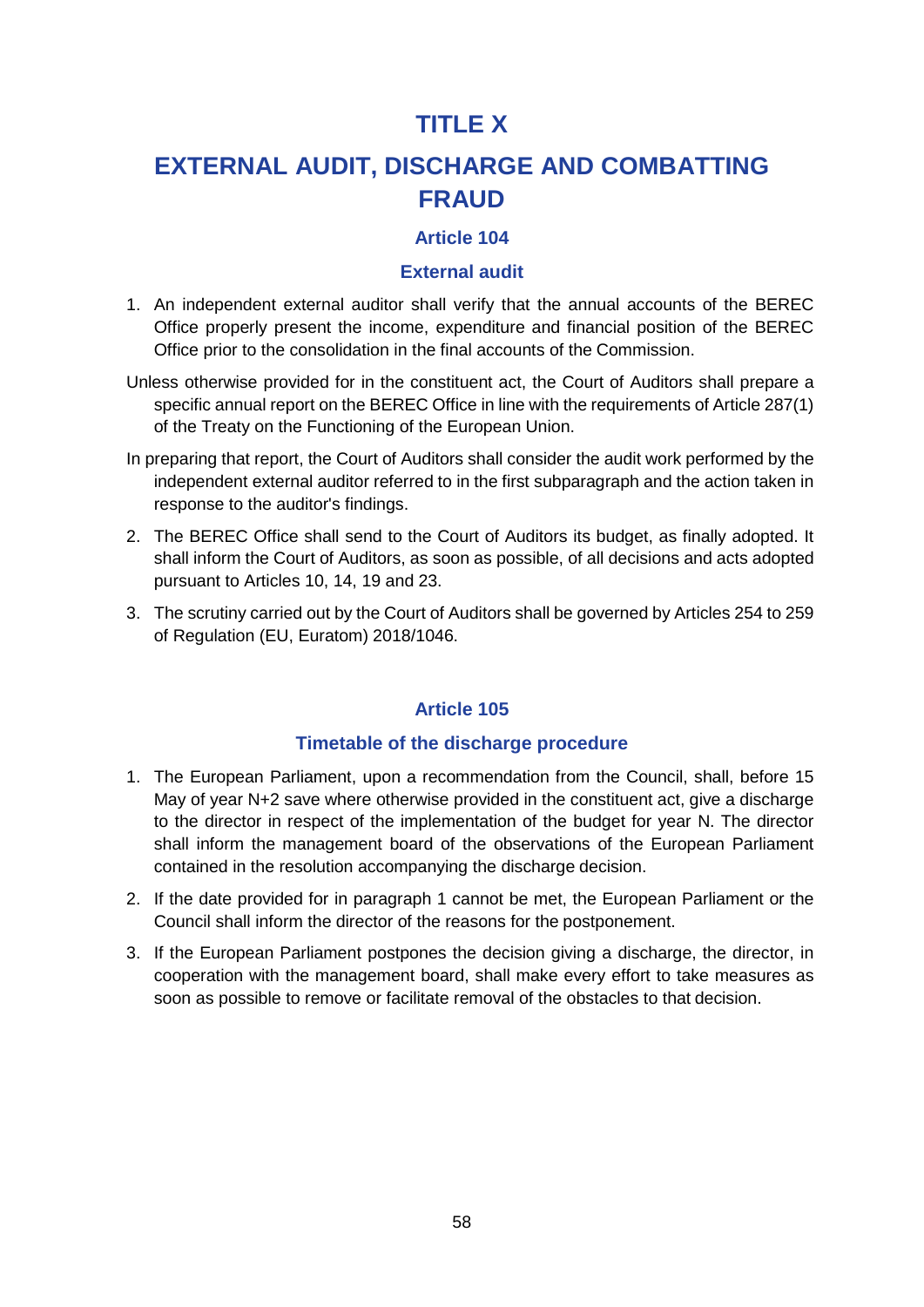#### **The discharge procedure**

- 1. The discharge decision shall cover the accounts of all the revenue and expenditure of the BEREC Office, the budget result and the assets and liabilities of the BEREC Office shown in the financial statement.
- 2. With a view to granting the discharge, the European Parliament shall, after the Council has done so, examine the accounts and financial statements of the BEREC Office. It shall also examine the annual report made by the Court of Auditors, together with the replies of the director of the BEREC Office, any relevant special reports by the Court of Auditors in respect of the financial year concerned and the Court of Auditors' statement of assurance as to the reliability of the accounts and the legality and regularity of the underlying transactions.
- 3. The director shall submit to the European Parliament, at its request, in the same manner as provided for in Article 261(3) of Regulation (EU, Euratom) 2018/1046 any information required for the smooth application of the discharge procedure for the financial year concerned.

## **Article 107**

#### **Follow-up measures**

- 1. The director shall take all appropriate steps to act on the observations accompanying the European Parliament's discharge decision and on the comments accompanying the recommendation for discharge adopted by the Council.
- 2. At the request of the European Parliament or the Council, the director shall report on the measures taken in the light of those observations and comments. The director shall send a copy thereof to the Commission and the Court of Auditors.

## **Article 108**

## **On-the-spot checks by the Commission, the Court of Auditors and OLAF**

- 1. The EU body shall grant Commission staff and other persons authorised by it, as well as the Court of Auditors, access to its sites and premises and to all the data and information, including data and information in electronic format, needed in order to conduct their audits.
- 2. The European Anti-Fraud Office may carry out investigations including on-the-spot checks and inspections, in accordance with the provisions and procedures laid down in Regulation (EU, Euratom) No 883/20[13](#page-58-0) of the European Parliament and of the Council<sup>13</sup>

<span id="page-58-0"></span> $\overline{a}$ <sup>13</sup> Regulation (EU, Euratom) No 883/2013 of the European Parliament and of the Council of 11 September 2013 concerning investigations conducted by the European Anti-Fraud Office (OLAF) and repealing Regulation (EC) No 1073/1999 of the European Parliament and of the Council and Council Regulation (Euratom) No 1074/1999 (OJ L 248, 18.9.2013, p;1).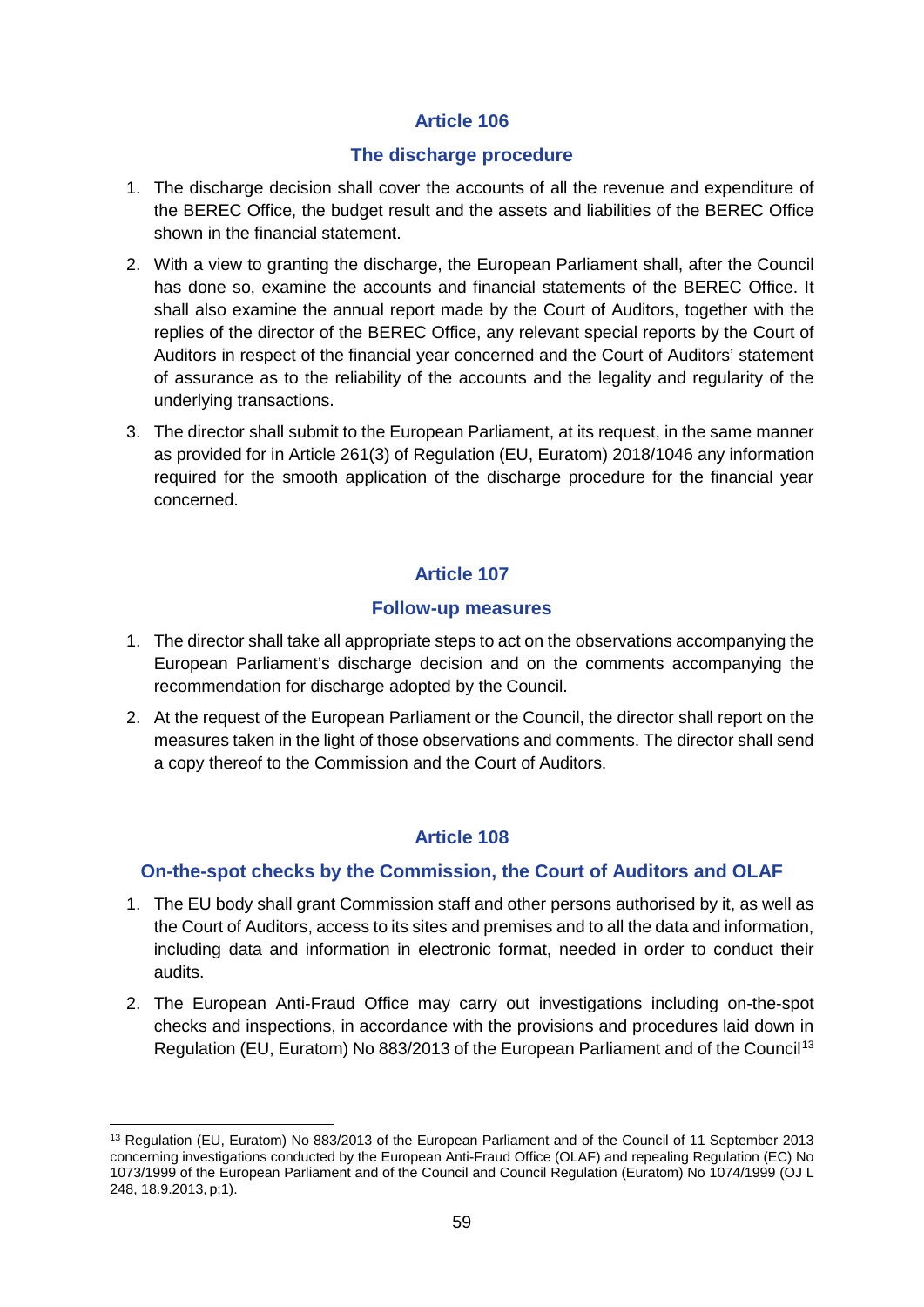and Council Regulation (Euratom, EC) No 2185/96[14](#page-59-0) with a view to establishing whether there has been fraud, corruption or any other illegal activity affecting the financial interests of the Union.

# **TITLE XI**

# **ADMINISTRATIVE APPROPRIATIONS**

## **Article 109**

## **Administrative appropriations**

- 1. Administrative appropriations shall be non-differentiated appropriations.
- 2. Administrative expenditure arising from contracts covering periods that extend beyond the financial year, either in accordance with local practice or relating to the supply of equipment, shall be charged to the budget of the BEREC Office of the financial year in which it is effected.
- 3. Expenditure which is to be paid in advance pursuant to legal or contractual provisions may give rise to payments from 1 December onwards to be charged to the appropriations for the following financial year. In this case, the limit referred to in Article 11(2) shall not apply.

### **Article 110**

## **Specific provisions regarding building projects**

Articles 266 and 267 of Regulation (EU, Euratom) 2018/1046 shall apply.

<span id="page-59-0"></span> $\overline{a}$ <sup>14</sup> Council Regulation (Euratom, EC) No 2185/96 of 11 November 1996 concerning on-the-spot checks and inspections carried out by the Commission in order to protect the European Communities' financial interests against fraud and other irregularities (OJ L 292, 15.11.1996 p.2)